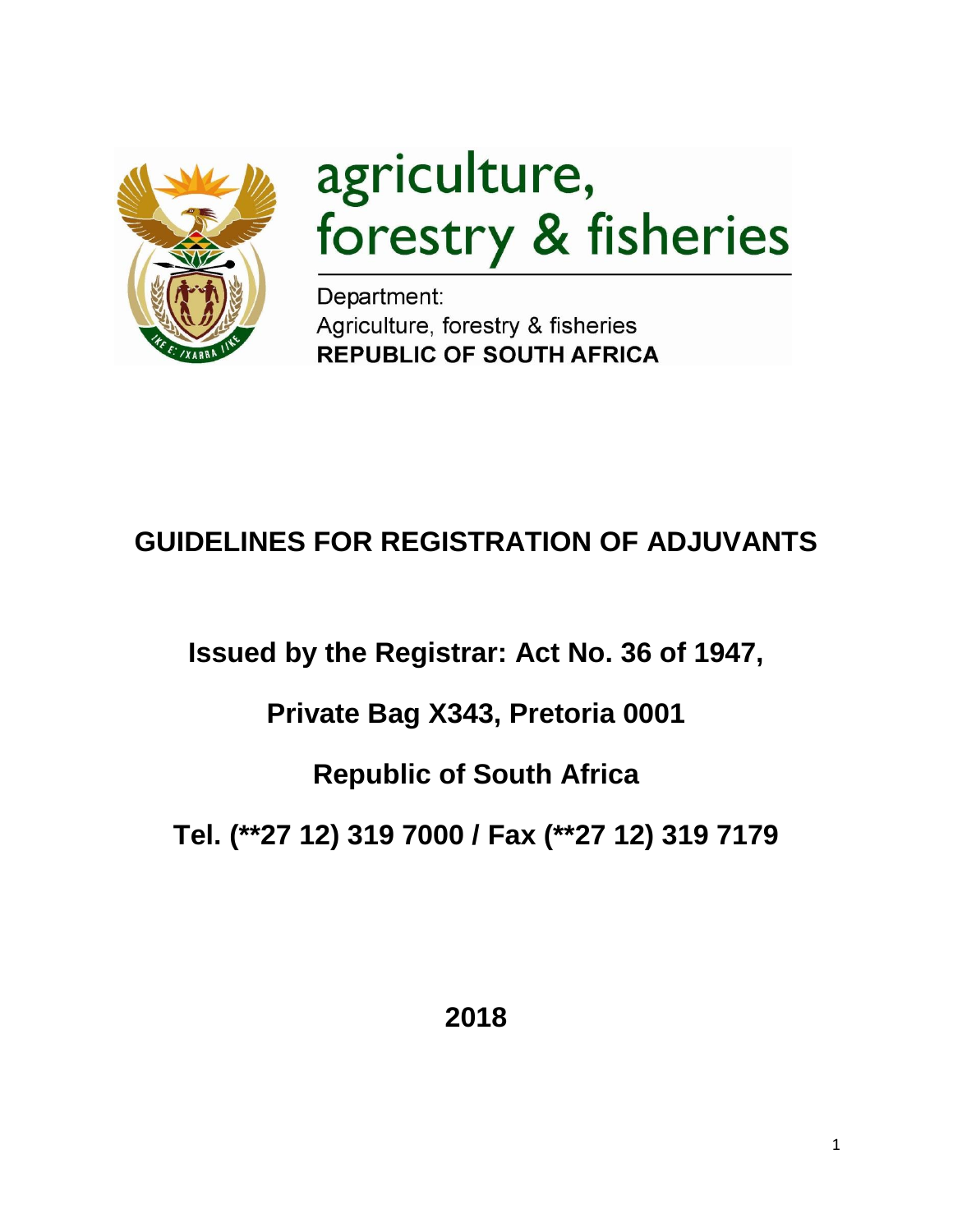# **TABLE OF CONTENTS**

| 1. |       |                                                                              |  |  |  |  |  |  |
|----|-------|------------------------------------------------------------------------------|--|--|--|--|--|--|
| 2. |       |                                                                              |  |  |  |  |  |  |
| 3. |       |                                                                              |  |  |  |  |  |  |
| 4. |       |                                                                              |  |  |  |  |  |  |
|    |       |                                                                              |  |  |  |  |  |  |
|    |       |                                                                              |  |  |  |  |  |  |
|    |       |                                                                              |  |  |  |  |  |  |
| 5. |       |                                                                              |  |  |  |  |  |  |
|    |       |                                                                              |  |  |  |  |  |  |
|    | 5.1.1 |                                                                              |  |  |  |  |  |  |
|    | 5.1.2 |                                                                              |  |  |  |  |  |  |
|    | 5.1.3 |                                                                              |  |  |  |  |  |  |
|    | 5.1.4 |                                                                              |  |  |  |  |  |  |
|    |       |                                                                              |  |  |  |  |  |  |
|    | 5.2.1 |                                                                              |  |  |  |  |  |  |
|    | 5.2.2 |                                                                              |  |  |  |  |  |  |
|    | 5.2.3 |                                                                              |  |  |  |  |  |  |
|    |       |                                                                              |  |  |  |  |  |  |
|    |       |                                                                              |  |  |  |  |  |  |
|    | 5.2.4 |                                                                              |  |  |  |  |  |  |
|    | 5.2.5 |                                                                              |  |  |  |  |  |  |
|    | 5.2.6 |                                                                              |  |  |  |  |  |  |
|    | 5.2.7 | Dyes, colourants, pigments or foam markers on plant material 29              |  |  |  |  |  |  |
|    | 5.2.8 |                                                                              |  |  |  |  |  |  |
|    | 5.2.9 |                                                                              |  |  |  |  |  |  |
|    |       |                                                                              |  |  |  |  |  |  |
|    |       |                                                                              |  |  |  |  |  |  |
|    |       | 5.4 Considerations for adjuvants in combination with biological products 32  |  |  |  |  |  |  |
|    | 5.4.1 |                                                                              |  |  |  |  |  |  |
|    | 5.4.2 | Compatibility testing for Class A and Class B adjuvants with microbes 33     |  |  |  |  |  |  |
|    | 5.4.3 | Compatibility testing for UV protectors and microbe supporters 33            |  |  |  |  |  |  |
|    | 5.4.4 | Further remarks on adjuvant/microbe compatibility testing 34                 |  |  |  |  |  |  |
|    | 5.4.5 | Considerations for compatibility of adjuvants with virus-containing products |  |  |  |  |  |  |
|    |       |                                                                              |  |  |  |  |  |  |
|    |       |                                                                              |  |  |  |  |  |  |
| 7. |       |                                                                              |  |  |  |  |  |  |
|    |       |                                                                              |  |  |  |  |  |  |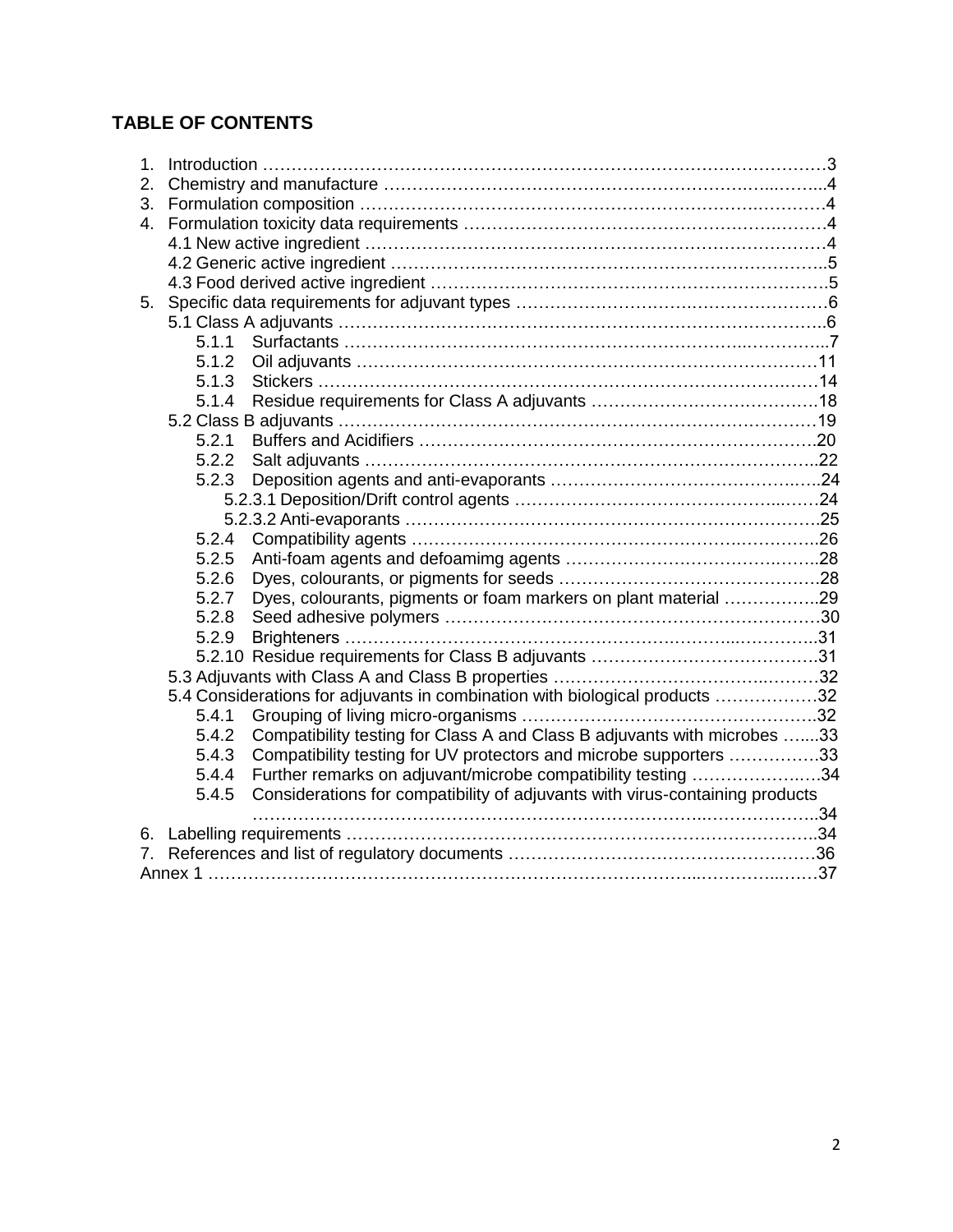### **1. INTRODUCTION**

The purpose of these guidelines is to assist applicants and other parties to meet registration requirements for adjuvants that are used in combination with agricultural remedies (e.g. pesticides/Plant Growth Regulators/biological remedies/legume inoculants/plant nutrients or foliar fertilizers) in South Africa. This guideline document should be read in conjunction with other guidelines published by the office of the Registrar of Act 36 of 1947. It should be noted that any combination of agricultural remedies/adjuvants plus fertilizers can only be approved if the requirements for the registration of agricultural remedies are met in full.

"**adjuvant**" means any chemical substance or biological remedy, or any mixture or combination of such substance or remedy and which, when it is added to an agricultural remedy which is prepared for application in accordance with the approved instructions for use of that agricultural remedy, will enhance the efficiency of such agricultural remedy. For the purposes of registration, an adjuvant should be classified based on the effect on the agricultural remedy to which it is added, which may be by enhancing the efficiency (Class A) and/or by modifying the carrier (Class B) of such an agricultural remedy [\(www.daff.gov.za\)](http://www.daff.gov.za/).

An adjuvant may be incorporated in a formulation during the formulation process of an agricultural remedy and contained in the registered product. Alternatively, adjuvants are added to the spray tank and mixed with a registered product before application. Refer to section 5 below for various types of adjuvants. Adjuvants should not contain inert ingredients of concern that are already prohibited. Refer to the local Banned Substance List for further details on prohibited formulants.

Application for registration of an adjuvant is not required if an adjuvant is co-formulated in a registered product and the adjuvant is not added to the spray tank before application of the agricultural remedy. Where an adjuvant is a separate or stand-alone product recommended to be tank mixed with a registered agricultural remedy, this falls directly within a definition of an adjuvant as an agricultural remedy. In such situations, the adjuvant needs to be registered as stand-alone product in accordance with this guideline.

The data requirements for adjuvants are similar to those of agricultural remedies in general. It is the responsibility of an applicant to be familiar with such data requirements to be able to support any claims made on the proposed label. It should be noted that the herbicides registration guidelines may require testing of a double dosage rate whereas these guidelines refer to the highest rate of an agricultural remedy. Below is a summary of specific data requirements for adjuvants. Laboratory tests e.g. residue studies, 5 batch analyses, certificates of analysis should be carried out by an accredited (ISO 17025/OECD GLP) laboratory and toxicological studies should be carried out by OECD GLP accredited laboratory. Greenhouse trials can be replaced by field trials if such facilities are not available for trial purposes.

It is emphasised that certain adjuvant active ingredients or inert components within an adjuvant formulation, regardless of the adjuvant class, may have an implication on relevant maximum residue levels (MRL) for various crops. It is the responsibility of the applicant to be familiarised with such components and to provide residue analysis in such cases to ensure that the use of the adjuvant does not lead to MRL exceedance when used as recommended. Refer to Section 5.1.4 and 5.2.10 below for further details.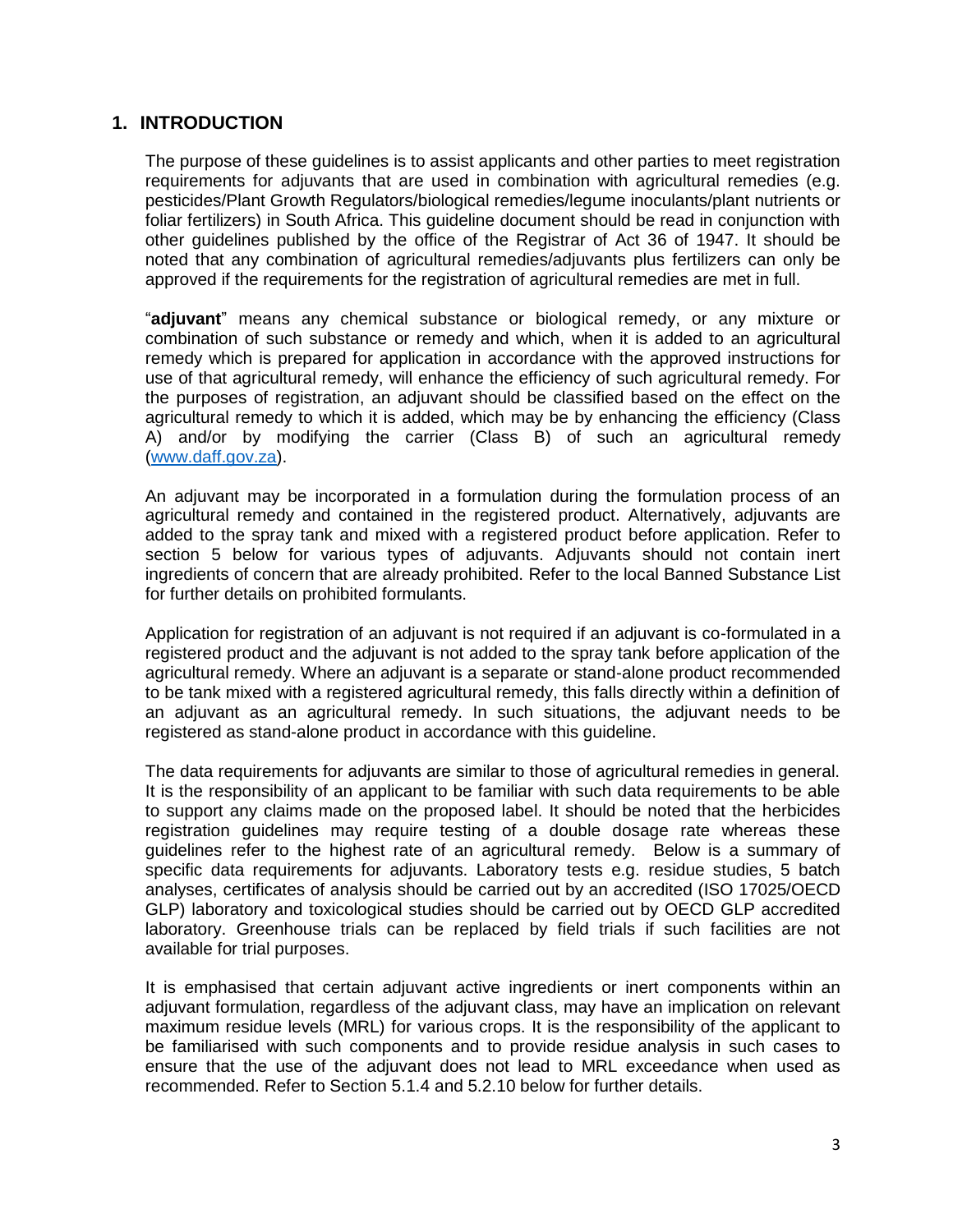NOTE: If any of the data or documents called for in the paragraphs that follow are deemed by the applicant to be unnecessary or irrelevant, good scientific argument supporting this view should be presented in an application for a waiver of the requirement for such data or documentation. The application for waiver should be submitted before any tests/trials/studies are conducted and prior to the registration application being submitted to the office of the Registrar.

This document is effective from the  $1<sup>st</sup>$  of January 2018 and it repeals the previous adjuvants guidelines. Registration holders will be allowed a period of five (5) years to adjust the existing labels to the new requirements as per these guidelines effective from the above-mentioned implementation date.

# **2. CHEMISTRY AND MANUFACTURE**

The following information is required for registration application: Detail of the active constituent or minimum purity %, manufacturing process, either a 5 batch analysis or certificates of analysis (COAs), declaration of the full formulation composition, physical and chemical characteristics, product stability, details of analytical methods. A technical specification of the Effective Adjuvant Component (EAC) detailing the minimum content and the maximum levels (% w/w, g/l or g/kg) should be made available. All impurities generated from the manufacture of the active constituent which are of toxicological, eco-toxicological or environmental significance must be stated. The technical specification must use names in accordance with IUPAC, ELINCS/EINECS and/or CAS nomenclature.

# **3. FORMULATION COMPOSITION**

The full formulation composition of the adjuvant must be provided. The details needed include chemical composition, concentration (% w/w, g/l or g/kg), colour index number for dyes as well as the purpose of all constituents in the formulated product. If the formulation does not contain a single active constituent, complete formulation details must be provided. A method of analysis for determining the Effective Adjuvant Component (EAC) should be provided. The basic physical and chemical properties should be in accordance with FAO formulation specifications relevant to a specific formulation.

# **4. FORMULATION TOXICITY DATA REQUIREMENTS**

#### **4.1 New active ingredient**

This section applies to the requirements for registration of an agricultural remedy containing an active ingredient/product that has not yet been approved for use in South Africa.

Reports and summary on the pharmacology, toxicology and environmental impact studies of the active ingredient and its metabolites and/or degradation products according to OECD guidelines (6). These reports can be submitted on a compact disc (CD/DVD). If a remedy containing a new active ingredient is already registered by one or more of the registration authorities of the USA, EU, UK, Japan, Canada or Australia, toxicological risk assessment reports from the registration authorities concerned, together with a toxicological risk assessment, by an independent and accredited toxicologist, can be submitted in support of a provisional registration.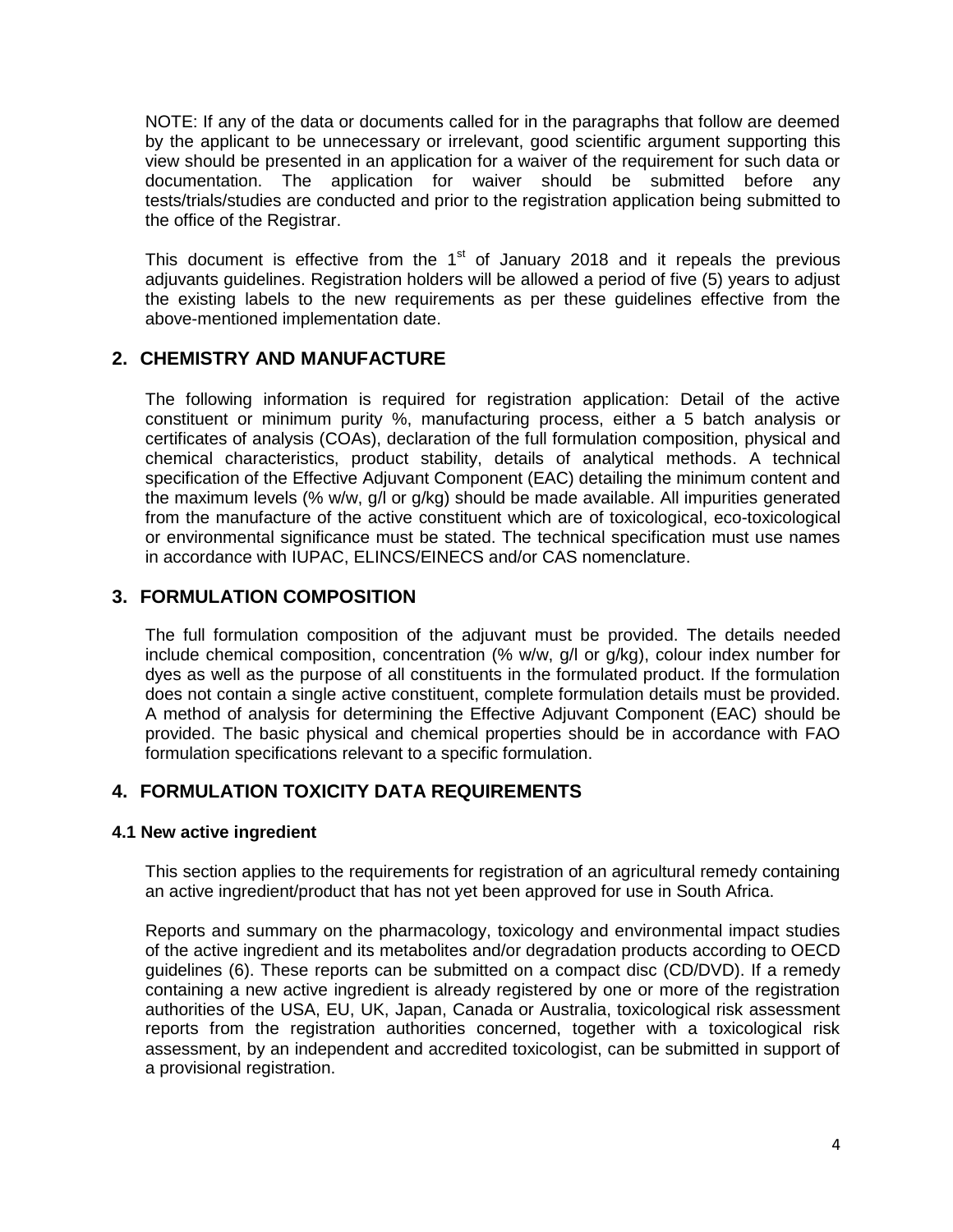Information to determine the environmental fate of the major components of the adjuvant formulation is required, for example the rate of uptake, metabolism within the plants, hydrolytic stability, rate of photo-degradation, microbial degradation, persistence, half-life in soil and water, mobility in soil, effect on non-target organisms, wildlife, bees, fish, and other organisms, potential for accumulation and bio-accumulation should be submitted.

Reports and summary on formulation toxicity should be done according to OECD guidelines and test methods (6). These reports can be submitted on a compact disc (CD/DVD). The toxicological studies should be done in a laboratory which is OECD GLP accredited.

#### **4.2 Generic active ingredient**

This section applies to the registration of an agricultural remedy containing a generic active ingredient from a source other than that of a registered product.

The active ingredient of an adjuvant is classified as generic if the active content is within the following tolerances of the active content of the registered reference product:

| Declared content in g/kg or g/l at<br>$20^{\circ}$ C | <b>Tolerance</b>                                                                                                                                     |  |  |  |  |
|------------------------------------------------------|------------------------------------------------------------------------------------------------------------------------------------------------------|--|--|--|--|
| Up to $25$                                           | $±$ 15% of the declared content for<br>"homogenous" formulations (EC, SC, SL,<br>etc.) or<br>± 25% for "heterogenous" formulations<br>(GR, WG, etc.) |  |  |  |  |
| Above 25 up to 100                                   | $±$ 10% of the declared content                                                                                                                      |  |  |  |  |
| Above 100 up to 250                                  | $± 6%$ of the declared content                                                                                                                       |  |  |  |  |
| Above 250 up to 500                                  | $± 5%$ of the declared content                                                                                                                       |  |  |  |  |
| Above 500                                            | $\pm$ 25 g/kg or g/L                                                                                                                                 |  |  |  |  |
| Note. In each range the upper limit is included.     |                                                                                                                                                      |  |  |  |  |

For all new formulations, it is required that formulation toxicity data, generated according to OECD Guidelines and using OECD GLP accredited laboratories (6), be submitted for hazard classification as per the latest regulations/guidelines).

#### **4.3 Food-derived active ingredient**

This section applies to the registration of an adjuvant containing an active ingredient which is derived from a food source.

Certain food sources may have the properties of an adjuvant and can, therefore, be formulated into an agricultural remedy. Active ingredients from these food sources are typically consumed by humans or animals and thus may be well known to have low toxicity and/or low impact on the environment. In such cases, products containing food derivatives may be exempt from supplying detailed toxicological data or hazard classification. An explanatory note should be given to the relevant Technical Advisor, with the request of the data waiver attached. This waiver should be granted before the application to register the adjuvant containing the food derivative is submitted for evaluation.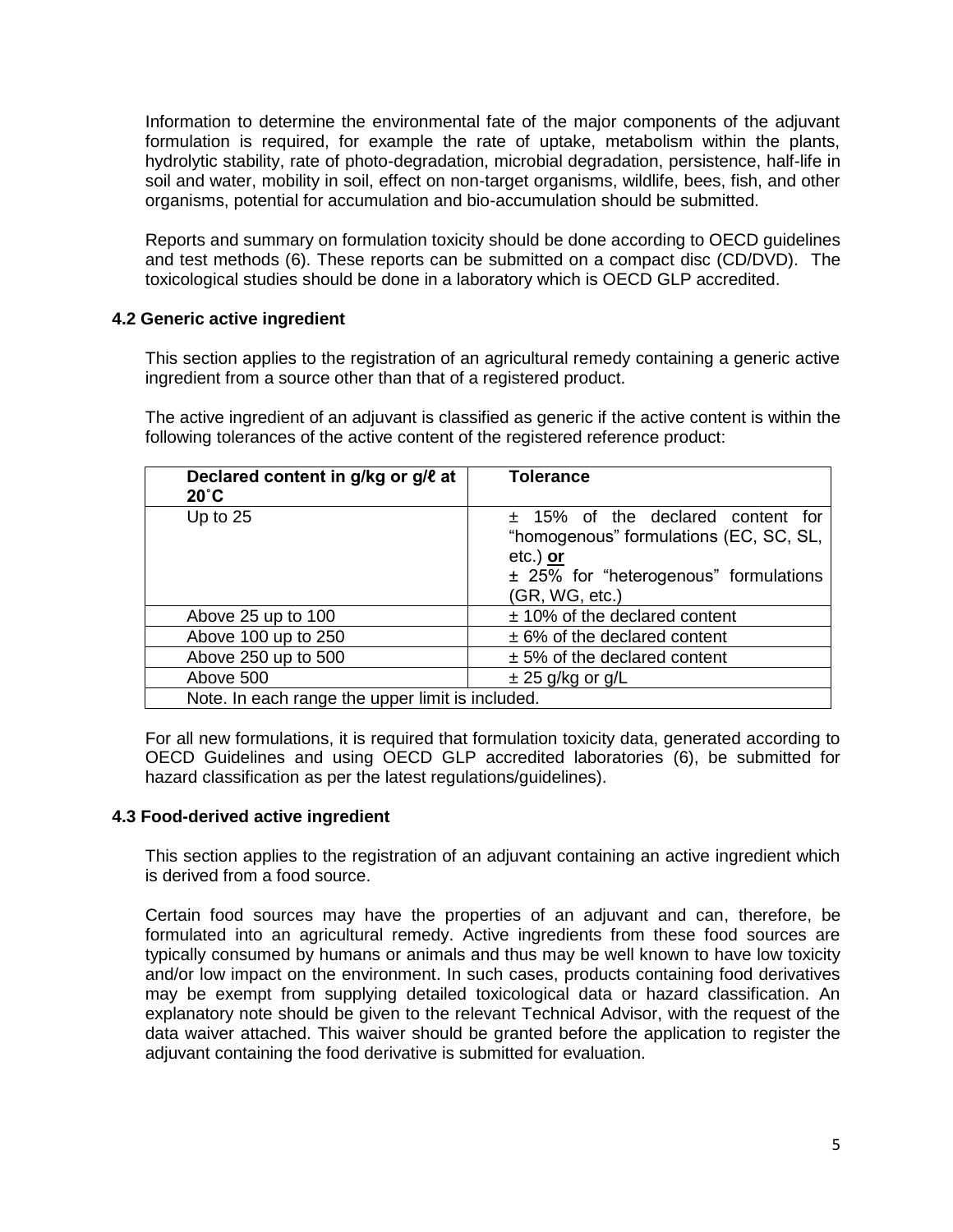Active ingredients from food sources may have known allergenic potential to humans and thus pose a possible risk to those handling adjuvants containing such ingredients, as well as the end user of a treated commodity. Refer to the list of known allergenic substances (Annex 1) as well as the list of active ingredients prohibited for use in agricultural remedies and foliar feeds. For adjuvants containing active ingredients from food sources with a known allergenic potential, as listed in Annex 1, residue studies of the edible commodity from the treated plant should be submitted to confirm that the active is present at levels below those considered to be of allergenic potential to humans.

Food derivatives are common sources of dye, colourant, pigment and polymer active ingredients. However, these products may have an effect on the environment. Toxicology data is not required for adjuvants with active ingredients from these sources if these are already permissible under the Foodstuffs, Cosmetics and Disinfectants Act (Act 54 of 1972).

# **5. SPECIFIC DATA REQUIREMENTS FOR ADJUVANT TYPES**

Adjuvants should be classified in the following groups:

Class A: Enhance efficiency of an agricultural remedy, includes

- Surfactants (Surface active agents)
- Oil adjuvants
- **•** Stickers

Class B: Modify the carrier of an agricultural remedy, includes

- Buffers and acidifiers
- Salt adjuvants
- Deposition/Drift control agents
- Compatibility agents
- Anti-foam agents and defoaming agents
- Dyes, colourants or pigments for seeds
- Dyes, colourants, pigments or foam markers on plant material
- Seed adhesive polymers
- Brighteners

#### **5.1. Class A Adjuvants**

This class of adjuvants is applied with an agricultural remedy to improve the spreading, retention, absorption, penetration or sticking of the remedy to the target.

The number of trials required for registration of an adjuvant in these situations is dependent on whether the active ingredient of the adjuvant is novel or generic and to which group of pesticides or chemicals the agricultural remedy, with which the adjuvant will be tank mixed, belongs.

Groups of pesticides or chemicals will behave in a similar way when applied with a certain adjuvant and as such, the effect can be extrapolated within the group. For the purposes of registration of an adjuvant, seven types of agricultural remedies are defined with which an adjuvant may be registered: insecticides, fungicides, herbicides, biological remedies, foliar feeds, inoculants and plant growth regulators (PGRs). Information regarding some of the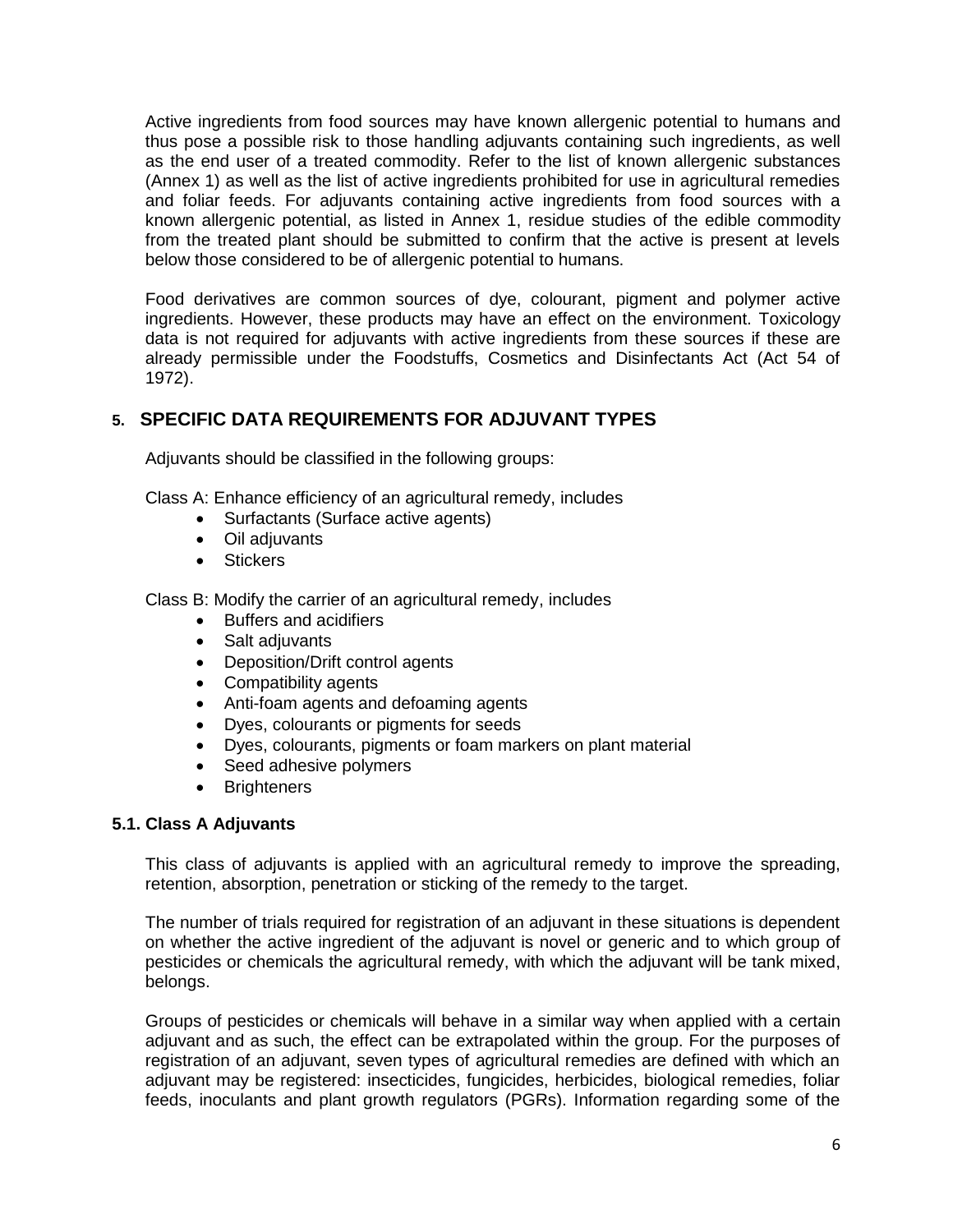active ingredients which fall into different groups within a type of agricultural remedy may be found online: insecticides [\(http://www.irac-online.org\)](http://www.irac-online.org/), fungicides [\(www.frac.info\)](http://www.frac.info/), herbicides [\(http://hracglobal.com/\)](http://hracglobal.com/) and PGRs. Foliar feeds are divided into three groups based on the content of nitrogen, phosphorous and potassium or other nutrients. Currently, no extrapolation within foliar feeds, PGRs, biological products and inoculants is possible. Biological products referred to in this section, are those containing active ingredients which are non-living, excluding viruses. For data required for registration of adjuvants with living microbes, refer to section 5.4 below.

#### Efficacy and phytotoxicity requirements:

Refer to sections  $5.1.1 - 5.1.3$ . for detailed data requirements for each type of Class A adjuvant.

For adjuvants containing novel active ingredients, full data sets must be submitted for 30% of the total number of groups for each agricultural remedy type claimed to be used with the adjuvant. For adjuvants containing generic active ingredients, full data sets must be submitted for the relevant Class A adjuvant for 10% of the total number of groups for each agricultural remedy type claimed to be used with the adjuvant. Adjuvant formulations containing a new mix of generic active ingredients will be treated as 'novel' for the purposes of data requirements, therefore full data sets must be submitted for 30% of the total number of groups for each agricultural remedy type claimed.

For example, if Adjuvant X contains a novel active ingredient and is to be claimed with 10 insecticide groups (e.g. IRAC groups 1, 2, 3, 4, 5, 6, 7, 8, 9 and 10), data must be submitted for 3 of the claimed insecticide groups. If Adjuvant X contained a generic active ingredient and is to be claimed with 10 insecticide groups (e.g. IRAC groups 1, 2, 3, 4, 5, 6, 7, 8, 9 and 10), data must be submitted for 1 of the claimed insecticide groups. A minimum of 1 full data set must be submitted for adjuvants with generic active ingredients regardless of the total number of groups claimed for that agricultural remedy type.

Please note that no extrapolation is possible between or within groups of biological products, PGRs, foliar feeds and inoculants. Refer to Section 5.4. for further requirements for biological products.

Residue data requirements for Class A adjuvants: Refer to Section 5.1.4. below.

#### **5.1.1. Surfactants**

Includes: wetting agents, wetters, spreading agents, spreaders, penetrants, surfactantbased penetrants, surface active agent, cationics/cationic surfactants, anionics/anionic surfactant, non-ionics/non-ionic surfactants, amphoterics/amphoteric surfactants, translocators, dispersing agents, organo-silicate surfactants, acidified surfactants and any combination thereof.

#### *Function*

These adjuvants are water soluble products that reduce the surface tension of spray droplets thereby improving spreading and may also increase retention. They can also enhance uptake of a systemic agricultural remedy by making the plant cuticle more receptive to absorption of an agricultural remedy. Surfactants can be amphoteric, non-ionic,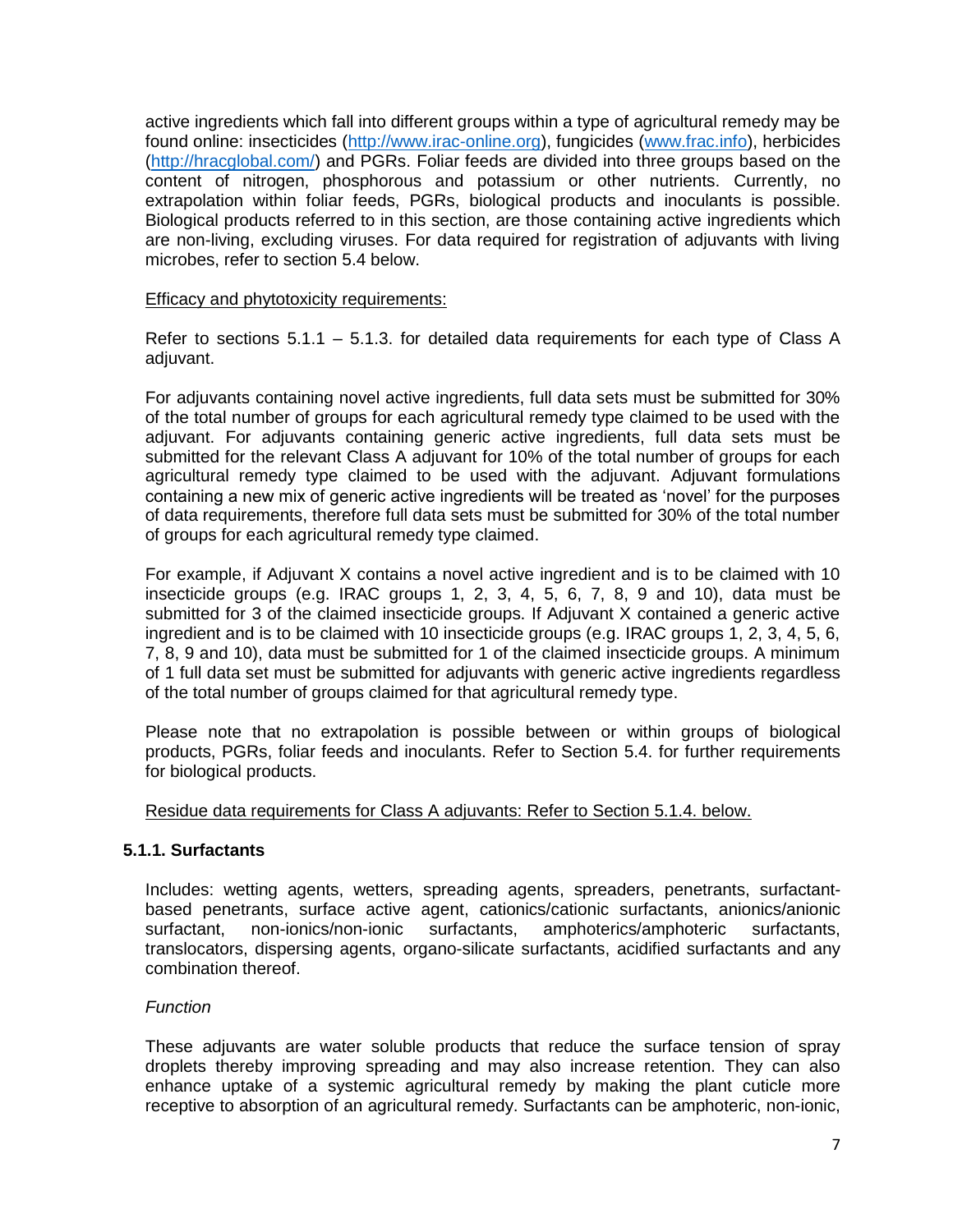anionic or cationic in nature. Many agricultural remedies benefit from the use of surfactant adjuvants enabling comparable efficacy to be obtained with lower dosage rates, through the utilization of the above processes.

*Registration requirements:*

#### **a) Laboratory testing:**

Laboratory surface tension tests (tensiometer) or physical spreading measurements are required. This should be done by a validated or internationally recognised method. The validated method should be submitted or, in the case of a recognised method, the method should be clearly referenced.

| Type                                                                                        | No.<br><b>Trials/Studies</b> | <b>Treatments</b>                                                                                                                        |
|---------------------------------------------------------------------------------------------|------------------------------|------------------------------------------------------------------------------------------------------------------------------------------|
| Laboratory surface<br>tension test<br>(tensiometer) / physical<br>spreading<br>measurements |                              | Untreated control: Distilled water<br>Highest recommended surfactant rate<br>3) Standard: Recommended rate of a<br>registered surfactant |

#### **b) Field/Biological Efficacy and Phytotoxicity:**

A minimum of three successful field trials must be done on the same crop type to demonstrate the efficacy of the surfactant with a single group of an insecticide, fungicide, herbicide, biological product, foliar feed, inoculant or PGR. Trials may be conducted over a single season provided that trials are located in three different bioclimatic areas. If this is not possible, trials should be conducted over a minimum of two seasons.

The number of groups for which a set of data must be submitted is dependent on whether the adjuvant contains novel active ingredients, generic active ingredients, or a new combination of generic active ingredients, and further, on how many groups of insecticides, fungicides, herbicides, biological products, foliar feeds, inoculants or PGRs are claimed. Refer to section 5.1. for further details.

#### Treatments to be included in trials:

- Untreated control
- Agricultural remedy at 50% of the lowest recommended rate + surfactant at the recommended rate
- Agricultural remedy at the lowest recommended rate + surfactant at the recommended rate\*
- Agricultural remedy at the highest recommended rate + surfactant at the recommended rate
- Agricultural remedy at the highest recommended rate
- Agricultural remedy at the highest recommended rate + registered adjuvant standard at the recommended rate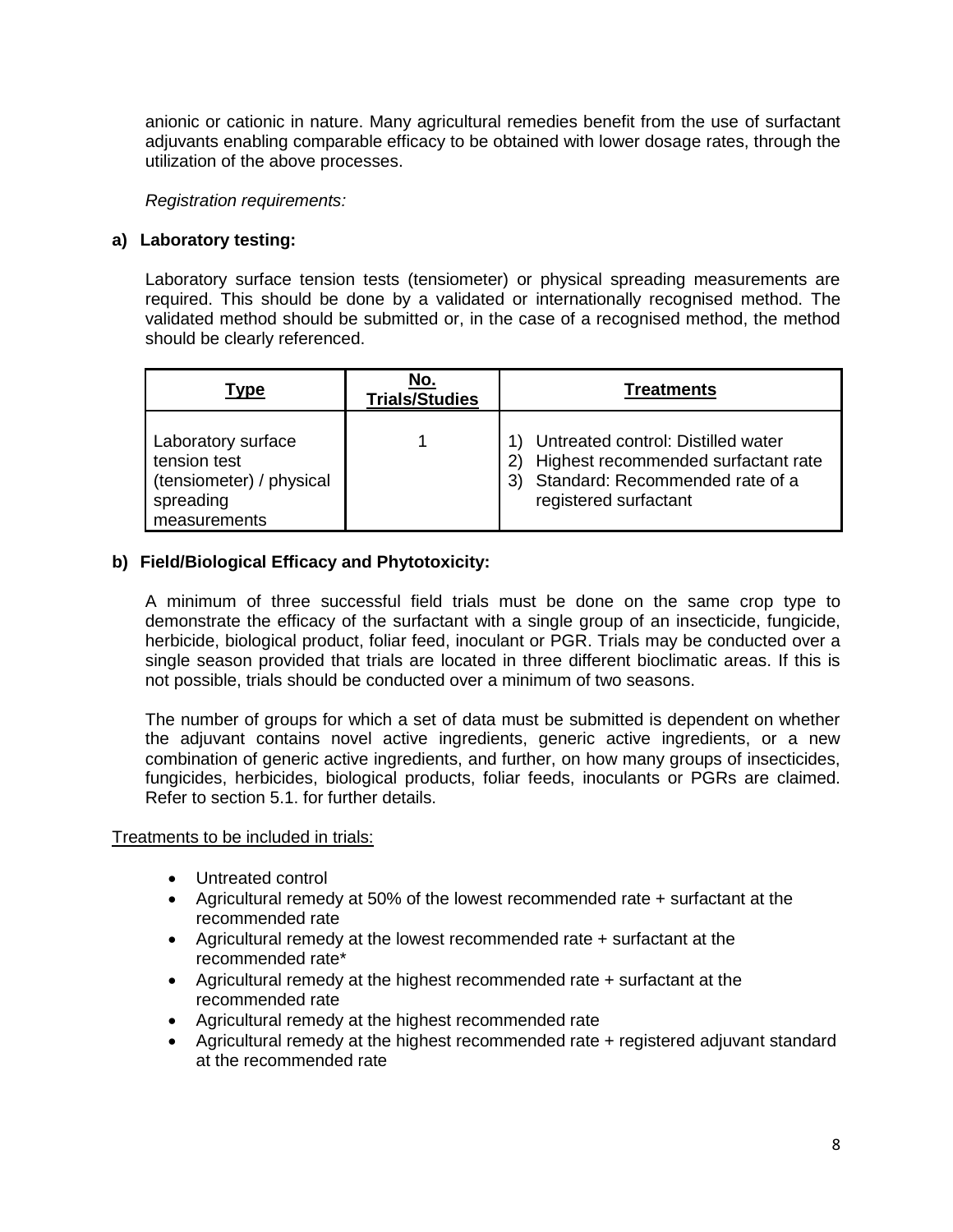\* Treatment only relevant where a range of doses are recommended for an agricultural remedy for that crop.

| <b>Type</b>                                                                            |                                                                       | <b>No. Trials/ Studies</b> | <b>Treatments</b>              |                    |                                                                                                                              |
|----------------------------------------------------------------------------------------|-----------------------------------------------------------------------|----------------------------|--------------------------------|--------------------|------------------------------------------------------------------------------------------------------------------------------|
| Novel active<br>ingredient<br><b>OR</b>                                                |                                                                       |                            | Bioclimatic Zones <sup>a</sup> |                    |                                                                                                                              |
| New combination<br>of generic active<br>ingredients                                    |                                                                       | Climatic<br>Zone 1         | Climatic<br>Zone 2             | Climatic<br>Zone 3 | Untreated control<br>1)<br>2)<br>50% of lowest<br>recommended rate of<br>agricultural remedy +<br>surfactant at              |
| Insecticides:                                                                          |                                                                       | Total trials to submit: 3  |                                |                    | recommended rate                                                                                                             |
| For each group of<br>the 30% of total<br>number of IRAC<br>groups claimed <sup>b</sup> | Representative<br>Agricultural<br>Remedy on<br>Representative<br>Crop | 1                          | 1                              | 1                  | 3)<br>Lowest recommended rate<br>of agricultural remedy +<br>surfactant at<br>recommended rate*<br>Highest recommended<br>4) |
| Fungicides                                                                             |                                                                       | Total trials to submit: 3  |                                |                    | rate of agricultural remedy<br>+ surfactant at                                                                               |
| For each group of<br>the 30% of total<br>number of FRAC<br>groups claimed <sup>b</sup> | Representative<br>Agricultural<br>Remedy on<br>Representative<br>Crop | 1                          | 1                              | 1                  | recommended rate<br>5)<br>Highest recommended<br>rate of the agricultural<br>remedy<br>Highest recommended<br>6)             |
| Herbicide                                                                              |                                                                       | Total trials to submit: 3  | rate of the agricultural       |                    |                                                                                                                              |
| For each group of<br>the 30% of total<br>number of HRAC<br>groups claimed <sup>b</sup> | Representative<br>Agricultural<br>Remedy on<br>Representative<br>Crop | 1                          | 1                              | 1                  | remedy + recommended<br>rate of a registered<br>adjuvant                                                                     |
| <b>PGRs</b>                                                                            |                                                                       | Total trials to submit: 3  |                                |                    |                                                                                                                              |
| For each group of<br><b>PGRs</b> claimed                                               | Representative<br>Agricultural<br>Remedy on<br>Representative<br>Crop | 1                          | 1                              | 1                  |                                                                                                                              |
| <b>Biological Products</b>                                                             |                                                                       | Total trials to submit: 3  |                                |                    |                                                                                                                              |
| For each group<br>claimed                                                              | Representative<br>Agricultural<br>Remedy on<br>Representative<br>Crop | 1                          | 1                              | 1                  |                                                                                                                              |
| Inoculants                                                                             |                                                                       | Total trials to submit: 3  |                                |                    |                                                                                                                              |
| For each group<br>claimed                                                              | Representative<br>Agricultural<br>Remedy on<br>Representative<br>Crop | 1                          | 1                              | 1                  |                                                                                                                              |
| <b>Foliar Feeds</b>                                                                    |                                                                       | Total trials to submit: 3  |                                |                    |                                                                                                                              |
| For each group                                                                         | Representative<br>Agricultural                                        | 1                          | 1                              | 1                  |                                                                                                                              |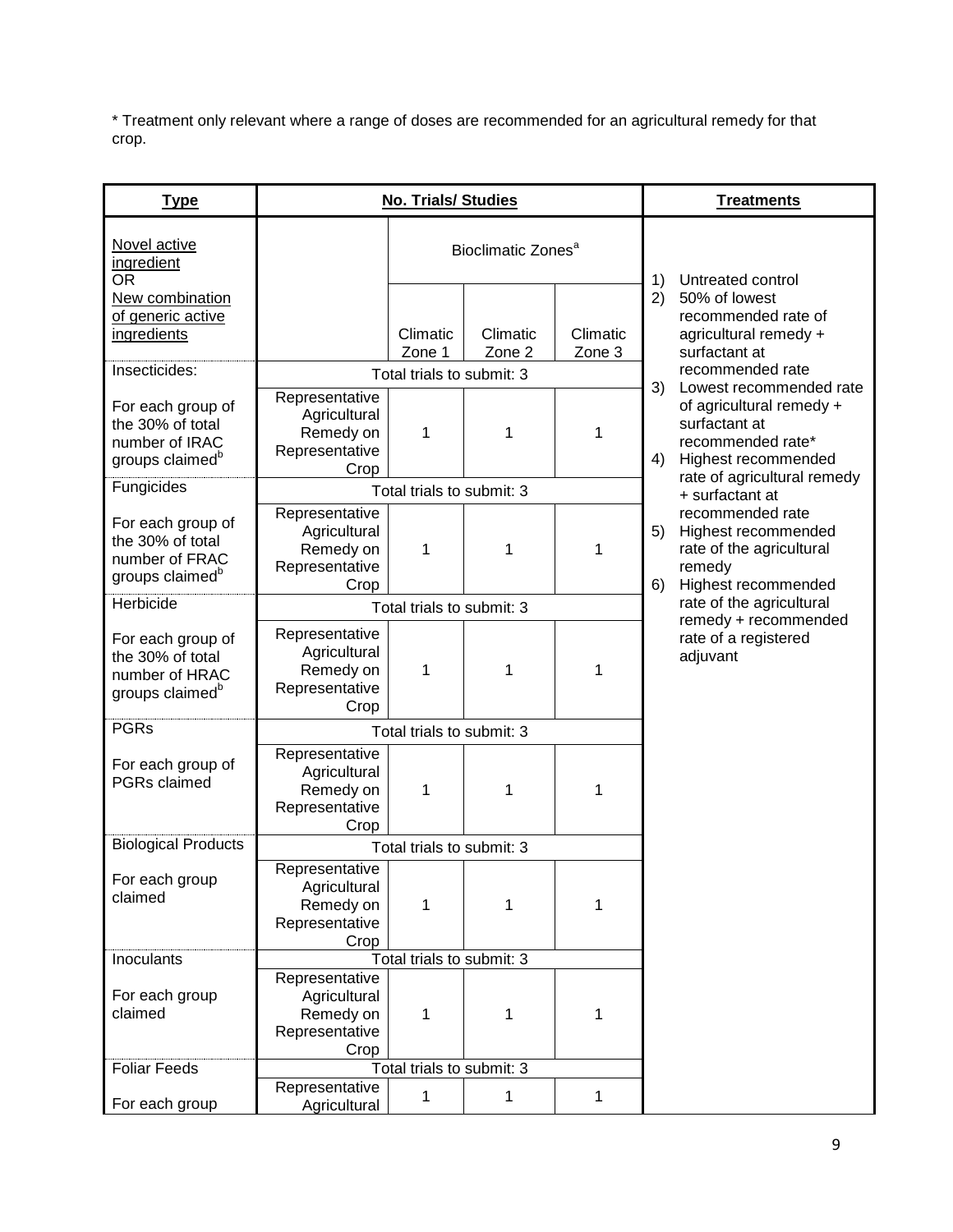| claimed                                                                                | Remedy on<br>Representative                                           |                           |                                |                    |                                                                                                                               |
|----------------------------------------------------------------------------------------|-----------------------------------------------------------------------|---------------------------|--------------------------------|--------------------|-------------------------------------------------------------------------------------------------------------------------------|
|                                                                                        | Crop                                                                  |                           |                                |                    | <sup>a</sup> Trials can be done over 1 growing season if these are in 3 different bioclimatic zones. If this is not possible, |
| trials should be done over 2 growing seasons.                                          |                                                                       |                           |                                |                    |                                                                                                                               |
|                                                                                        |                                                                       |                           |                                |                    | <sup>b</sup> To fulfil requirements for one group, a minimum of 3 trials on one crop type with a representative pesticide     |
| from that group should be submitted.                                                   |                                                                       |                           |                                |                    |                                                                                                                               |
| Generic active                                                                         |                                                                       |                           | Bioclimatic Zones <sup>d</sup> |                    |                                                                                                                               |
| ingredient <sup>c</sup>                                                                |                                                                       | Climatic<br>Zone 1        | Climatic<br>Zone 2             | Climatic<br>Zone 3 | Untreated control<br>1)<br>50% of lowest<br>2)                                                                                |
| Insecticides:                                                                          |                                                                       | Total trials to submit: 3 |                                |                    | recommended rate of                                                                                                           |
| For each group of<br>the 10% of total<br>number of IRAC<br>groups claimed <sup>e</sup> | Representative<br>Agricultural<br>Remedy on<br>Representative<br>Crop | 1                         | 1                              | 1                  | agricultural remedy +<br>surfactant at<br>recommended rate<br>3)<br>Lowest recommended rate<br>of agricultural remedy +       |
| Fungicides                                                                             |                                                                       | Total trials to submit: 3 |                                |                    | surfactant at<br>recommended rate*                                                                                            |
| For each group of<br>the 10% of total<br>number of FRAC<br>groups claimed <sup>e</sup> | Representative<br>Agricultural<br>Remedy on<br>Representative<br>Crop | 1                         | 1                              | 1                  | Highest recommended<br>4)<br>rate of agricultural remedy<br>+ surfactant at<br>recommended rate<br>Highest recommended<br>5)  |
| Herbicide                                                                              |                                                                       | Total trials to submit: 3 |                                |                    | rate of the agricultural<br>remedy                                                                                            |
| For each group of<br>the 10% of total<br>number of HRAC<br>groups claimed <sup>e</sup> | Representative<br>Agricultural<br>Remedy on<br>Representative<br>Crop | 1                         | 1                              | 1                  | 6)<br>Highest recommended<br>rate of the agricultural<br>remedy + recommended<br>rate of a registered<br>adjuvant             |
| <b>PGRs</b>                                                                            |                                                                       | Total trials to submit: 3 |                                |                    |                                                                                                                               |
| For each group of<br>PGRs claimed                                                      | Representative<br>Agricultural<br>Remedy on<br>Representative<br>Crop | 1                         | 1                              | 1                  |                                                                                                                               |
| <b>Biological Products</b>                                                             |                                                                       | Total trials to submit: 3 |                                |                    |                                                                                                                               |
| For each group<br>claimed                                                              | Representative<br>Agricultural<br>Remedy on<br>Representative<br>Crop | 1                         | 1                              | 1                  |                                                                                                                               |
| Inoculants                                                                             |                                                                       | Total trials to submit: 3 |                                |                    |                                                                                                                               |
| For each group<br>claimed                                                              | Representative<br>Agricultural<br>Remedy on<br>Representative<br>Crop | 1                         | 1                              | 1                  |                                                                                                                               |
| <b>Foliar Feeds</b>                                                                    |                                                                       | Total trials to submit: 3 |                                |                    |                                                                                                                               |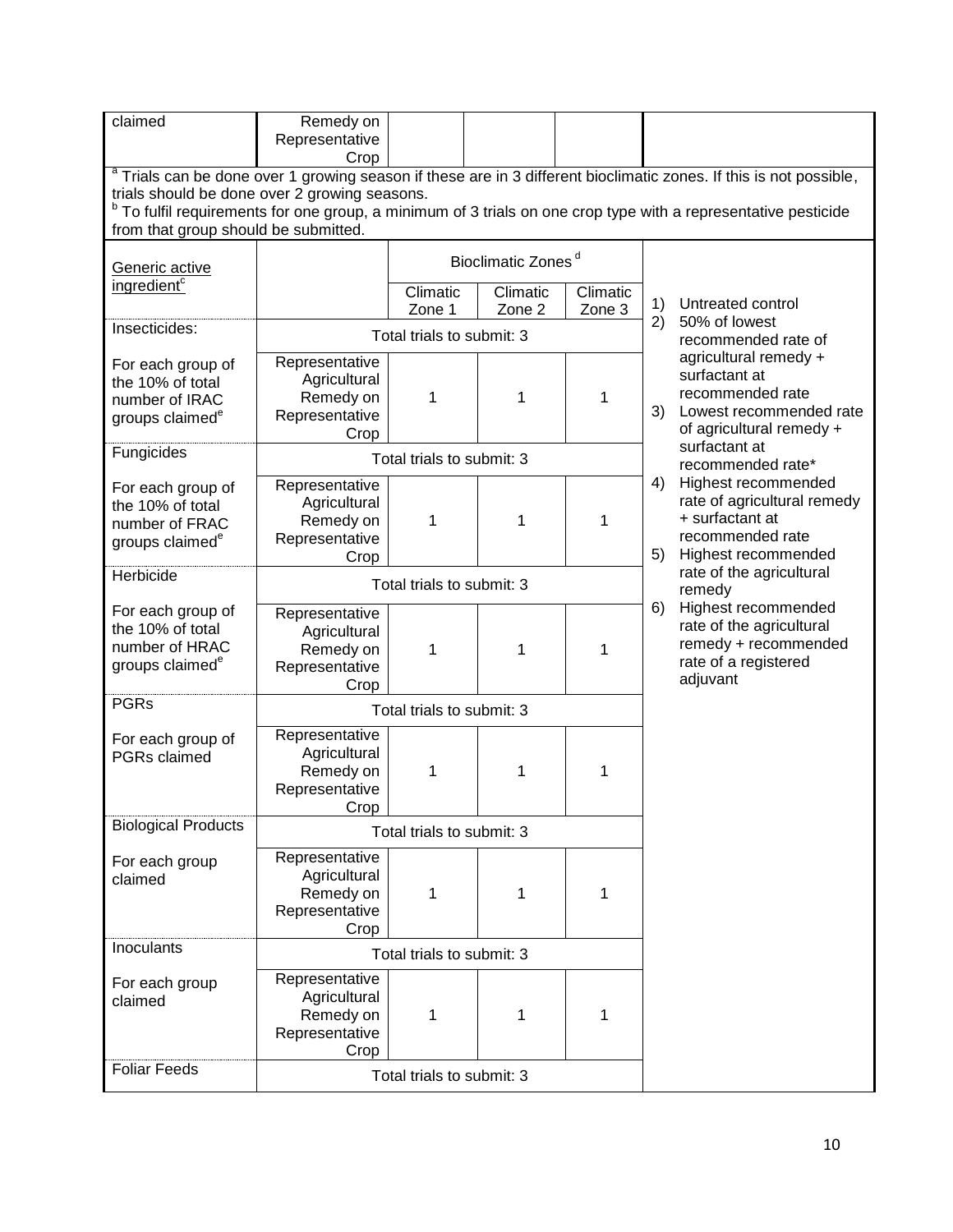| For each group<br>claimed | Representative<br>Agricultural<br>Remedy on<br>Representative |  |  |
|---------------------------|---------------------------------------------------------------|--|--|
|                           | Crop                                                          |  |  |

<sup>c</sup> This includes adjuvants which contain active ingredients already registered in South Africa applying for a generic claim on an approved end use with an approved GAP; generic adjuvants claiming a new end use; generic adjuvants claiming use with a new group of agricultural remedies; and generic adjuvants claiming a change in GAP. Common changes in GAP include: application rate, application interval, number of applications and growth stage of application.

d Trials can be done over 1 growing season if these are in 3 different bioclimatic zones. If this is not possible, trials should be done over 2 growing seasons.

e To fulfil requirements for one group, a minimum of 3 trials on one crop type with a representative pesticide from that group should be submitted.

#### **5.1.2. Oil Adjuvants**

Includes: crop oil concentrates (COC), crop oils (CO), plant oils, seed oils, methylated seed oils (MSO), vegetable oils, vegetable oil concentrates (VOC), esterified vegetable oils, petroleum oils (light, medium or heavy), mineral oils, paraffinic oils, high surfactant oil concentrate (HSOC), oil penetrants, penetrants and any combination thereof.

#### *Function*

These adjuvants are usually water insoluble products that decrease the surface tension of spray droplets to increase retention and spreading. They can also aid in the absorption of systemic agricultural remedies by making the plant cuticle more receptive to agricultural remedy absorption. Oils are typically from plant or petroleum origin. Various agricultural remedies require the use of oils to optimize delivery to the target in addition to aiding the absorption process of systemic agricultural remedies.

 *Registration requirements:*

#### **a) Laboratory testing:**

Laboratory surface tension tests (tensiometer) or physical spreading measurements are required. This should be done by a validated or internationally recognised method. The validated method should be submitted or, in the case of a recognised method, the method should be clearly referenced.

| Type                                                                                  | No.<br><b>Trials/Studies</b> | <b>Treatments</b>                                                                                                                                  |
|---------------------------------------------------------------------------------------|------------------------------|----------------------------------------------------------------------------------------------------------------------------------------------------|
| Laboratory surface tension<br>test (tensiometer) / physical<br>spreading measurements |                              | Untreated control: Distilled water<br>Highest recommended oil adjuvant<br>rate<br>Standard: Recommended rate of a<br>3)<br>registered oil adjuvant |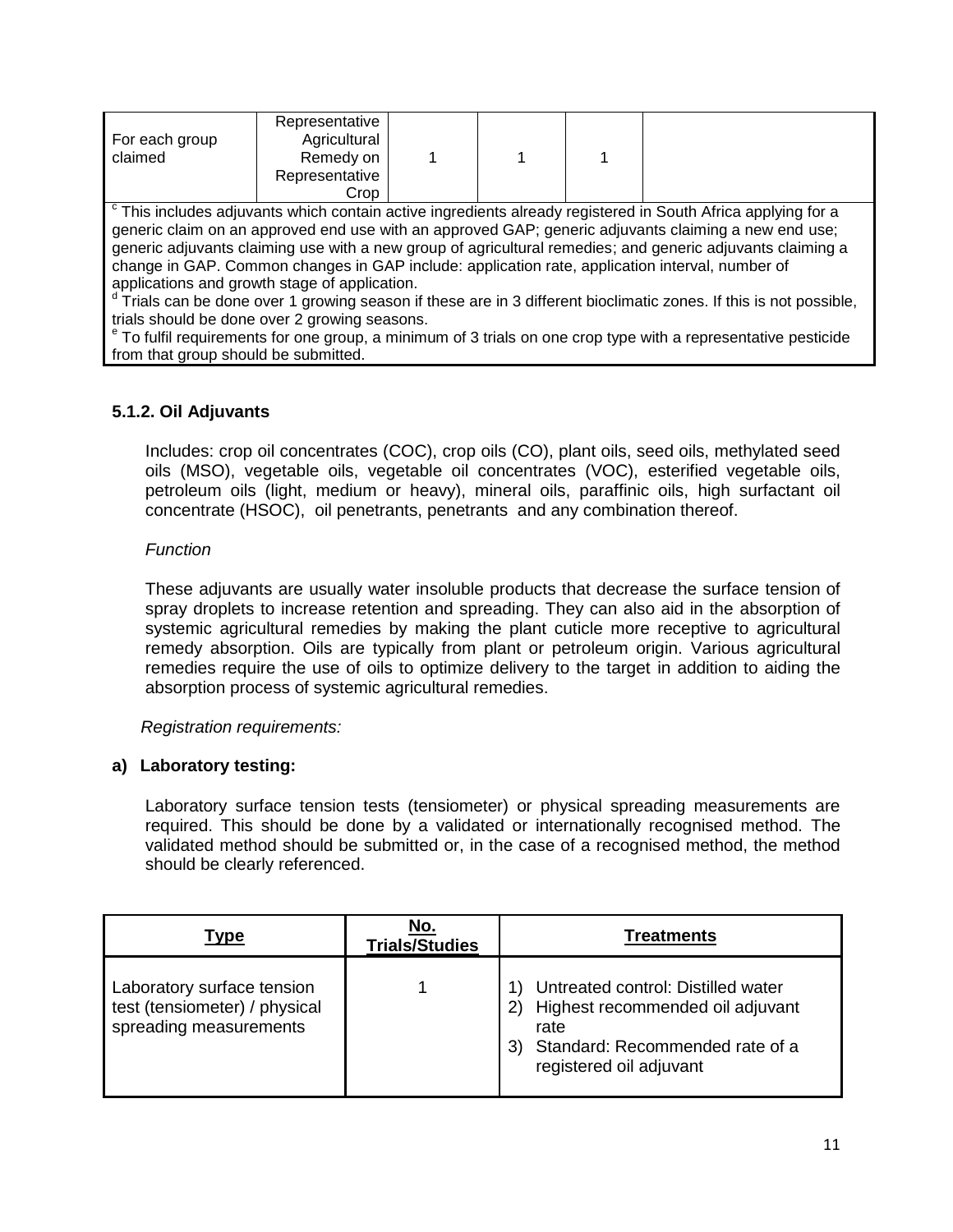#### **b) Field/Biological Efficacy and Phytotoxicity:**

A minimum of three successful field trials must be done on the same crop type to demonstrate the efficacy of the oil adjuvant with a single group of an insecticide, fungicide, herbicide, biological product, foliar feed, inoculant or PGR. Trials may be conducted over a single season provided that trials are located in three different bioclimatic areas. If this is not possible, trials should be conducted over a minimum of two seasons.

The number of groups for which a set of data must be submitted is dependent on whether the adjuvant contains novel active ingredients, generic active ingredients, or a new combination of generic active ingredients, and further, on how many groups of insecticides, fungicides, herbicides, biological products, foliar feeds, inoculants or PGRs are claimed. Refer to section 5.1. for further details.

#### Treatments to be included in trials:

- Untreated control
- Agricultural remedy at 50% of the lowest recommended rate + oil adjuvant at the recommended rate
- Agricultural remedy at the lowest recommended rate + oil adjuvant at the recommended rate\*
- Agricultural remedy at the highest recommended rate + oil adjuvant at the recommended rate
- Agricultural remedy at the highest recommended rate
- Agricultural remedy at the highest recommended rate + registered adjuvant standard at the recommended rate

\* Treatment only relevant where a range of doses are recommended for an agricultural remedy for that crop.

| <b>Type</b>                                                                            | <b>No. Trials/ Studies</b>                                            |                           |                                |                    |          | Treatments                                                                                                                                        |
|----------------------------------------------------------------------------------------|-----------------------------------------------------------------------|---------------------------|--------------------------------|--------------------|----------|---------------------------------------------------------------------------------------------------------------------------------------------------|
| Novel active<br>ingredient<br>OR.                                                      |                                                                       |                           | Bioclimatic Zones <sup>a</sup> |                    | 1)       | Untreated control                                                                                                                                 |
| New combination<br>of generic active<br>ingredients                                    |                                                                       | Climatic<br>Zone 1        | Climatic<br>Zone 2             | Climatic<br>Zone 3 | 2)       | 50% of lowest<br>recommended rate of<br>agricultural remedy + oil<br>adjuvant at recommended                                                      |
| Insecticides:                                                                          |                                                                       | Total trials to submit: 3 |                                |                    |          | rate                                                                                                                                              |
| For each group of<br>the 30% of total<br>number of IRAC<br>groups claimed <sup>b</sup> | Representative<br>Agricultural<br>Remedy on<br>Representative<br>Crop |                           |                                |                    | 3)<br>4) | Lowest recommended rate<br>of agricultural remedy + oil<br>adjuvant at recommended<br>rate*<br>Highest recommended<br>rate of agricultural remedy |
| Fungicides                                                                             |                                                                       | Total trials to submit: 3 |                                |                    |          | + oil adjuvant at                                                                                                                                 |
| For each group of<br>the 30% of total<br>number of FRAC<br>groups claimed <sup>b</sup> | Representative<br>Agricultural<br>Remedy on<br>Representative<br>Crop |                           |                                |                    | 5)<br>6) | recommended rate<br>Highest recommended<br>rate of the agricultural<br>remedy<br>Highest recommended                                              |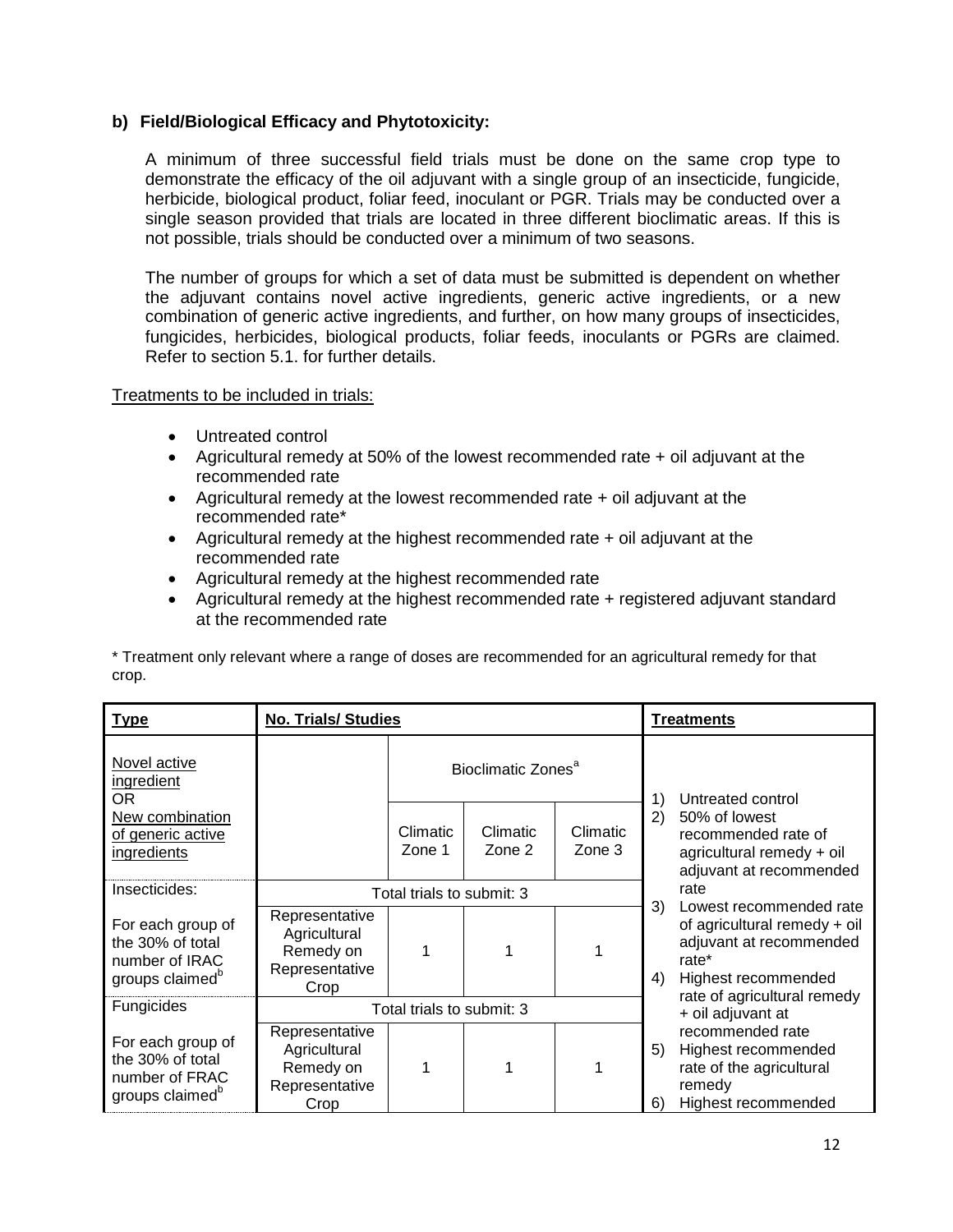| Herbicide                                                                                                                                                                                                                                                                                                                                           |                                                                       | Total trials to submit: 3 |                                |                    | rate of the agricultural |                                                                                                                         |  |
|-----------------------------------------------------------------------------------------------------------------------------------------------------------------------------------------------------------------------------------------------------------------------------------------------------------------------------------------------------|-----------------------------------------------------------------------|---------------------------|--------------------------------|--------------------|--------------------------|-------------------------------------------------------------------------------------------------------------------------|--|
| For each group of<br>the 30% of total<br>number of HRAC<br>groups claimed <sup>b</sup>                                                                                                                                                                                                                                                              | Representative<br>Agricultural<br>Remedy on<br>Representative<br>Crop | 1                         | 1                              | 1                  |                          | remedy + recommended<br>rate of a registered<br>adjuvant                                                                |  |
| <b>PGRs</b>                                                                                                                                                                                                                                                                                                                                         |                                                                       | Total trials to submit: 3 |                                |                    |                          |                                                                                                                         |  |
| For each group of<br><b>PGRs</b> claimed                                                                                                                                                                                                                                                                                                            | Representative<br>Agricultural<br>Remedy on<br>Representative<br>Crop | 1                         | 1                              | 1                  |                          |                                                                                                                         |  |
| <b>Biological Product</b>                                                                                                                                                                                                                                                                                                                           |                                                                       | Total trials to submit: 3 |                                |                    |                          |                                                                                                                         |  |
| For each group<br>claimed                                                                                                                                                                                                                                                                                                                           | Representative<br>Agricultural<br>Remedy on<br>Representative<br>Crop | 1                         | 1                              | 1                  |                          |                                                                                                                         |  |
| Inoculants                                                                                                                                                                                                                                                                                                                                          |                                                                       | Total trials to submit: 3 |                                |                    |                          |                                                                                                                         |  |
| For each group<br>claimed                                                                                                                                                                                                                                                                                                                           | Representative<br>Agricultural<br>Remedy on<br>Representative<br>Crop | 1                         | 1                              | 1                  |                          |                                                                                                                         |  |
| <b>Foliar Feeds</b>                                                                                                                                                                                                                                                                                                                                 |                                                                       | Total trials to submit: 3 |                                |                    |                          |                                                                                                                         |  |
| For each group<br>claimed                                                                                                                                                                                                                                                                                                                           | Representative<br>Agricultural<br>Remedy on<br>Representative<br>Crop | 1                         | 1                              | 1                  |                          |                                                                                                                         |  |
| <sup>a</sup> Trials can be done over 1 growing season if these are in 3 different bioclimatic zones. If this is not possible,<br>trials should be done over 2 growing seasons.<br><sup>b</sup> To fulfil requirements for one group, a minimum of 3 trials on one crop type with a representative pesticide<br>from that group should be submitted. |                                                                       |                           |                                |                    |                          |                                                                                                                         |  |
| Generic active                                                                                                                                                                                                                                                                                                                                      |                                                                       |                           | Bioclimatic Zones <sup>d</sup> |                    |                          |                                                                                                                         |  |
| ingredient <sup>c</sup>                                                                                                                                                                                                                                                                                                                             |                                                                       | Climatic<br>Zone 1        | Climatic<br>Zone 2             | Climatic<br>Zone 3 | 1)                       | Untreated control                                                                                                       |  |
| Insecticides:                                                                                                                                                                                                                                                                                                                                       |                                                                       | Total trials to submit: 3 |                                |                    | 2)                       | 50% of lowest<br>recommended rate of                                                                                    |  |
| For each group of<br>the 10% of total<br>number of IRAC<br>groups claimed <sup>e</sup>                                                                                                                                                                                                                                                              | Representative<br>Agricultural<br>Remedy on<br>Representative<br>Crop | 1                         | 1                              | 1                  | 3)                       | agricultural remedy + oil<br>adjuvant at recommended<br>rate<br>Lowest recommended rate<br>of agricultural remedy + oil |  |
| Fungicides<br>Total trials to submit: 3                                                                                                                                                                                                                                                                                                             |                                                                       |                           |                                |                    |                          | adjuvant at recommended<br>rate*                                                                                        |  |
| For each group of<br>the 10% of total<br>number of FRAC<br>groups claimed <sup>e</sup>                                                                                                                                                                                                                                                              | Representative<br>Agricultural<br>Remedy on<br>Representative<br>Crop | 1                         | 1                              | 1                  | 4)<br>5)                 | Highest recommended<br>rate of agricultural remedy<br>+ oil adjuvant at<br>recommended rate<br>Highest recommended      |  |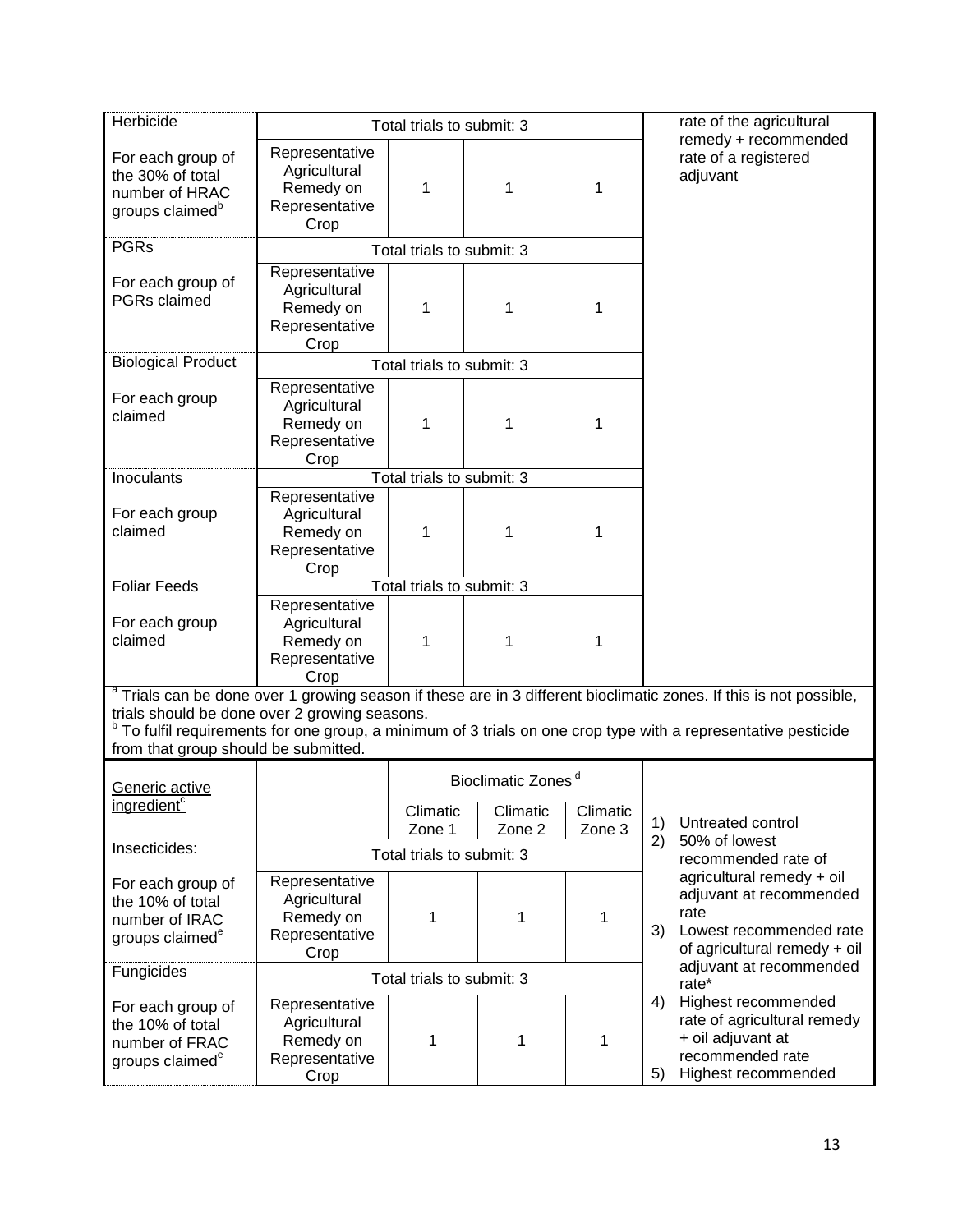| Herbicide<br>rate of the agricultural                                                  |                                                                       |                           |   |   |    |                                                                                                                       |
|----------------------------------------------------------------------------------------|-----------------------------------------------------------------------|---------------------------|---|---|----|-----------------------------------------------------------------------------------------------------------------------|
|                                                                                        | Total trials to submit: 3                                             |                           |   |   |    | remedy                                                                                                                |
| For each group of<br>the 10% of total<br>number of HRAC<br>groups claimed <sup>e</sup> | Representative<br>Agricultural<br>Remedy on<br>Representative<br>Crop | 1                         | 1 | 1 | 6) | Highest recommended<br>rate of the agricultural<br>remedy + recommended<br>rate of a registered<br>adjuvant           |
| <b>PGRs</b>                                                                            |                                                                       | Total trials to submit: 3 |   |   |    |                                                                                                                       |
| For each group of<br>PGRs claimed                                                      | Representative<br>Agricultural<br>Remedy on<br>Representative<br>Crop | 1                         | 1 | 1 |    |                                                                                                                       |
| <b>Biological Product</b>                                                              |                                                                       | Total trials to submit: 3 |   |   |    |                                                                                                                       |
| For each group<br>claimed                                                              | Representative<br>Agricultural<br>Remedy on<br>Representative<br>Crop | 1                         | 1 | 1 |    |                                                                                                                       |
| Inoculants                                                                             |                                                                       | Total trials to submit: 3 |   |   |    |                                                                                                                       |
| For each group<br>claimed                                                              | Representative<br>Agricultural<br>Remedy on<br>Representative<br>Crop | 1                         | 1 | 1 |    |                                                                                                                       |
| <b>Foliar Feeds</b>                                                                    |                                                                       | Total trials to submit: 3 |   |   |    |                                                                                                                       |
| For each group<br>claimed                                                              | Representative<br>Agricultural<br>Remedy on<br>Representative<br>Crop | 1                         | 1 | 1 |    | $^{\circ}$ This includes adjugants which contain active incredients elready registered in Couth Africa applying for a |

This includes adjuvants which contain active ingredients already registered in South Africa applying for a generic claim on an approved end use with an approved GAP; generic adjuvants claiming a new end use; generic adjuvants claiming use with a new group of agricultural remedies; and generic adjuvants claiming a change in GAP. Common changes in GAP include: application rate, application interval, number of applications and growth stage of application.

d Trials can be done over 1 growing season if these are in 3 different bioclimatic zones. If this is not possible, trials should be done over 2 growing seasons.

e To fulfil requirements for one group, a minimum of 3 trials on one crop type with a representative pesticide from that group should be submitted.

#### **5.1.3 Stickers**

Includes: sticker agents, adhesive agents, extenders, pinenes, terpenic polymers, di-1-pmethenes, poly-1-p-menthenes, latex, pyrrolidone-based agents, waxes and any combination thereof.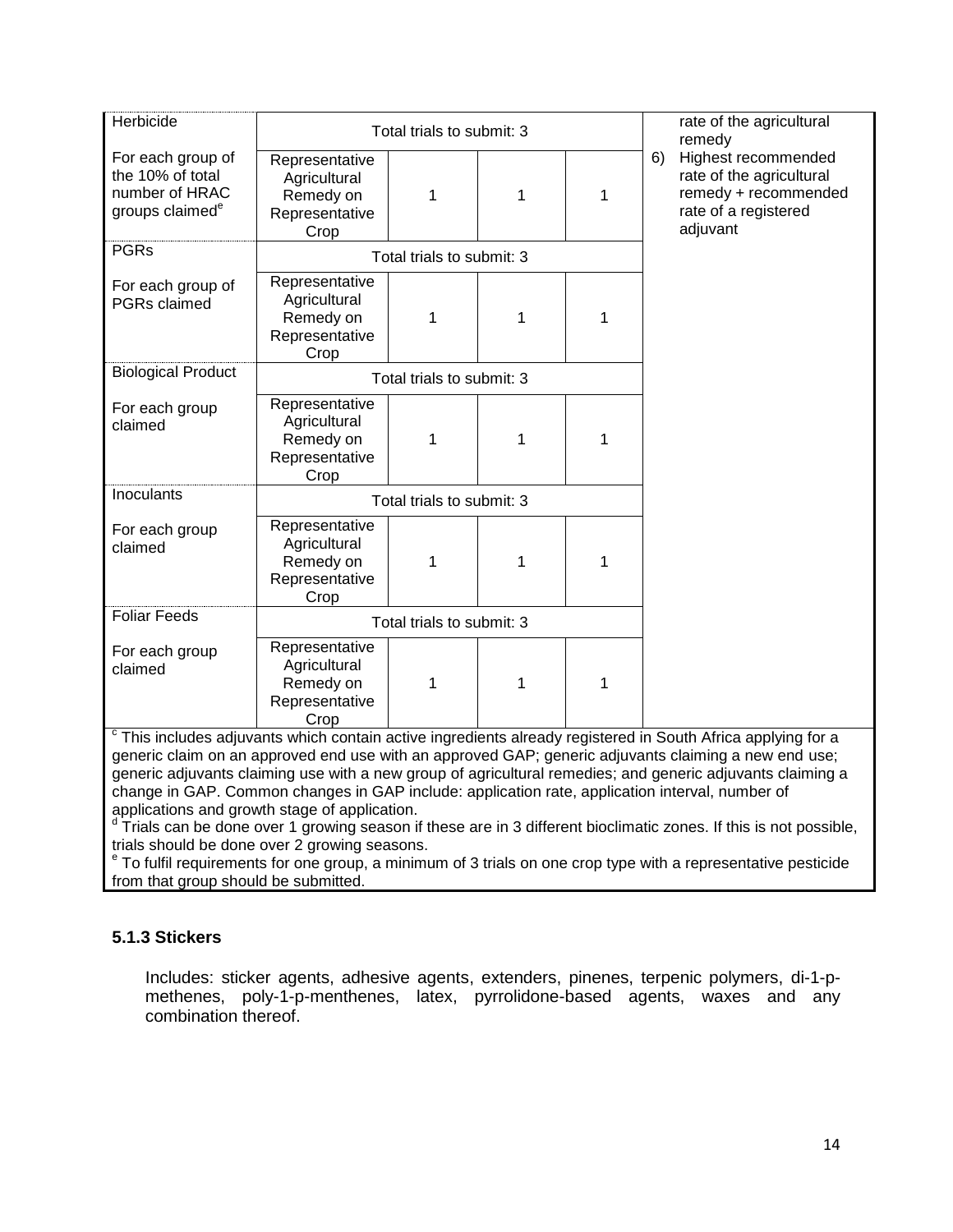#### *Function*

Stickers are designed to increase target contact, resist wash-off, erosion etc. of spray droplet residuals for an extended period after agricultural remedy application. They may, however, also aid in the absorption of systemic agricultural remedies in an indirect way because of an extended absorption time.

#### *Registration requirements:*

#### **a) Laboratory testing:**

Some proof of residual extension period should be provided i.e. scanning electron micrographs, visual observation of residuals, time lapse photography or any other validated or internationally recognised method. The validated method should be submitted or, in the case of a recognised method, the method should be clearly referenced.

| <b>Type</b>                      | No.<br><b>Trials/Studies</b> | <b>Treatments</b>                                                                                                                                                |
|----------------------------------|------------------------------|------------------------------------------------------------------------------------------------------------------------------------------------------------------|
| Laboratory / Glasshouse<br>study |                              | Untreated control: Distilled water<br>Highest recommended sticker adjuvant<br>2)<br>rate<br>Standard: Recommended rate of a<br>3)<br>registered sticker adjuvant |
|                                  |                              | Appropriate measurements to be taken,<br>for example: Simulated Rainfastness -<br>[i.e. Cu detection test; UV dye]                                               |

#### **b) Field/Biological Efficacy and Phytotoxicity:**

A minimum of three successful field trials must be done on the same crop type to demonstrate the efficacy of the sticker with one group of an insecticide, fungicide, herbicide, biological product, foliar feed, inoculant or PGR. Trials may be conducted over a single season provided that trials are located in three different bioclimatic areas. If this is not possible, trials should be conducted over a minimum of two seasons.

The number of groups for which a set of data must be submitted is dependent on whether the adjuvant contains novel active ingredients, generic active ingredients, or a new combination of generic active ingredients, further, as to how many groups of insecticides, fungicides, herbicides, biological products, foliar feeds, inoculants or PGRs are claimed. Refer to section 5.1 for further details.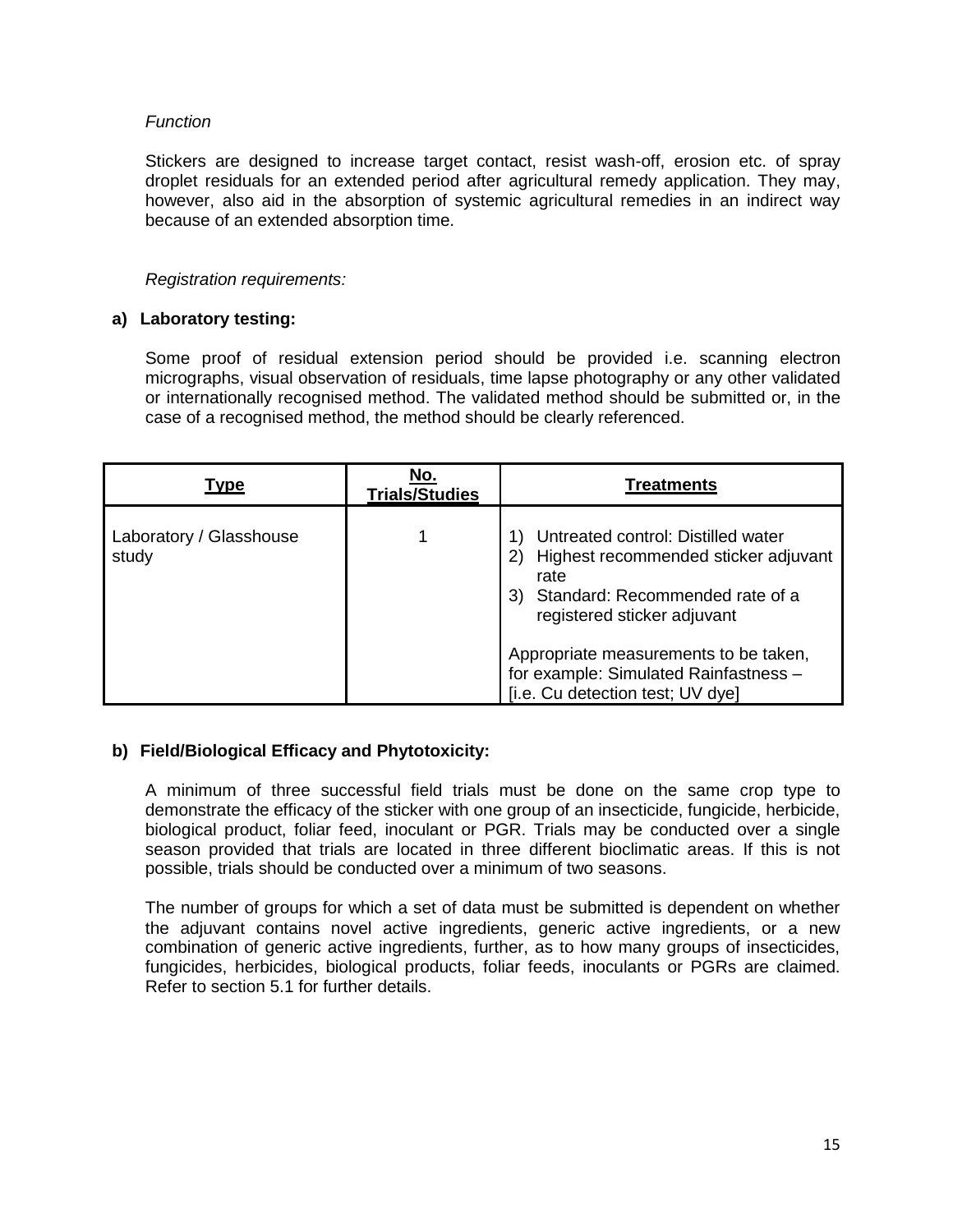#### Treatments to be included in trials:

- Untreated control
- Agricultural remedy at 50% of the lowest recommended rate + sticker at the recommended rate
- Agricultural remedy at the lowest recommended rate + sticker at the recommended rate\*
- Agricultural remedy at the highest recommended rate + sticker at the recommended rate
- Agricultural remedy at the highest recommended rate
- Agricultural remedy at the highest recommended rate + registered adjuvant standard at the recommended rate

\* Treatment only relevant where a range of doses are recommended for an agricultural remedy for that crop.

| <b>Type</b>                                                                            | <b>No. Trials/ Studies</b>                                            |                                |                    |                    |                         | <b>Treatments</b>                                                                                                                                                                                                                                                          |  |
|----------------------------------------------------------------------------------------|-----------------------------------------------------------------------|--------------------------------|--------------------|--------------------|-------------------------|----------------------------------------------------------------------------------------------------------------------------------------------------------------------------------------------------------------------------------------------------------------------------|--|
| Novel active<br>ingredient<br>0R                                                       |                                                                       | Bioclimatic Zones <sup>a</sup> |                    |                    | Untreated control<br>1) |                                                                                                                                                                                                                                                                            |  |
| New combination<br>of generic active<br>ingredients                                    |                                                                       | Climatic<br>Zone 1             | Climatic<br>Zone 2 | Climatic<br>Zone 3 | 2)                      | 50% of lowest<br>recommended rate of<br>agricultural remedy +<br>sticker at recommended                                                                                                                                                                                    |  |
| Insecticides:                                                                          |                                                                       | Total trials to submit: 3      |                    |                    |                         | rate                                                                                                                                                                                                                                                                       |  |
| For each group of<br>the 30% of total<br>number of IRAC<br>groups claimed <sup>b</sup> | Representative<br>Agricultural<br>Remedy on<br>Representative<br>Crop | 1                              | 1                  | 1                  | 4)                      | 3)<br>Lowest recommended rate<br>of agricultural remedy +<br>sticker at recommended<br>rate*<br>Highest recommended<br>rate of agricultural remedy<br>+ sticker at recommended<br>rate<br>Highest recommended<br>rate of the agricultural<br>remedy<br>Highest recommended |  |
| Fungicides                                                                             |                                                                       | Total trials to submit: 3      |                    |                    |                         |                                                                                                                                                                                                                                                                            |  |
| For each group of<br>the 30% of total<br>number of FRAC<br>groups claimed <sup>b</sup> | Representative<br>Agricultural<br>Remedy on<br>Representative<br>Crop | 1                              | 1                  | 1                  | 5)<br>6)                |                                                                                                                                                                                                                                                                            |  |
| Herbicide                                                                              | Total trials to submit: 3                                             |                                |                    |                    |                         | rate of the agricultural                                                                                                                                                                                                                                                   |  |
| For each group of<br>the 30% of total<br>number of HRAC<br>groups claimed <sup>b</sup> | Representative<br>Agricultural<br>Remedy on<br>Representative<br>Crop | 1                              | 1                  | 1                  |                         | remedy + recommended<br>rate of a registered<br>adjuvant                                                                                                                                                                                                                   |  |
| <b>PGRs</b>                                                                            | Total trials to submit: 3                                             |                                |                    |                    |                         |                                                                                                                                                                                                                                                                            |  |
| For each group of<br><b>PGRs</b> claimed                                               | Representative<br>Agricultural<br>Remedy on<br>Representative<br>Crop | 1                              | 1                  | 1                  |                         |                                                                                                                                                                                                                                                                            |  |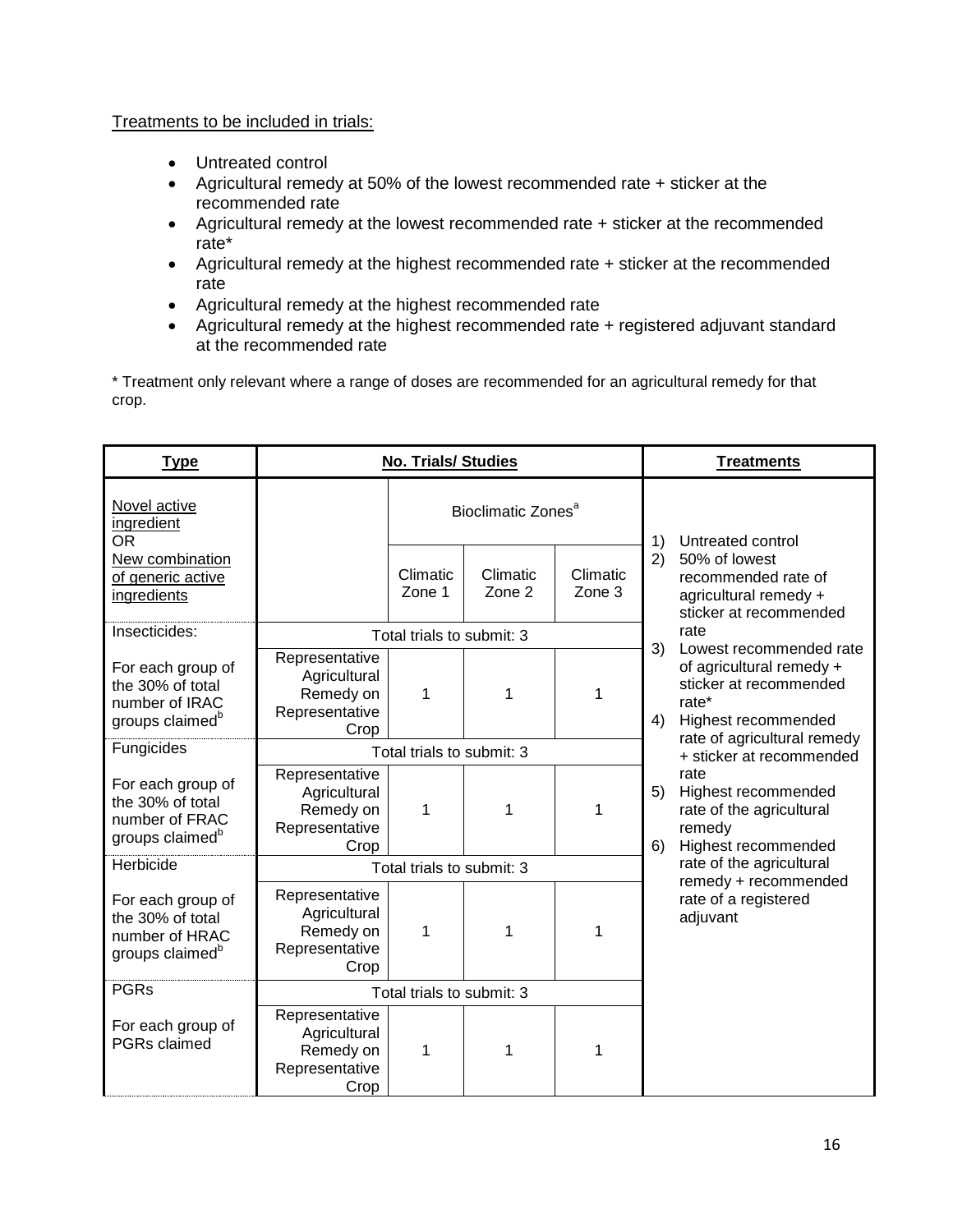| <b>Biological Product</b>                                                              |                                                                       | Total trials to submit: 3 |                                |                                            |                                                                                                                               |
|----------------------------------------------------------------------------------------|-----------------------------------------------------------------------|---------------------------|--------------------------------|--------------------------------------------|-------------------------------------------------------------------------------------------------------------------------------|
| For each group<br>claimed                                                              | Representative<br>Agricultural<br>Remedy on<br>Representative<br>Crop | 1                         | 1                              | 1                                          |                                                                                                                               |
| Inoculants                                                                             |                                                                       | Total trials to submit: 3 |                                |                                            |                                                                                                                               |
| For each group of<br>claimed                                                           | Representative<br>Agricultural<br>Remedy on<br>Representative<br>Crop | 1                         | 1                              | 1                                          |                                                                                                                               |
| <b>Foliar Feeds</b>                                                                    |                                                                       | Total trials to submit: 3 |                                |                                            |                                                                                                                               |
| For each group of<br>claimed                                                           | Representative<br>Agricultural<br>Remedy on<br>Representative<br>Crop | 1                         | 1                              | 1                                          |                                                                                                                               |
|                                                                                        |                                                                       |                           |                                |                                            | <sup>a</sup> Trials can be done over 1 growing season if these are in 3 different bioclimatic zones. If this is not possible, |
| trials should be done over 2 growing seasons.                                          |                                                                       |                           |                                |                                            | <sup>b</sup> To fulfil requirements for one group, a minimum of 3 trials on one crop type with a representative pesticide     |
| from that group should be submitted.                                                   |                                                                       |                           |                                |                                            |                                                                                                                               |
| Generic active                                                                         |                                                                       |                           | Bioclimatic Zones <sup>d</sup> |                                            |                                                                                                                               |
| ingredient <sup>c</sup>                                                                |                                                                       | Climatic<br>Zone 1        | Climatic<br>Zone 2             | Climatic<br>Zone 3                         | Untreated control<br>1)                                                                                                       |
| Insecticides:                                                                          | Total trials to submit: 3                                             |                           |                                | 50% of lowest<br>2)<br>recommended rate of |                                                                                                                               |
| For each group of<br>the 10% of total<br>number of IRAC<br>groups claimed <sup>e</sup> | Representative<br>Agricultural<br>Remedy on<br>Representative<br>Crop | 1                         | 1                              | 1                                          | agricultural remedy +<br>sticker at recommended<br>rate<br>3)<br>Lowest recommended rate<br>of agricultural remedy +          |
| Fungicides                                                                             |                                                                       | Total trials to submit: 3 |                                |                                            | sticker at recommended<br>rate*                                                                                               |
| For each group of<br>the 10% of total<br>number of FRAC<br>groups claimed <sup>e</sup> | Representative<br>Agricultural<br>Remedy on<br>Representative<br>Crop | 1                         | 1                              | 1                                          | Highest recommended<br>4)<br>rate of agricultural remedy<br>+ sticker at recommended<br>rate<br>Highest recommended<br>5)     |
| Herbicide                                                                              |                                                                       | Total trials to submit: 3 |                                |                                            | rate of the agricultural<br>remedy                                                                                            |
| For each group of<br>the 10% of total<br>number of HRAC<br>groups claimed <sup>e</sup> | Representative<br>Agricultural<br>Remedy on<br>Representative<br>Crop | 1                         | 1                              | 1                                          | Highest recommended<br>6)<br>rate of the agricultural<br>remedy + recommended<br>rate of a registered<br>adjuvant             |
| <b>PGRs</b>                                                                            | Total trials to submit: 3                                             |                           |                                |                                            |                                                                                                                               |
| For each group of<br>PGRs claimed                                                      | Representative<br>Agricultural<br>Remedy on<br>Representative<br>Crop | 1                         | 1                              | 1                                          |                                                                                                                               |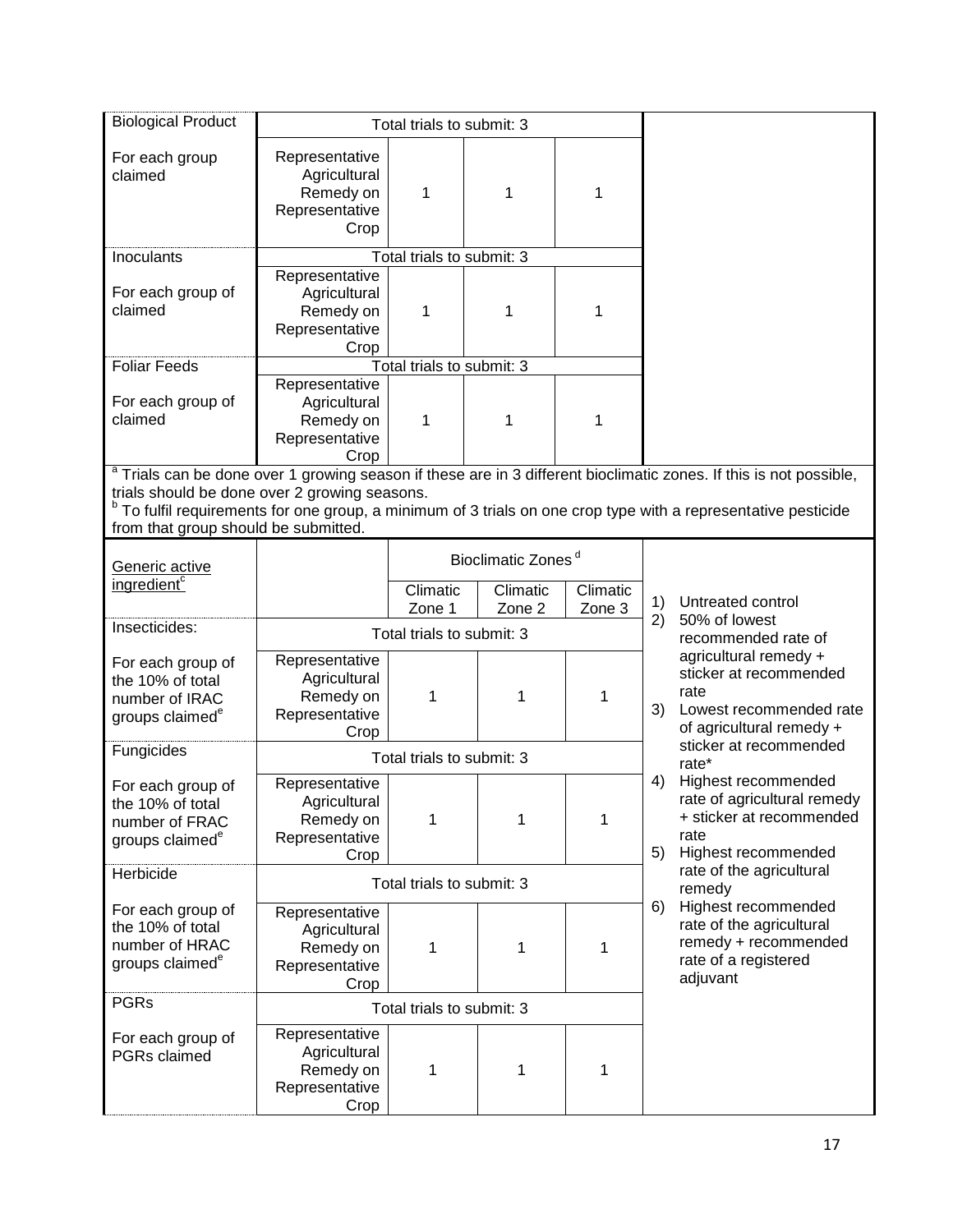| <b>Biological Product</b> | Total trials to submit: 3                                             |  |   |   |
|---------------------------|-----------------------------------------------------------------------|--|---|---|
| For each group<br>claimed | Representative<br>Agricultural<br>Remedy on<br>Representative<br>Crop |  |   |   |
| Inoculants                | Total trials to submit: 3                                             |  |   |   |
| For each group<br>claimed | Representative<br>Agricultural<br>Remedy on<br>Representative<br>Crop |  | 1 | 1 |
| <b>Foliar Feeds</b>       | Total trials to submit: 3                                             |  |   |   |
| For each group<br>claimed | Representative<br>Agricultural<br>Remedy on<br>Representative<br>Crop |  |   |   |

c This includes adjuvants which contain active ingredients already registered in South Africa applying for a generic claim on an approved end use with an approved GAP; generic adjuvants claiming a new end use, generic adjuvants claiming use with a new group of agricultural remedies and generic adjuvants claiming a change in GAP. Common changes in GAP include: application rate, application interval, number of applications and growth stage of application.<br><sup>d</sup> Triels can be dane over 1 growing sessen i

Trials can be done over 1 growing season if these are in 3 different bioclimatic zones. If this is not possible, trials should be done over 2 growing seasons.

e To fulfil requirements for one group, a minimum of 3 trials on one crop type with a representative pesticide from that group should be submitted.

### **5.1.4. Residue requirements for Class A adjuvants**

Class A adjuvants, or adjuvants containing one or more active ingredients functioning as a Class A adjuvant, may affect residue breakdown of the agricultural remedy with which it is applied, in or on the plant. Therefore, when testing agricultural remedies with a label allowance for the use of a Class A adjuvant, field residue trials must be conducted and should include the recommended adjuvant applied according to the highest recommended rate. This information must be recorded in the laboratory residue test report. In such cases it will not be necessary to determine residues both with and without the addition of the adiuvant.

If an adjuvant is to be registered for use with already registered agricultural remedy(ies), trials will be needed to demonstrate compliance with Maximum Residue Limits of the agricultural remedy(ies) concerned. These trials should be done with the maximum recommended rates of both the adjuvant and the agricultural remedy(ies). In such cases it will not be necessary to determine residues both with and without the addition of the adjuvant.

In cases where the active ingredient of the adjuvant itself, or components of the adjuvant, are known to have an MRL implication and a set ADI (average daily intake) e.g. phosphonates; residue analysis must be provided for all claims submitted which are relevant for export crops, as well as those claims for which a withholding period of 7 days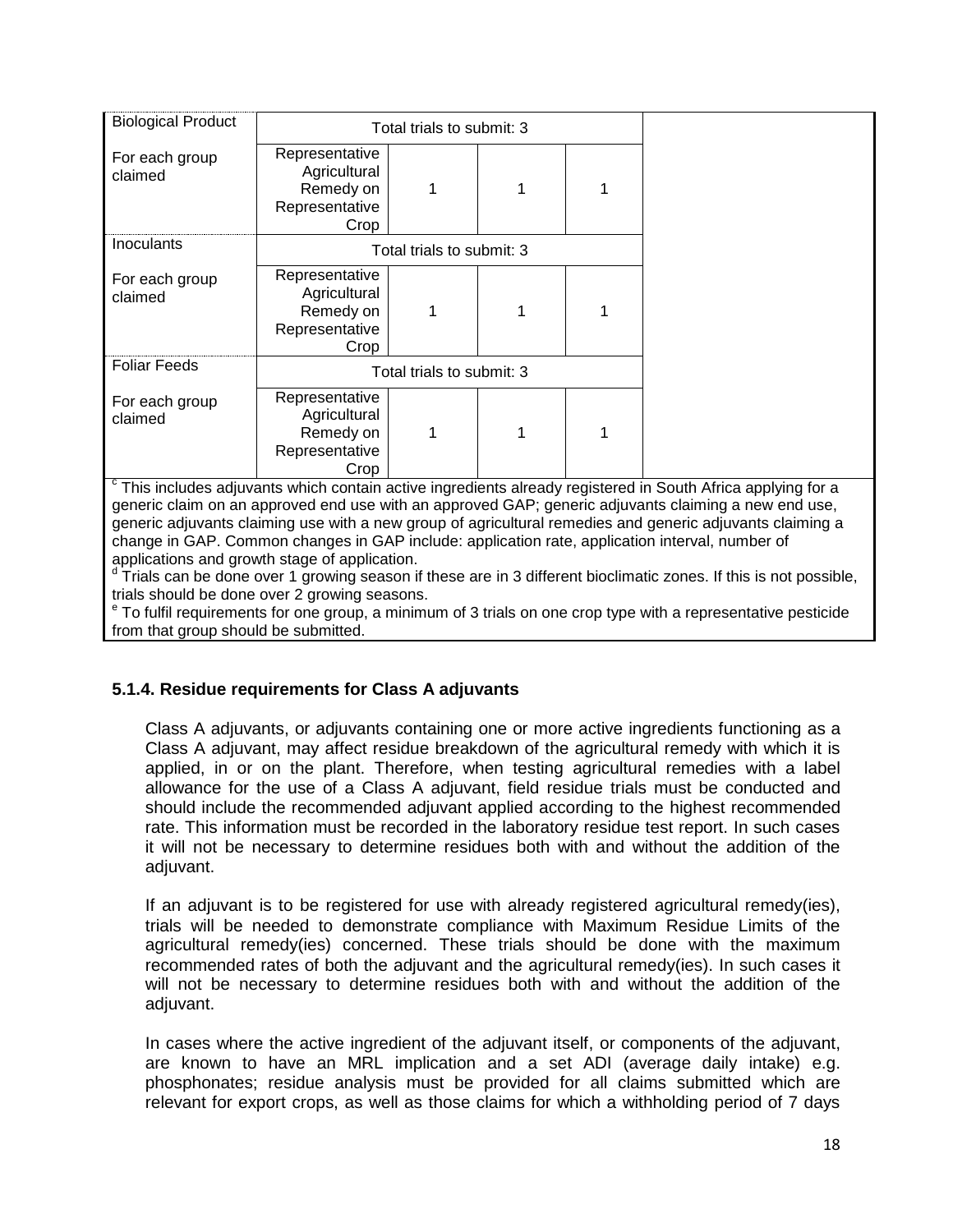and less. For these adjuvants, a recommended withholding period on relevant crops must be proposed.

For adjuvants containing novel active ingredients being registered for use with already registered agricultural remedies, the following residue data sets will be needed:

Three residue data sets, each of which with a different chemical group (Insecticide, Fungicide, Herbicide, PGR, foliar feed, biological product or Inoculant) as claimed. Each data set should contain trials done on one representative crop for which its use is proposed. Treatments should include the agricultural remedy applied at the highest recommended rate with the adjuvant applied at the highest recommended rate. Care should be taken to select representative crops with the lowest PHI. Residue data will only be required if the PHI is 7 days or less on the agricultural remedy labels used.

For adjuvants containing generic active ingredients being registered for use with already registered agricultural remedies, the following residue data sets will be needed:

At least 1 residue data set covering the worst case scenario i.e. the most sensitive or valuable crop and the lowest PHI. The data set should contain trials done on one representative crop for which its use is proposed. Treatments should include the agricultural remedy applied at the highest recommended rate with the adjuvant applied at the highest recommended rate. Care should be taken to select representative crops with the lowest PHI. Residue data will only be required if the PHI is 7 days or less on the agricultural remedy labels used.

For both new and generic adjuvants, residue data will be required if the PHI is 7 days or less on the pesticide labels used.

**NOTE** In the situations referred to above, a residue data set is defined in accordance with the latest residue guidelines as published (13) i.e. 5 trials in the case of major crops and 3 trials in the case of minor crops.

Macro and micro-organisms are mainly exempted from residue analysis. Consider published MRL information for further guidance. However, where such organisms are mixed with other agricultural remedies or adjuvants with MRL implications, residue data for the whole tank mix will be required if the PHI of any of the components in the tank mix is 7 days or less.

#### **5.2. Class B Adjuvants**

This class of adjuvants is applied to the tank alongside an agricultural remedy to improve the characteristics of the carrier of the agricultural remedy and does not have a direct impact on the agricultural remedy itself.

The number of trials required for registration of an adjuvant in these situations is dependent on the function of the adjuvant and is detailed below. For sections 5.2.2. – 5.2.6. below, efficacy trials should make use of a registered agricultural remedy or foliar feed. As the activity of the adjuvant is not directly related to the target of the active ingredient, it is not necessary to prove the efficacy of the adjuvant with every group of agricultural remedies/foliar feed claimed. Care should be taken to select a situation that could be considered the worst case scenario e.g. high value crop, most sensitive crop.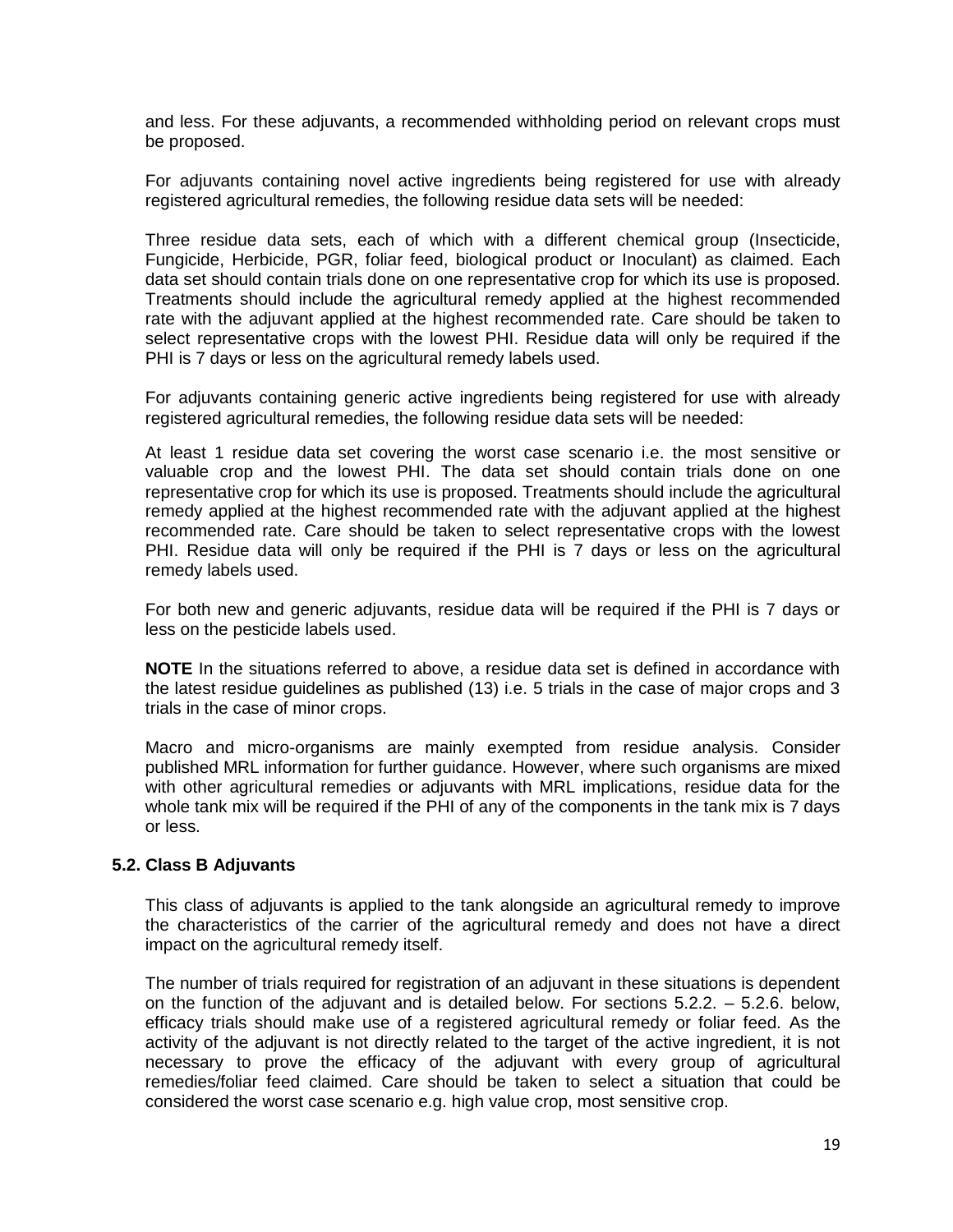A laboratory-based compatibility test should also be submitted using a representative agricultural remedy for each formulation type that the adjuvant claims compatibility with.

Biological products referred to in this section, are those containing active ingredients which are non-living, excluding viruses. For data required for registration of adjuvants with living microbes, refer to section 5.4 below.

#### **5.2.1. Buffers and acidifiers**

Includes: acidifying agents, buffering agents, neutralisers, water conditioners, sequestering agents, organic acids, alkali's, inorganic acids and phosphonate acids and any combination thereof.

#### *Function*

The function of this adjuvant group is to modify the carrier of an agricultural remedy: to decrease, increase or maintain the pH of carrier water to the optimal pH for the activity of the agricultural remedy. These adjuvants are used with many agricultural remedies that are pH sensitive.

#### *Registration requirements:*

#### **a) Laboratory testing:**

Titration curves need to be carried out with various water carriers to establish if the desired pH range is reached using the target rate of buffer. It is recommended to test at least three types of water to establish buffering capacity:

- (i) Standard water (< 50 mg/L bicarbonate as sodium bicarbonate).
- (ii) Buffered water (> 150 mg/L bicarbonate as sodium bicarbonate).
- (iii) Highly buffered water (> 400 mg/L bicarbonate as sodium bicarbonate).

The titration curve should have at least five points, starting at a zero rate (pH of water before adding buffer) and ending in double the recommended rate of the buffer: i.e. no buffer; half the recommended rate; the recommended rate; one and a half times the recommended rate; double the recommended rate.

If the product fails to buffer one or more of these waters, the limitations should be clearly indicated on the label. It must be understood that no single product can buffer all water types to exactly the same level.

The waters used in the study can be of natural origin, but if such sources cannot be found which conform to (i), (ii) and (iii) above, they can be made up artificially with laboratory chemicals.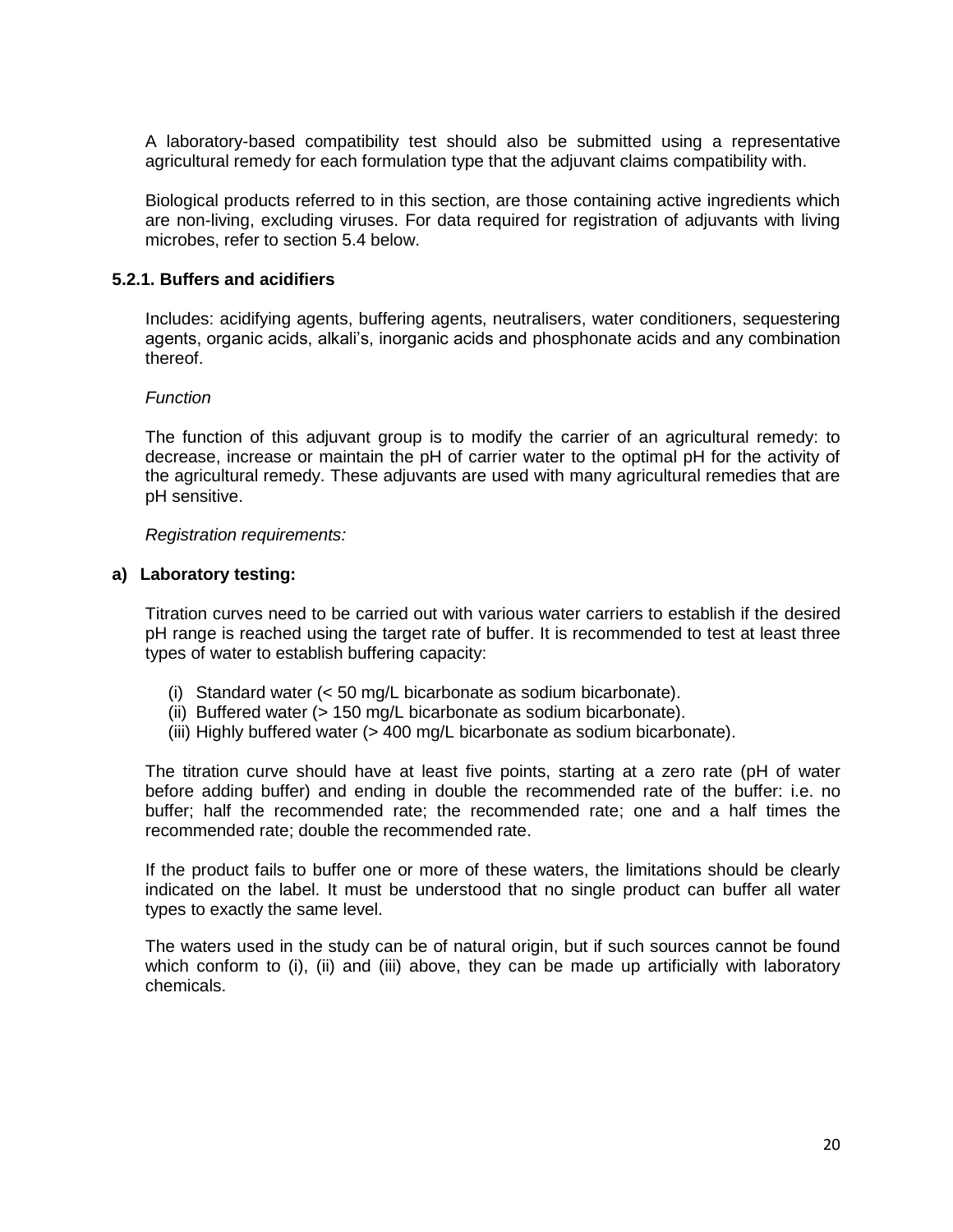

| <u>Type</u>                                                                                                                                                                                                                                      | No.<br><b>Trials/Studies</b> | <b>Treatments</b>                                                                                                                                                                                                                                                                                                                                                                                                                                                                                                                                                                                                               |
|--------------------------------------------------------------------------------------------------------------------------------------------------------------------------------------------------------------------------------------------------|------------------------------|---------------------------------------------------------------------------------------------------------------------------------------------------------------------------------------------------------------------------------------------------------------------------------------------------------------------------------------------------------------------------------------------------------------------------------------------------------------------------------------------------------------------------------------------------------------------------------------------------------------------------------|
| Laboratory titration<br>curve: This must be done<br>at an ISO 17025, GLP or<br>accredited laboratory<br>The validated method<br>should be submitted or,<br>in the case of a<br>recognised method, the<br>method should be clearly<br>referenced. |                              | Standard water<br>1)<br>a. Candidate adjuvant – rates to be<br>included: 0; 0.5x; 1x; 1.5x; 2x.<br>b. Registered adjuvant (similar<br>chemistry) $-$ rates to be included:<br>0; 0.5x; 1x; 1.5x; 2x.<br><b>Buffered water</b><br>(2)<br>a. Candidate adjuvant – rates to be<br>included: 0; 0.5x; 1x; 1.5x; 2x.<br>b. Registered adjuvant (similar<br>chemistry) – rates to be included:<br>0; 0.5x; 1x; 1.5x; 2x.<br>Highly buffered water<br>3)<br>a. Candidate adjuvant – rates to be<br>included: 0; 0.5x; 1x; 1.5x; 2x.<br>b. Registered adjuvant (similar<br>chemistry) – rates to be included:<br>0; 0.5x; 1x; 1.5x; 2x. |

# **b) Field/Biological Efficacy and Phytotoxicity:**

Not applicable since the activity of this type of adjuvant is only to optimise the carrier and not the agricultural remedy.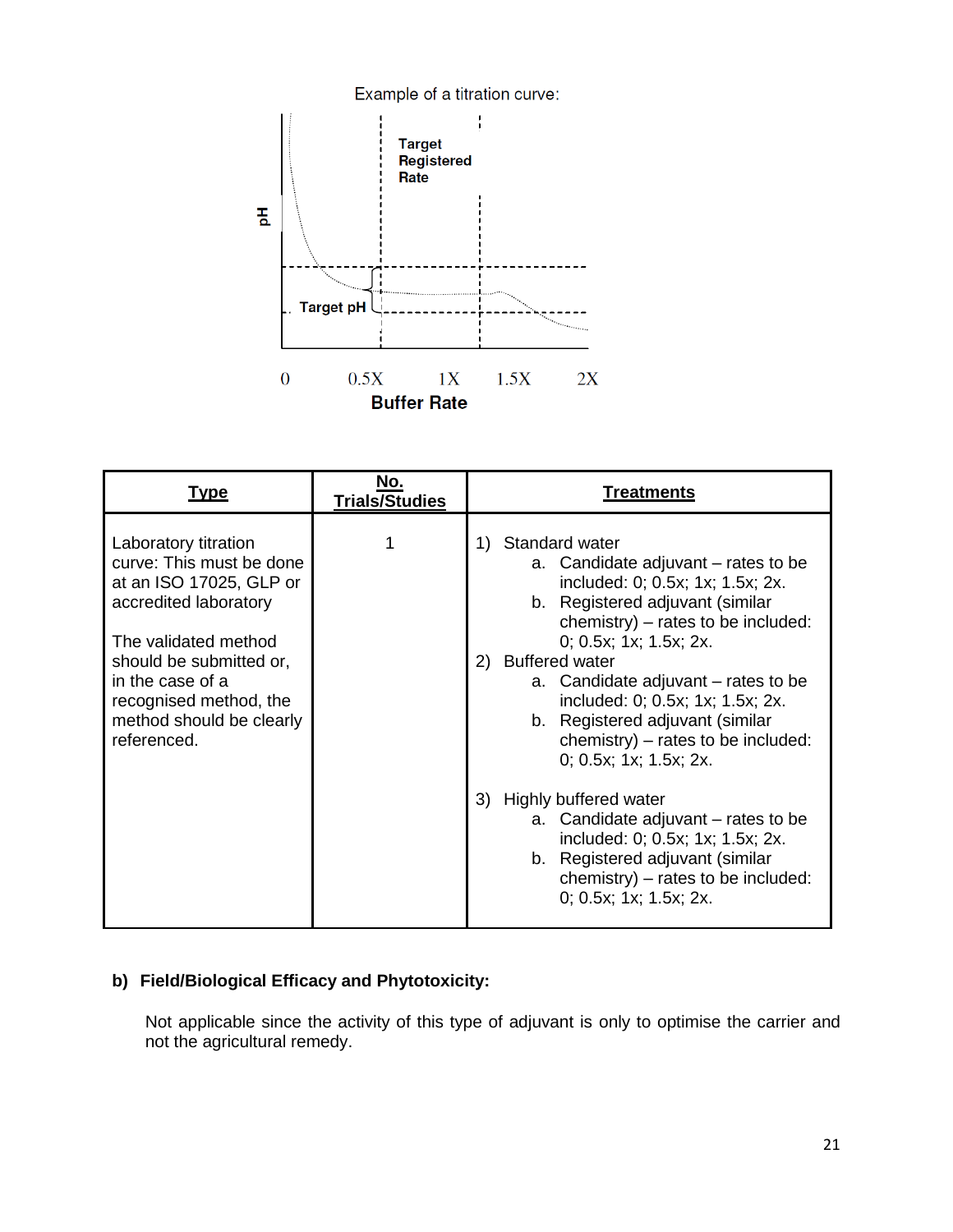NOTE: The product label for this type of adjuvant should include a warning to farmers to test their water quality regularly to ensure that the addition of a buffer or acidifier is definitely necessary.

#### **5.2.2. Salt adjuvants**

Includes: salts, ammonium-derivatives, water conditioners, sequestering agents, fertilizer adjuvants.

#### *Function*

The function of this adjuvant group is to reduce or eliminate salt antagonism from dissolved antagonistic salts in carrier water. In most cases, these adjuvants contain ammonium sulphate or other ammonium compounds.

*Registration requirements:*

#### **a) Laboratory and glasshouse testing:**

Toxicology or residues data will be required for those adjuvants that may have dietary risk requirements (eg phosphonic acid, etc). Refer to the residue guidelines. The water carriers in this study should include the following:

(i) Distilled or soft water (< 50 mg/L total dissolved salts).

- (ii) Hard water (calcium CaCl<sub>2</sub>, or magnesium MgCl<sub>2</sub> at >300 mg/L of the cation).
- (iii) Brackish water (sodium NaHCO<sub>3</sub> or NaCl at  $>300$  mg/L of the cation).

These carriers can be either of natural or lab origin.

|                  | No.<br><b>Trials/Studies</b> | Treatments                                                                                                                                                                                                                                                                                                                                                                                                                                                                                                   |
|------------------|------------------------------|--------------------------------------------------------------------------------------------------------------------------------------------------------------------------------------------------------------------------------------------------------------------------------------------------------------------------------------------------------------------------------------------------------------------------------------------------------------------------------------------------------------|
| Greenhouse study |                              | 1)<br>Distilled or soft water $\leq 50$ mg/L<br>Total dissolved salts]<br>a. Sub-lethal <sup>a</sup> rate of agricultural<br>remedy with half the<br>recommended rate of the<br>adjuvant<br>b. Sub-lethal <sup>a</sup> rate of agricultural<br>remedy with the<br>recommended rate of the<br>adjuvant<br>c. Recommended rate of<br>agricultural remedy with half<br>the recommended rate of the<br>adjuvant<br>d. Recommended rate of<br>agricultural remedy with the<br>recommended rate of the<br>adjuvant |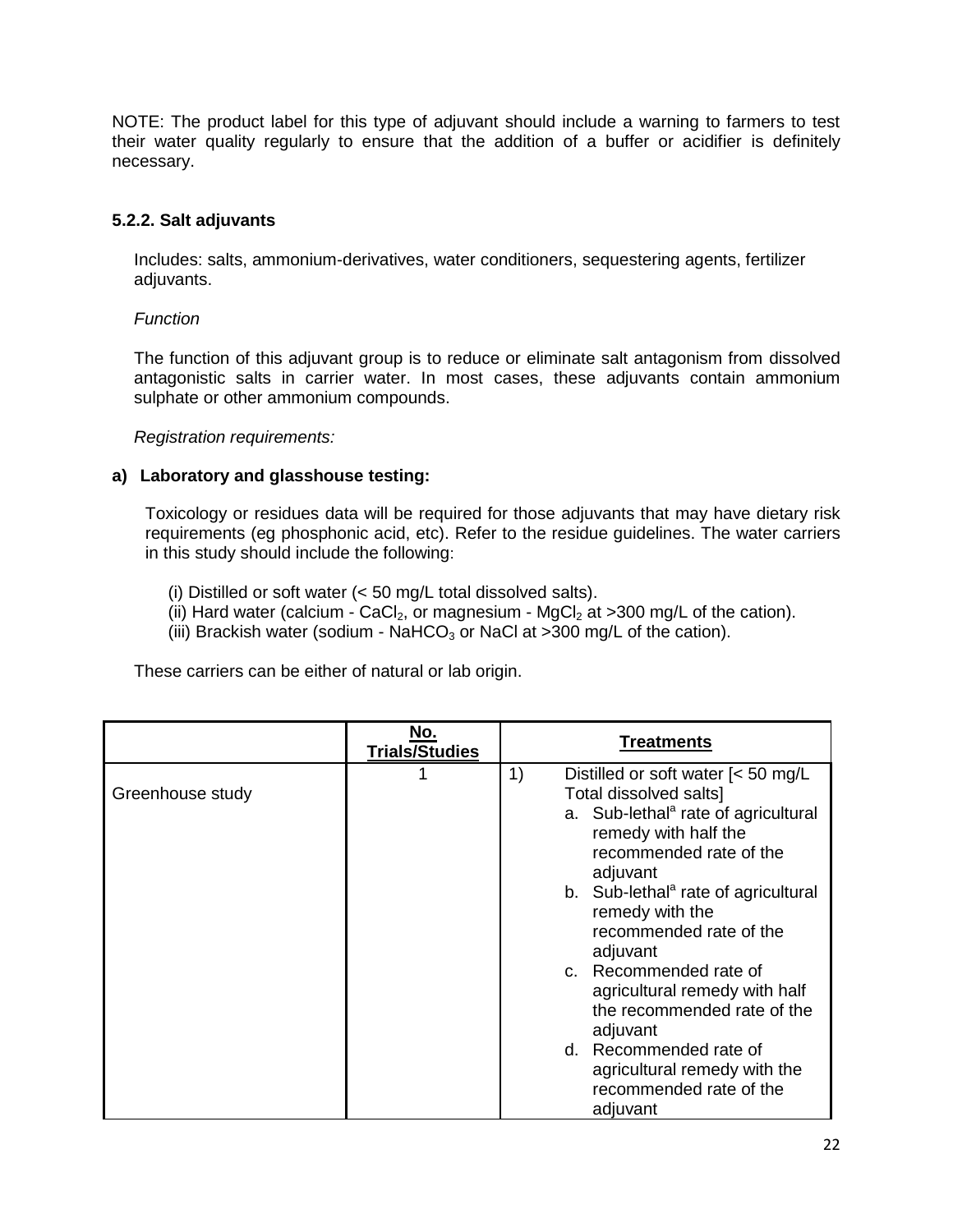|                                                                                                                        |    | e. Registered standard at the                   |  |
|------------------------------------------------------------------------------------------------------------------------|----|-------------------------------------------------|--|
|                                                                                                                        |    | recommended rate.                               |  |
|                                                                                                                        | 2) | Hard water [+300 mg/ $\ell$ Ca &/or             |  |
|                                                                                                                        |    | Mg as $CaCl2$ or MgCl <sub>2</sub> ]            |  |
|                                                                                                                        |    | a. Sub-lethal <sup>a</sup> rate of agricultural |  |
|                                                                                                                        |    | remedy with half the                            |  |
|                                                                                                                        |    | recommended rate of the                         |  |
|                                                                                                                        |    | adjuvant                                        |  |
|                                                                                                                        |    | b. Sub-lethal <sup>a</sup> rate of agricultural |  |
|                                                                                                                        |    | with the recommended rate of                    |  |
|                                                                                                                        |    | the adjuvant                                    |  |
|                                                                                                                        |    | c. Recommended rate of                          |  |
|                                                                                                                        |    | agricultural remedy with half                   |  |
|                                                                                                                        |    | the recommended rate of the<br>adjuvant         |  |
|                                                                                                                        |    | d. Recommended rate of                          |  |
|                                                                                                                        |    | agricultural remedy with the                    |  |
|                                                                                                                        |    | recommended rate of the                         |  |
|                                                                                                                        |    | adjuvant                                        |  |
|                                                                                                                        |    | e. Registered standard at the                   |  |
|                                                                                                                        |    | recommended rate.                               |  |
|                                                                                                                        | 3) | Brackish water [+300 mg/e Na as                 |  |
|                                                                                                                        |    | NaHCO <sub>3</sub>                              |  |
|                                                                                                                        |    | a. Sub-lethal <sup>a</sup> rate of agricultural |  |
|                                                                                                                        |    | remedy with half the                            |  |
|                                                                                                                        |    | recommended rate of the                         |  |
|                                                                                                                        |    | adjuvant                                        |  |
|                                                                                                                        |    | b. Sub-lethal <sup>a</sup> rate of agricultural |  |
|                                                                                                                        |    | remedy with the                                 |  |
|                                                                                                                        |    | recommended rate of the                         |  |
|                                                                                                                        |    | adjuvant                                        |  |
|                                                                                                                        |    | c. Recommended rate of                          |  |
|                                                                                                                        |    | agricultural remedy with half                   |  |
|                                                                                                                        |    | the recommended rate of the                     |  |
|                                                                                                                        |    | adjuvant                                        |  |
|                                                                                                                        |    | d. Recommended rate of                          |  |
|                                                                                                                        |    | agricultural remedy with the                    |  |
|                                                                                                                        |    | recommended rate of the                         |  |
|                                                                                                                        |    | adjuvant                                        |  |
|                                                                                                                        |    | e. Registered standard at the                   |  |
| <sup>a</sup> Sub-lethal rate: a rate lower than the registered rate of the agricultural remedy which is not capable of |    | recommended rate.                               |  |
| achieving claimed efficacy (i.e. achieves approximately 60 - 70% control). This rate will critically                   |    |                                                 |  |
| challenge the ability of the adjuvant to stabilise the water quality.                                                  |    |                                                 |  |

NOTE: The product label for this type of adjuvant should include a warning to farmers to test their water quality regularly to ensure that the addition of a salt adjuvant is definitely necessary.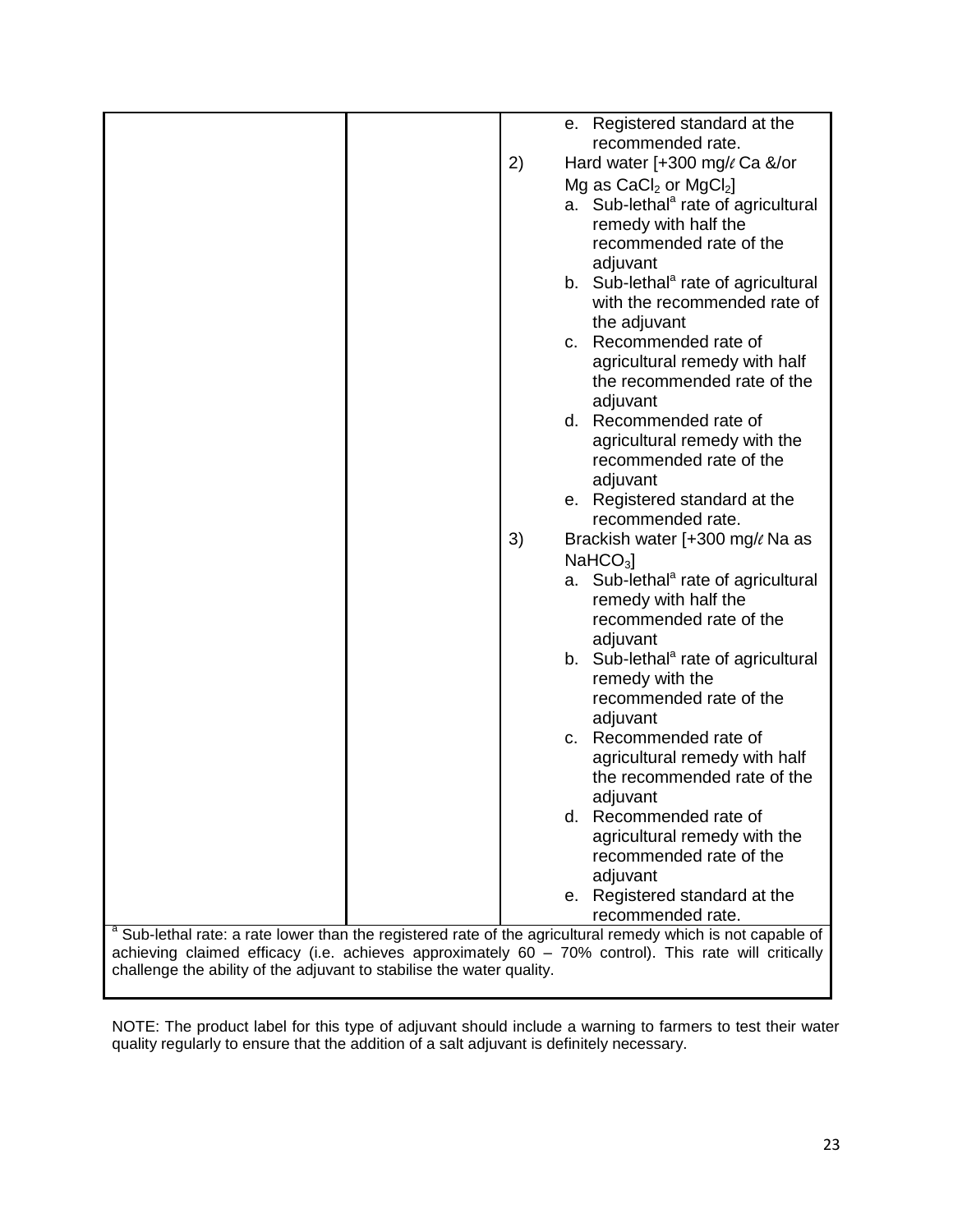#### **5.2.3. Deposition agents and Anti-evaporants**

Includes: deposition agents, drift reduction agents, drift retardants, anti-evaporants, anti-drift adjuvants and drift control adjuvants and any combination thereof.

#### **5.2.3.1. Deposition/Drift control agents**

#### *Function*

The purpose of deposition / drift control agents is to minimize the volume of small droplets in the spray cloud that have the potential to remain airborne for a period long enough to drift outside and away from the intended target area, and to settle onto non-target areas where it may cause adverse results. Generally, the aim would be to decrease the volume of droplets smaller than 200 micron diameter in the spray cloud.

*Registration requirements:*

#### **a) Laboratory testing**

Proof of the reduction of volume and number of driftable droplets and / or increase in the Volume Mean Diameter (VMD) of the droplet size spectrum must be provided. The validated method should be submitted or, in the case of a recognised method, the method should be clearly referenced. The following parameters are indicative of drift reduction:

- a reduction in the distance that droplets are drifting under comparable wind and humidity conditions,
- a reduction in the number of fine droplets per square centimeter over a distance.

Due to the fact that a field efficacy trial with different treatments, with and without a drift control product, is highly sensitive to wind and humidity conditions which change over time, it is very difficult to obtain reliable, comparable results on droplet spectra and coverage with field trials.

It is thus recommended that the following laboratory generated efficacy data be presented:

- Spraying water sensitive cards at the same nozzle and pressure setting with and without the drift retardant product. Droplet stains should be measured and changes in droplet spectra and reduction of % volume of fine droplets (smaller than 200 micron diameter) calculated.
- If available, proof of laser analysis of the droplet spectrum, showing an increase in the VMD and reduction in the % volume of fine droplets smaller than 200 micron can also be provided.

In addition, field trials should be submitted indicating the absence of antagonism of the adjuvant with the agricultural remedy i.e. the efficacy of the agricultural remedy is the same or improved by the addition of the adjuvant. If aerial application is claimed, one aerial trial should be submitted. If ground application is claimed, two field trials should be submitted.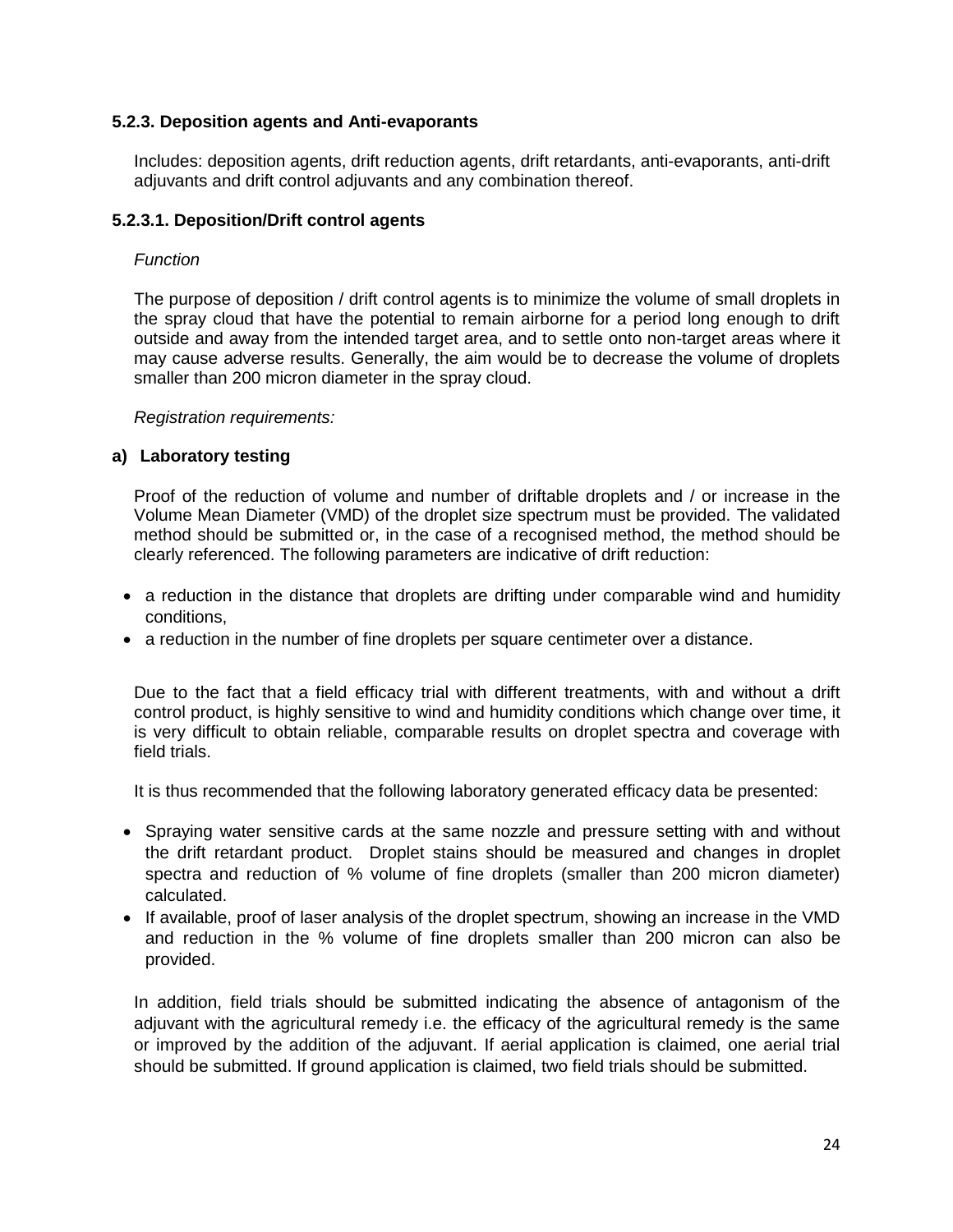Treatments to be used in the trials are:

- Highest recommended rate of adjuvant with the highest recommended rate of agricultural remedy
- Untreated control: water

#### **b) Phytotoxicity**

As deposition/drift control agents are predominantly intended for use with herbicides such as glyphosate and sulfonylurea, that are used on crops such as glyphosate tolerant crops (glyphosate) or wheat (sulfonylureas), it is necessary that the adjuvant be tested on 2 of the following 3 crops with a minimum of 3 trials submitted in total:

- Glyphosate tolerant maize
- Glyphosate tolerant soy beans
- Wheat

Treatments to be used in the trials are:

- Highest recommended rate of adjuvant with the highest recommended rate of agricultural remedy
- Untreated control: Distilled water

Treatments using double the recommended rates of polymer type drift control agents may produce application problems due to increased viscosity of the spray mixture and are therefore not necessary to include in trials.

#### **5.2.3.2 Anti-evaporants**

#### *Function*

The purpose of anti-evaporants is to retard the evaporation of droplets which are classified as fine or very fine droplets (< 200 micron), under low humidity conditions before reaching the target area, to ensure that a sufficient number of droplets will still reach the target area.

*Registration requirements:*

#### **a) Laboratory testing:**

Proof that a fine droplet spectrum will still provide effective coverage under low relative humidity conditions must be provided. The validated method should be submitted or, in the case of a recognised method, the method should be clearly referenced.

Due to the fact that an efficacy field trial with different treatments, with and without an antievaporant, is highly sensitive to wind and humidity conditions which change over time, it is very difficult to obtain reliable, comparable results on droplet spectra and coverage with field efficacy trials.

It is thus recommended that the following laboratory generated efficacy data be presented: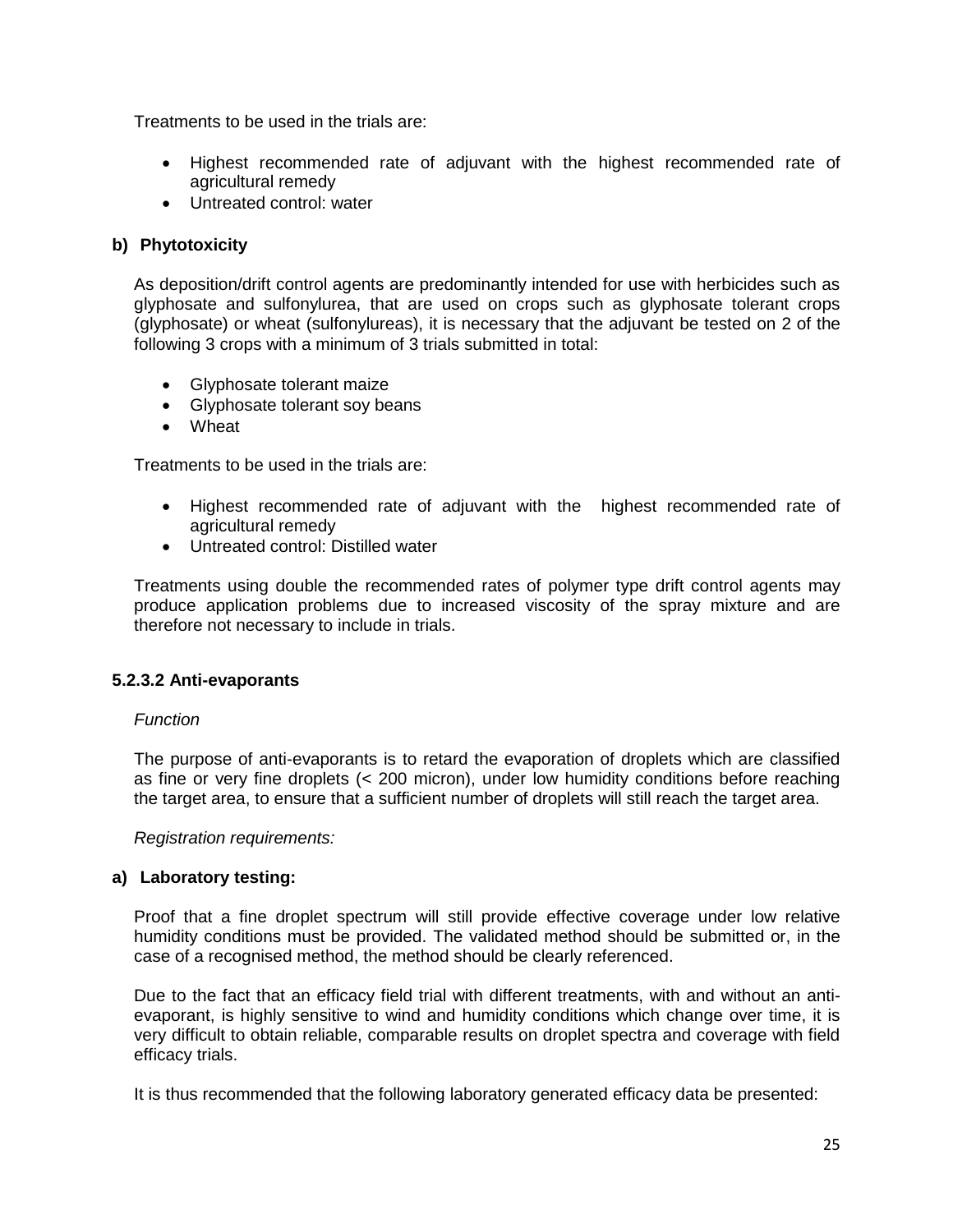Data should confirm deposition of at least 50 droplets / cm<sup>2</sup> (the minimum required for effective contact fungicide application) following application from a 3 metre height under a 40% relative humidity, using a spinning disc atomiser spraying a fine droplet spectrum (VMD less than 200 micron) at a 20 litre per hectare rate.

In addition, field trials should be submitted indicating the absence of antagonism of the adjuvant with the agricultural remedy i.e. the efficacy of the agricultural remedy is the same or improved by the addition of the adjuvant. If aerial application is claimed, one aerial trial should be submitted. If ground application is claimed, two field trials should be submitted.

Treatments to be used in the trials are:

- Highest recommended rate of adjuvant with the highest recommended rate of agricultural remedy
- Untreated control: water

#### **b) Phytotoxicity:**

As anti-evaporants are intended for use with mainly insecticides and fungicides at reduced volume application rates, it is necessary that the anti-evaporant be tested on 2 of the following 6 crops with a minimum of 3 trials submitted in total:

- Maize or wheat
- Bean
- Potato
- Apples or pears
- Citrus
- Cabbage

Treatments to be used in the trials are:

- Highest recommended rate of adjuvant with highest the recommended rate of agricultural remedy
- Untreated control: water

#### **5.2.4. Compatibility agents**

#### *Function*

The purpose of compatibility agents is to improve the physical compatibility of components or agricultural remedies in the spray tank.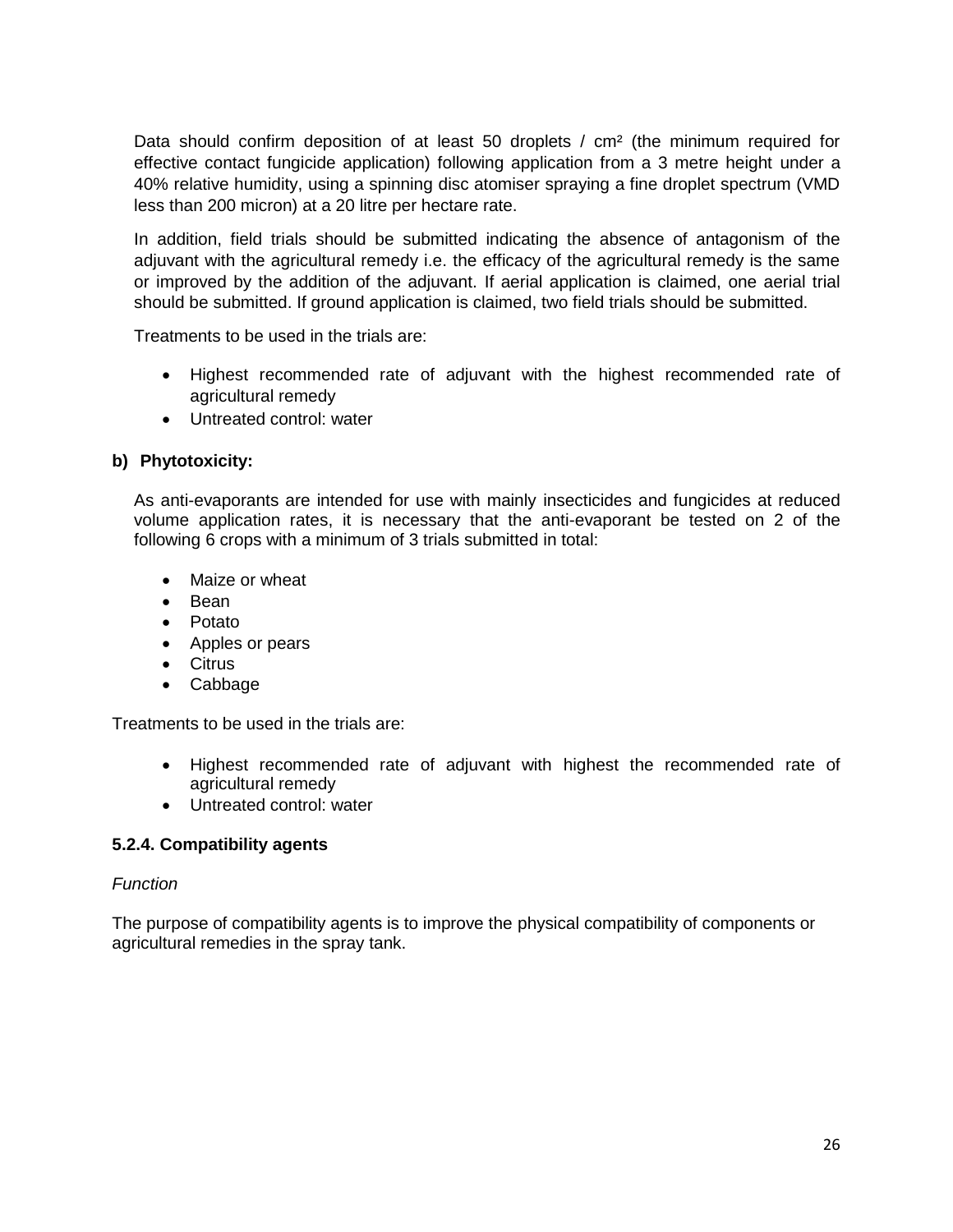# *Registration requirements:*

| <b>Type</b>                                                                                                                                                                                                                                                                                                                                                                        | No. Trials/Studies | <b>Treatments</b>                                                                                                                                                                                                                                                                                                                                                                                                                                                                                                                                                                                                                                                                                                                                                                                     |
|------------------------------------------------------------------------------------------------------------------------------------------------------------------------------------------------------------------------------------------------------------------------------------------------------------------------------------------------------------------------------------|--------------------|-------------------------------------------------------------------------------------------------------------------------------------------------------------------------------------------------------------------------------------------------------------------------------------------------------------------------------------------------------------------------------------------------------------------------------------------------------------------------------------------------------------------------------------------------------------------------------------------------------------------------------------------------------------------------------------------------------------------------------------------------------------------------------------------------------|
| Laboratory test to confirm<br>physical compatibility<br>enhancement between 2<br>agricultural remedies known<br>for their incompatibility:<br>Observations on any<br>separation, flocculation and<br>precipitation should be<br>included.<br>The validated method should<br>be submitted or, in the case of<br>a recognised method, the<br>method should be clearly<br>referenced. | 1                  | Tests should be conducted using distilled or soft<br>water [< 50 mg/L Total dissolved salts]<br>with each of the rates listed below $(1 - 3)$<br>1)<br>Highest recommended rate of agricultural<br>remedy A with the highest recommended<br>rate of agricultural remedy B<br>2)<br>Highest recommended rate of agricultural<br>remedy A with the highest recommended<br>rate of agricultural remedy B and the<br>adjuvant at the highest recommended rate<br>Standard: Highest recommended rate of<br>3)<br>agricultural remedy A with the highest<br>recommended rate of agricultural remedy B<br>and the highest recommended rate of a<br>registered compatibility adjuvant                                                                                                                         |
| Field trials to confirm the<br>absence of antagonism and<br>phytotoxicity as a result<br>addition of the adjuvant to 2<br>agricultural remedies known<br>for their incompatibility                                                                                                                                                                                                 | $2^a$              | Tests should be conducted using distilled or soft<br>water [< 50 mg/L Total dissolved salts]<br>with each of the rates listed below $(1 - 3)$<br>1)<br>Highest recommended rate of agricultural<br>remedy A with the highest recommended<br>rate of agricultural remedy B<br>Highest recommended rate of agricultural<br>2)<br>remedy A with the highest recommended<br>rate of agricultural remedy B and the<br>adjuvant at the highest recommended rate<br>3)<br>Standard: Highest recommended rate of<br>agricultural remedy A with the highest<br>recommended rate of agricultural remedy B<br>and the highest recommended rate of a<br>registered compatibility adjuvant<br><sup>a</sup> Field trials should be conducted over a single growing season on one crop type in different bioclimatic |
| zones or, if this is not possible, over two growing seasons.                                                                                                                                                                                                                                                                                                                       |                    |                                                                                                                                                                                                                                                                                                                                                                                                                                                                                                                                                                                                                                                                                                                                                                                                       |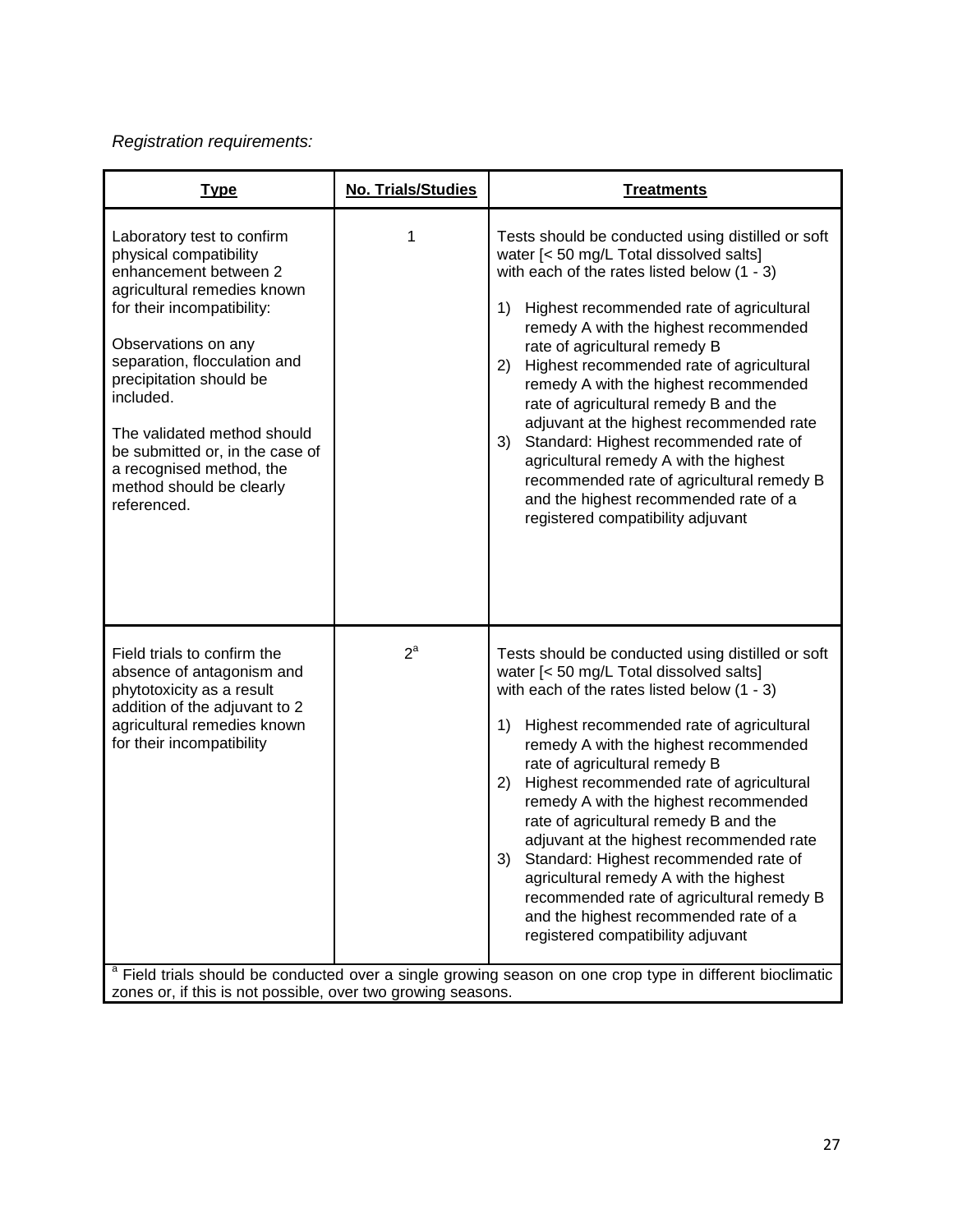#### **5.2.5. Anti-foam and defoaming agents**

#### *Function*

Anti-foam agents are low foaming products which prevent foam formation when agricultural remedies are mixed in the spray tank and Defoaming agents function after the formation of foam by physically breaking down the foam in the spray tank.

#### *Registration requirements:*

| <b>Type</b>                                                                                                                                                                                                                                          | <b>No. Trials/Studies</b> | <b>Treatments</b>                                                                                                                                                                                                                                                                                                                                       |  |
|------------------------------------------------------------------------------------------------------------------------------------------------------------------------------------------------------------------------------------------------------|---------------------------|---------------------------------------------------------------------------------------------------------------------------------------------------------------------------------------------------------------------------------------------------------------------------------------------------------------------------------------------------------|--|
| Laboratory test to confirm<br>physical breakdown of foam.<br>Measurement of foam volume<br>should be included.<br>The validated method should<br>be submitted, in the case of a<br>recognised method, the<br>method should be clearly<br>referenced. |                           | Untreated control: water<br>1)<br>2)<br>Highest recommended rate of agricultural<br>remedy<br>3)<br>Highest recommended rate of agricultural<br>remedy with adjuvant at the highest<br>recommended rate<br>Highest recommended rate of agricultural<br>4)<br>remedy + registered adjuvant standard at<br>the highest recommended rate (if<br>available) |  |
| Field trials to confirm the<br>absence of antagonism and<br>phytotoxicity as a result<br>addition of the adjuvant to an<br>agricultural remedy known to<br>produce foam                                                                              | $2^a$                     | Untreated control: water<br>1)<br>2)<br>Highest recommended rate of agricultural<br>remedy<br>Highest recommended rate of agricultural<br>3)<br>remedy with adjuvant at the highest<br>recommended rate<br>Highest recommended rate of agricultural<br>4)<br>remedy + registered adjuvant standard at<br>the highest recommended rate (if<br>available) |  |
| <sup>a</sup> Field trials should be conducted over a single growing season on one crop type in different bioclimatic<br>zones or, if this is not possible, over two growing seasons.                                                                 |                           |                                                                                                                                                                                                                                                                                                                                                         |  |

#### **5.2.6. Dyes, colourants or pigments for seeds**

#### *Function*

These are adjuvants which are applied with agricultural remedies to seed before planting. If treated with toxic chemicals the seed must, by law, be coloured so that this is recognisable, until the seed is planted.

#### *Registration requirements*

Trial requirements listed below must be considered along with current Guidelines for Seed Treatment Registration Trials. The validated method for laboratory tests used should be submitted or, in the case of a recognised method, the method should be clearly referenced.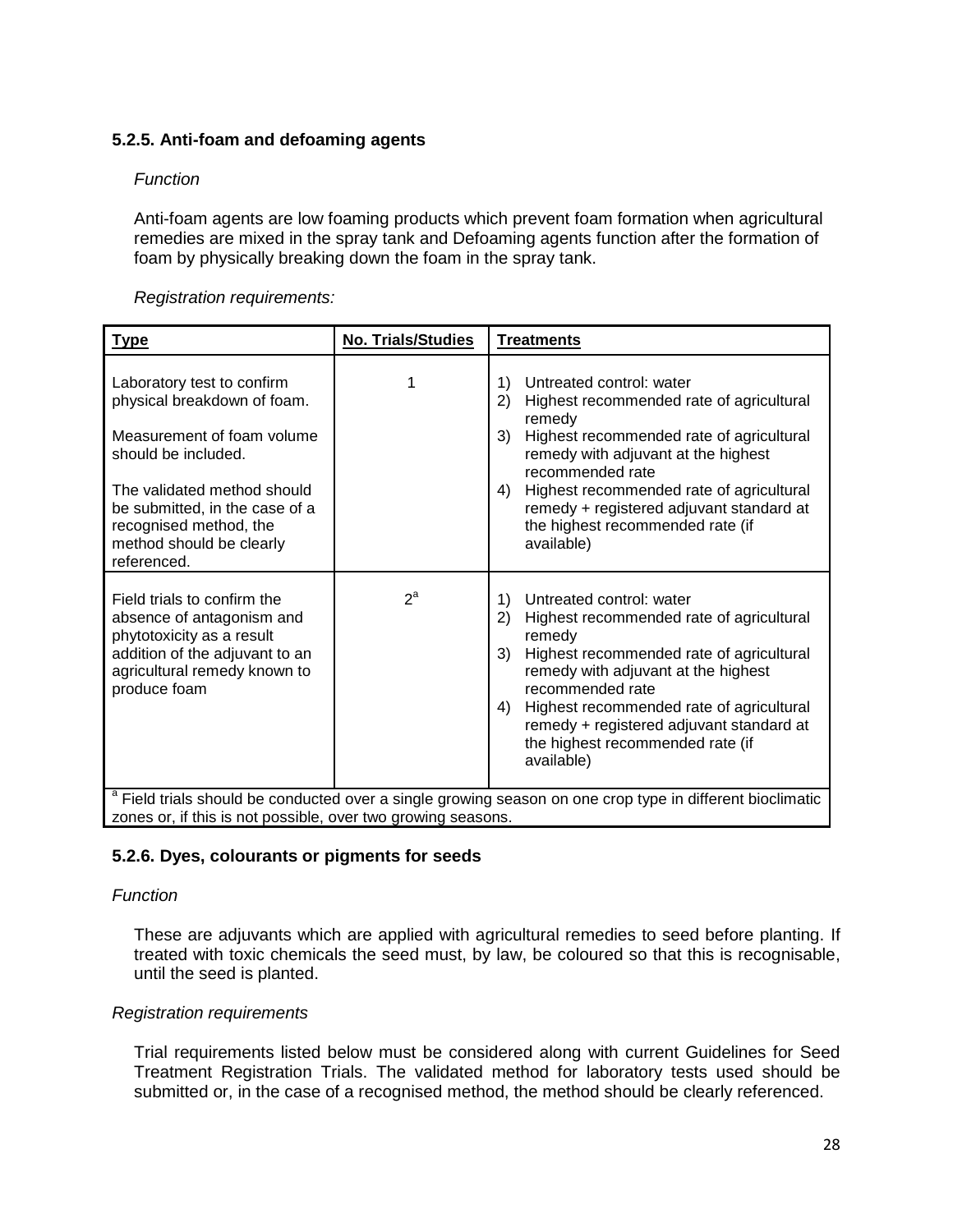| <u>Type</u>                                                                                                                                                                                                                                                                                                                    | <b>No. Trials/Studies</b> | <b>Treatments</b>                                                                                                                       |  |
|--------------------------------------------------------------------------------------------------------------------------------------------------------------------------------------------------------------------------------------------------------------------------------------------------------------------------------|---------------------------|-----------------------------------------------------------------------------------------------------------------------------------------|--|
| Longevity of Adjuvant on the<br>seed: <sup>a</sup><br>Laboratory test to prove that<br>the seed colourant will remain<br>on the seed for a period of 2<br>years. <sup>b</sup>                                                                                                                                                  |                           | Highest recommended rate of adjuvant<br>1)<br>with the highest recommended rate of<br>agricultural remedy                               |  |
| <b>Phytotoxicity and</b><br>germination trials: a<br>Laboratory or Greenhouse trial<br><b>Field trial</b>                                                                                                                                                                                                                      | $2^{\circ}$               | Untreated control<br>a.<br>Highest recommended rate of<br>b.<br>adjuvant with the highest<br>recommended rate of agricultural<br>remedy |  |
| <sup>a</sup> It is recommended that seed used in tests have a viability status which approximates the minimum<br>generation requirement under the Plant Improvement Act (Act 53/1976).<br>$\textdegree$ This is the expected period that the seed can be carried over for, after treatment, i.e. the shelf life of<br>the seed |                           |                                                                                                                                         |  |

the seed.<br><sup>c</sup> Field trials should be conducted over a single growing season on one crop type in different bioclimatic zones or, if this is not possible, over two growing seasons.

# **5.2.7. Dyes, colourants, pigments or foam markers on plant material**

#### *Function*

The purpose of these adjuvants is to mark spray swaths or places where agricultural remedies have been applied to avoid reapplication.

*Registration requirements:*

| <u>Type</u>                                                                                                                                                                                           | <b>No. Trials/Studies</b> | <b>Treatments</b>                                                     |  |
|-------------------------------------------------------------------------------------------------------------------------------------------------------------------------------------------------------|---------------------------|-----------------------------------------------------------------------|--|
| Longevity of product on plant<br>material:<br>Field trials                                                                                                                                            | $3^a$                     | Untreated control<br>1)<br>2)<br>Highest recommended rate of adjuvant |  |
| Test to prove that the dye,<br>colourant, pigment or foam<br>marker will last on the plant<br>material for the period claimed<br>on the label and will not be<br>phytotoxic or harm plant<br>material |                           |                                                                       |  |
| <sup>a</sup> Trials may be done in a single growing season on one crop covering dryland as well as irrigated crops                                                                                    |                           |                                                                       |  |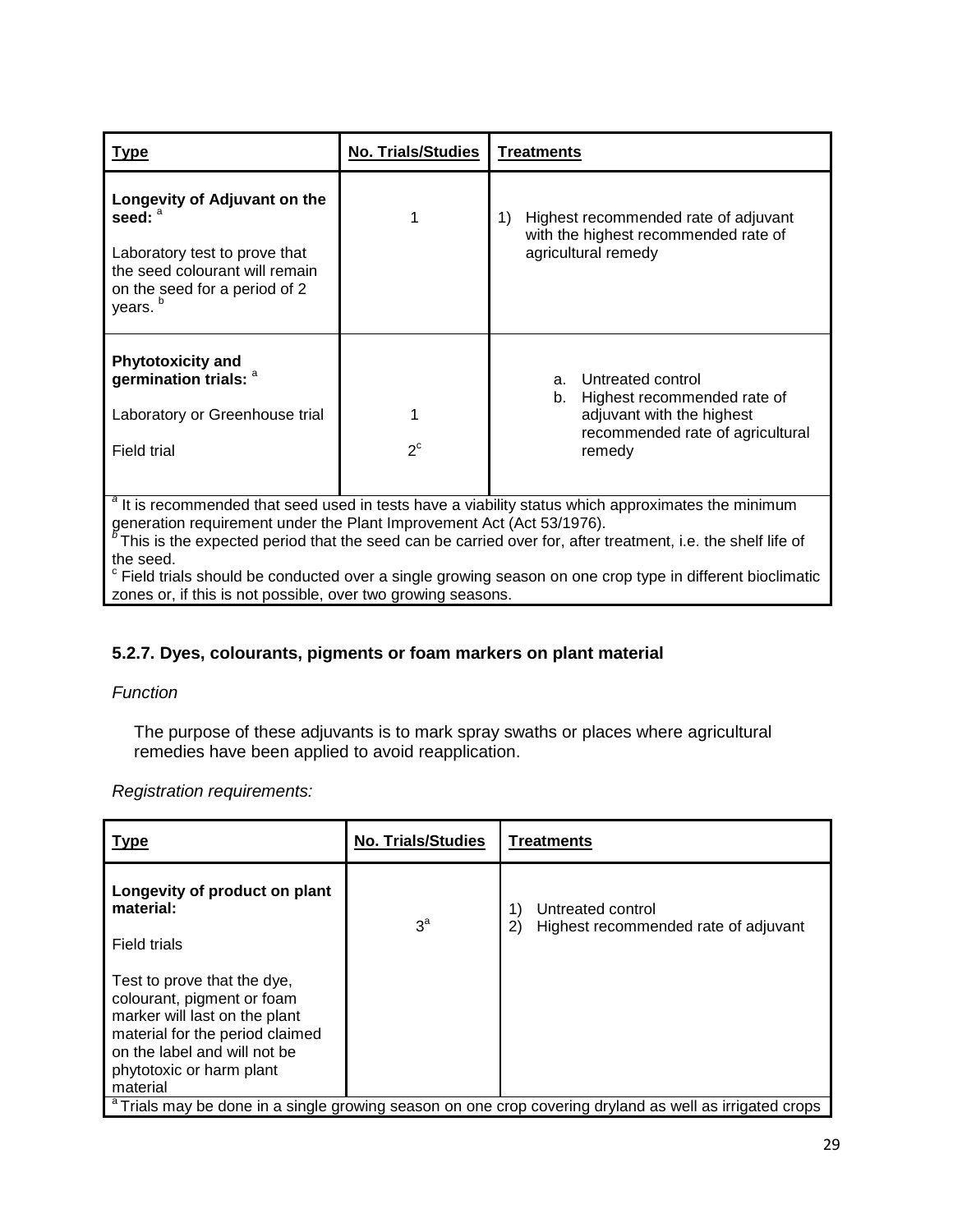in different bioclimatic zones or, if this is not possible, over two growing seasons. Indicate rainfall and irrigation volumes over the trial period where applicable.

#### **5.2.8. Seed adhesive polymers**

#### *Function*

Seed adhesive polymers improve the physical, physiological and sanitary characteristics of seed performance.

#### *Registration requirements*:

Trial requirements listed below must be considered along with current Guidelines for Seed Treatment Registration Trials. The validated method for laboratory tests used should be submitted or, in the case of a recognised method, the method should be clearly referenced.

| <b>Type</b>                                                                                                                                                                                                                                                                                                       | <b>No. Trials/Studies</b> | <b>Treatments</b>                                                     |  |
|-------------------------------------------------------------------------------------------------------------------------------------------------------------------------------------------------------------------------------------------------------------------------------------------------------------------|---------------------------|-----------------------------------------------------------------------|--|
| <b>Longevity and Adhesive</b><br><b>Properties of Seed adhesive</b><br>polymers on the seed: <sup>a</sup><br>Laboratory test to prove seed<br>polymer has adhesive properties<br>to reduce dust off etc. from the<br>seed, and that the polymers will<br>last on the seed for the period<br>claimed on the label. |                           | 1)<br>Untreated control<br>2)<br>Highest recommended rate of adjuvant |  |
| <b>Phytotoxicity and germination</b><br>trials: $a$                                                                                                                                                                                                                                                               |                           |                                                                       |  |
| Laboratory or Greenhouse trial                                                                                                                                                                                                                                                                                    | 1                         | Untreated control<br>a.                                               |  |
| <b>Field trial</b>                                                                                                                                                                                                                                                                                                | $2^{\circ}$               | Highest recommended rate of<br>b.<br>adjuvant and agricultural remedy |  |
| Test to prove that the seed<br>adhesive polymers will not be<br>phytotoxic to the seed or harm<br>germination over one or more<br>seasons <sup>t</sup>                                                                                                                                                            |                           |                                                                       |  |
| <sup>a</sup> It is recommended that seed used in tests have a viability status which approximates the minimum<br>generation requirement under the Plant Improvement Act (Act 53/1976).                                                                                                                            |                           |                                                                       |  |
| This is the expected period that the seed can be carried over for after treatment, i.e. the shelf life of<br>the seed.                                                                                                                                                                                            |                           |                                                                       |  |
| Field trials should be conducted over a single season on one crop type in different bioclimatic zones.                                                                                                                                                                                                            |                           |                                                                       |  |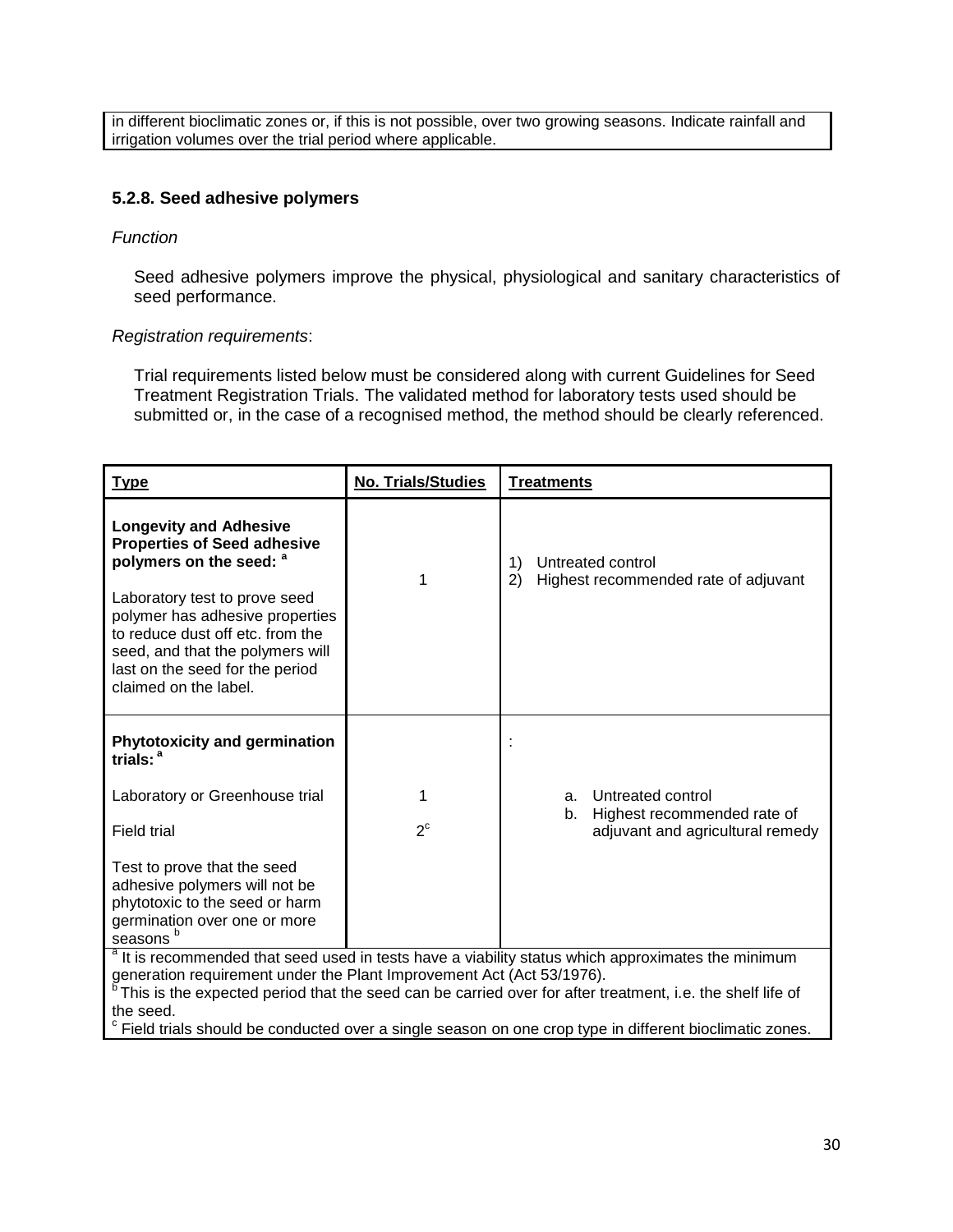#### **5.2.9. Brighteners**

#### *Function*

Brighteners are ultraviolet (UV) protectants which may also influence the insecticidal properties of viruses.

*Registration requirements:*

| <b>Type</b>               | <b>No. Trials/Studies</b> | <b>Rates/Target</b>                                                                                                                                                                                                                                                                                                                                                                                                                                           |
|---------------------------|---------------------------|---------------------------------------------------------------------------------------------------------------------------------------------------------------------------------------------------------------------------------------------------------------------------------------------------------------------------------------------------------------------------------------------------------------------------------------------------------------|
| Field trials              | $3^a$                     | Untreated control<br>1)<br>Half of the recommended rate of agricultural<br>2)<br>remedy with brightener at the recommended<br>rate<br>Highest recommended rate of agricultural<br>3)<br>remedy with brightener at the highest<br>recommended rate<br>Highest recommended rate of agricultural<br>4)<br>remedy<br>Highest recommended rate of agricultural<br>5)<br>remedy with the highest recommended rate of<br>registered adjuvant standard (if available) |
| over two growing seasons. |                           | <sup>a</sup> Field trials should be conducted on one crop type in different bioclimatic zones or, if this is not possible,                                                                                                                                                                                                                                                                                                                                    |

These requirements are not applicable to testing adjuvants combined with biological products containing living organisms. For testing requirements based on such products, refer to section 5.4.3 below.

#### **5.2.10. Residue requirements for Class B adjuvants**

Class B adjuvants affect the carrier of the pesticide and not the pesticide itself and, therefore, do not affect the residue breakdown of the pesticide in or on the plant. Residue trials are therefore not required for the registration of an adjuvant containing **ONLY** Class B adjuvants.

However, in cases where the active ingredient of the adjuvant itself, or components of the adjuvant, are known to have an MRL implication e.g. phosphonates; residue analysis must be provided for all claims submitted which are relevant for export crops, as well as those claims for which a withholding period of 7 days and less is claimed for the relevant component, regardless of an adjuvant being classified as Class B. For these adjuvants, a recommended withholding period on relevant crops must be proposed.

Macro and micro-organisms are mainly exempted from residue analysis. Consider published MRL information for further guidance. However, where such organisms are mixed with other agricultural remedies or adjuvants with MRL implications, residue data for the whole tank mix will be required if the PHI of any of the components in the tank mix is 7 days or less.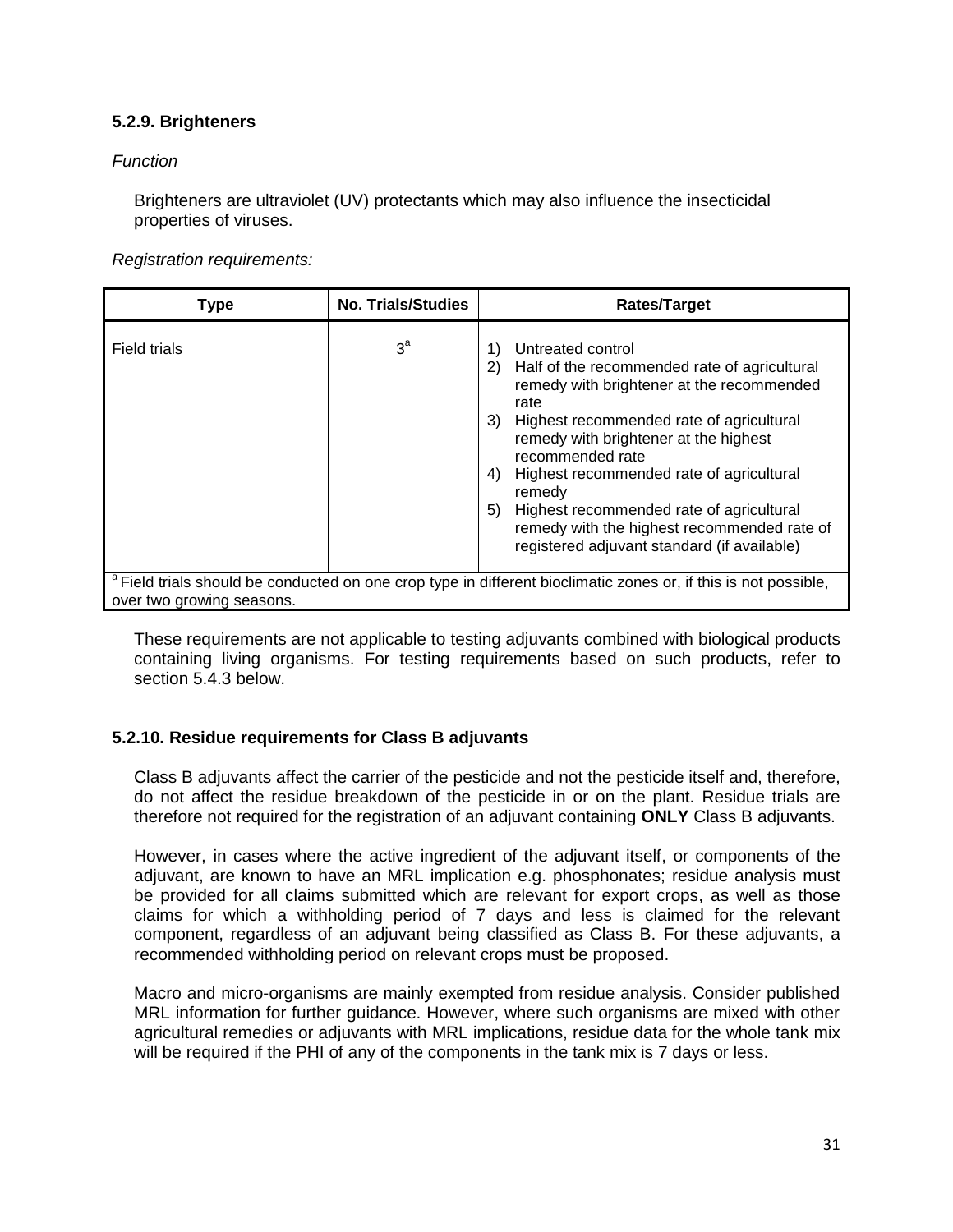#### **5.3 Adjuvants with both Class A and Class B properties**

If an adjuvant contains an active ingredient that has functions falling into Class A and Class B categories, or more than one active ingredient, such that the final formulation has functions falling into both Class A and Class B categories, data requirements for registration are as follows:

- **a)** Laboratory tests as defined in 5.1 and 5.2 above for each of the functions claimed.
- **b)** Field efficacy and phytotoxicity trials as defined in section 5.1 for each Class A claim.
- **c)** Residue trials as defined in section 5.1.4.

#### **5.4 Considerations for adjuvants in combination with biological products.**

This section applies to the testing of proposed adjuvants on biological products containing living micro-organisms. Viruses are not classified as living organisms as these are dependent on living cells in order to replicate. However, considerations regarding viruses are included in this section (see 5.4.5 below).

#### **5.4.1. Grouping of Living Micro-organisms**

Biological products containing living micro-organisms can be divided into the following groups:

# **a) Rhizobia:**

(e.g. *Rhizobium* spp., *Bradyrhizobium* spp.*, Mesorhizobium* spp., *Sinorhizobium* spp., etc.)

- **b) Other gram negative bacteria:** (e.g. *Pseudomonas* spp.*, Azospirillum* spp.*, Azotobacter* spp., *Acetobacter* spp., etc.)
- **c) Gram positive bacteria:** (e.g. *Bacillus* spp., etc.)
- **d) Mycorrhizal fungi**

#### **e) Non-mycorrhizal fungi**

(e.g. *Trichoderma* spp., *Beauveria* spp., etc.)

In order to register an adjuvant, it is of the utmost importance that the proposed adjuvant will not adversely affect the microbial active ingredient of a biological product. Therefore, compatibility tests must indicate that the biological function (e.g. viability, longevity and/or reproduction) of a microbial active ingredient is not reduced with the addition of a proposed adjuvant. This is the primary objective which is relevant for testing Class A and/or Class B adjuvants in combination with such products.

Most biological products with living micro-organisms contain vegetative cells (bacterial), spores (fungal or bacterial) and/or other propagation units (fungal). Therefore, ensure that the appropriate method be used during adjuvant/microbe compatibility tests.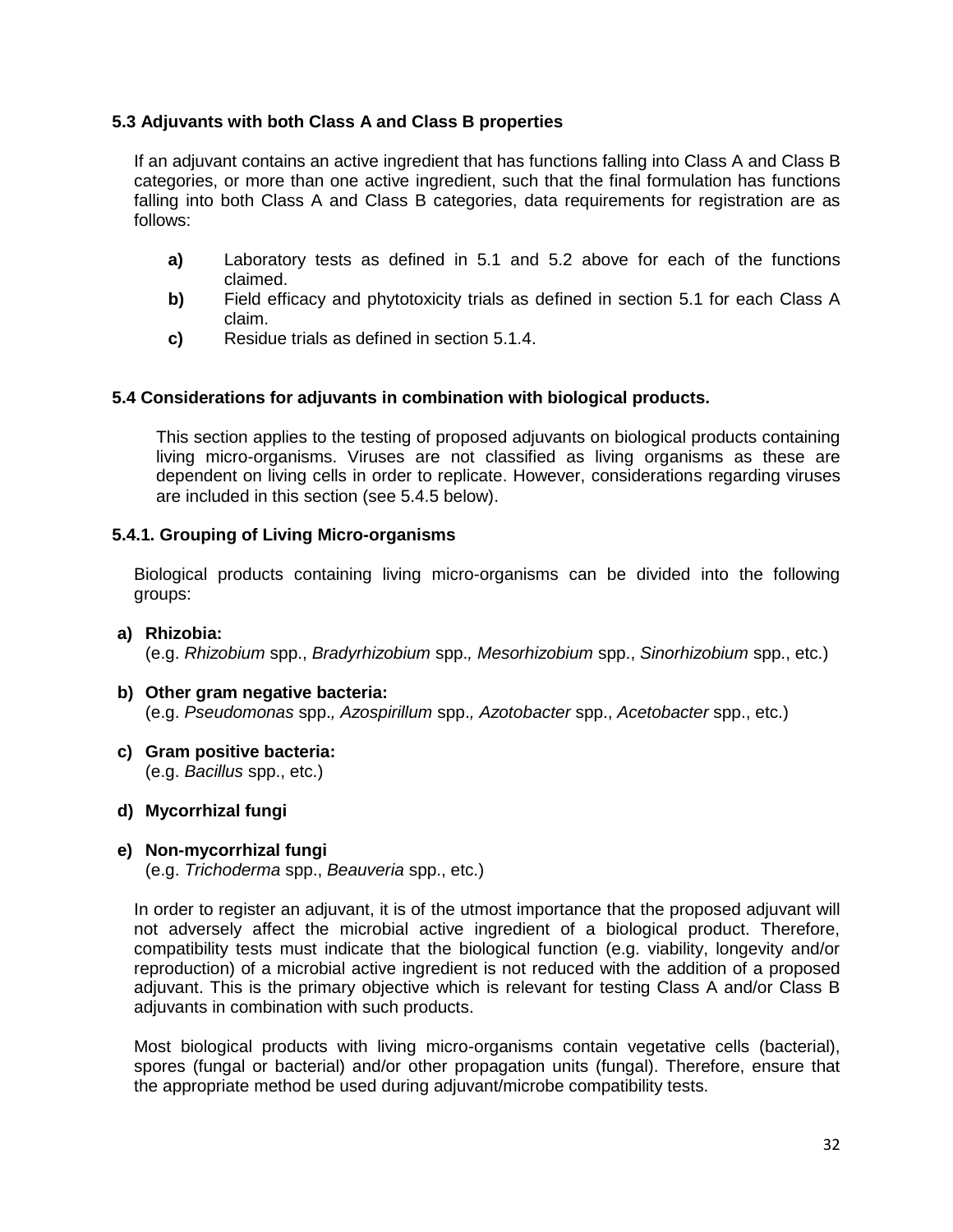#### **5.4.2. Compatibility testing for adjuvants with microbes**

The following methods may be used to conduct adjuvant/microbe compatibility:

#### **a) Colony forming unit (cfu) counts of product in packaging:**

Serial dilution of samples followed by plating onto specific growth media, depending on the organism tested, is the default method used. Counting chambers (e.g. Petroff Hauser, Neubauer, etc.) can be used to count individual cells or spores, but should still be correlated with cfu counts to determine viability.

#### **b) Stain techniques:**

These could be of use for mycorrhizal analysis. However, specialised equipment and training is needed for these methods.

#### **c) Testing of mycorrhizal products:**

To evaluate proposed adjuvant/mycorrhiza compatibility, a seed/petri dish method can be followed to determine microbe viability. The objective of the trial would be to combine the proposed adjuvant with the mycorrhiza product on seed (e.g. maize or wheat), let the seed develop in a growth agar (e.g. potato-dextrose agar (PDA) and inspect microbe viability on the developing root system, under a microscope.

The following techniques are not advised:

**a) Post application detection on seed/leaf by imprinting on a plate containing appropriated growth medium:** 

Such trials may be affected by non-target organisms on the leaves or seeds, due to the samples not being sterile. Since contamination could be an issue, this method is not advised for adjuvant/microbe compatibility tests.

#### **b) MPN/Bio-assay:**

These methods require specialised equipment. If the assessment is conducted after application, contamination will be an issue in a non-sterile environment. Therefore, this method is not advised for adjuvant/microbe compatibility tests.

#### **5.4.3. Compatibility testing for UV protectors and microbe supporters:**

#### a) **Testing of UV protectors with microbes:**

Where adjuvants are proposed as UV protectors for microbial products, controlled trials are needed to indicate that the micro-organism is benefitted when applied with the adjuvant in the presence of UV radiation, compared to an untreated control. Conducting field trials will provide inaccurate results due to environmental and climatic conditions affecting levels of UV radiation present and general microbial performance in an open system. The Earth's atmosphere absorbs all shortwave and most medium wave UV radiation. Therefore, UV protector/microbial compatibility and efficacy must be evaluated at UVA frequencies of 315-400 nm since most of the UV spectrum that penetrates the atmosphere falls within this range. Black lights conforming to UVA frequency specifications may be used to conduct small-scale, controlled trials in which UV protector/microbe compatibility and efficacy at a specific set of time frames is tested to induce a viability gradient over time.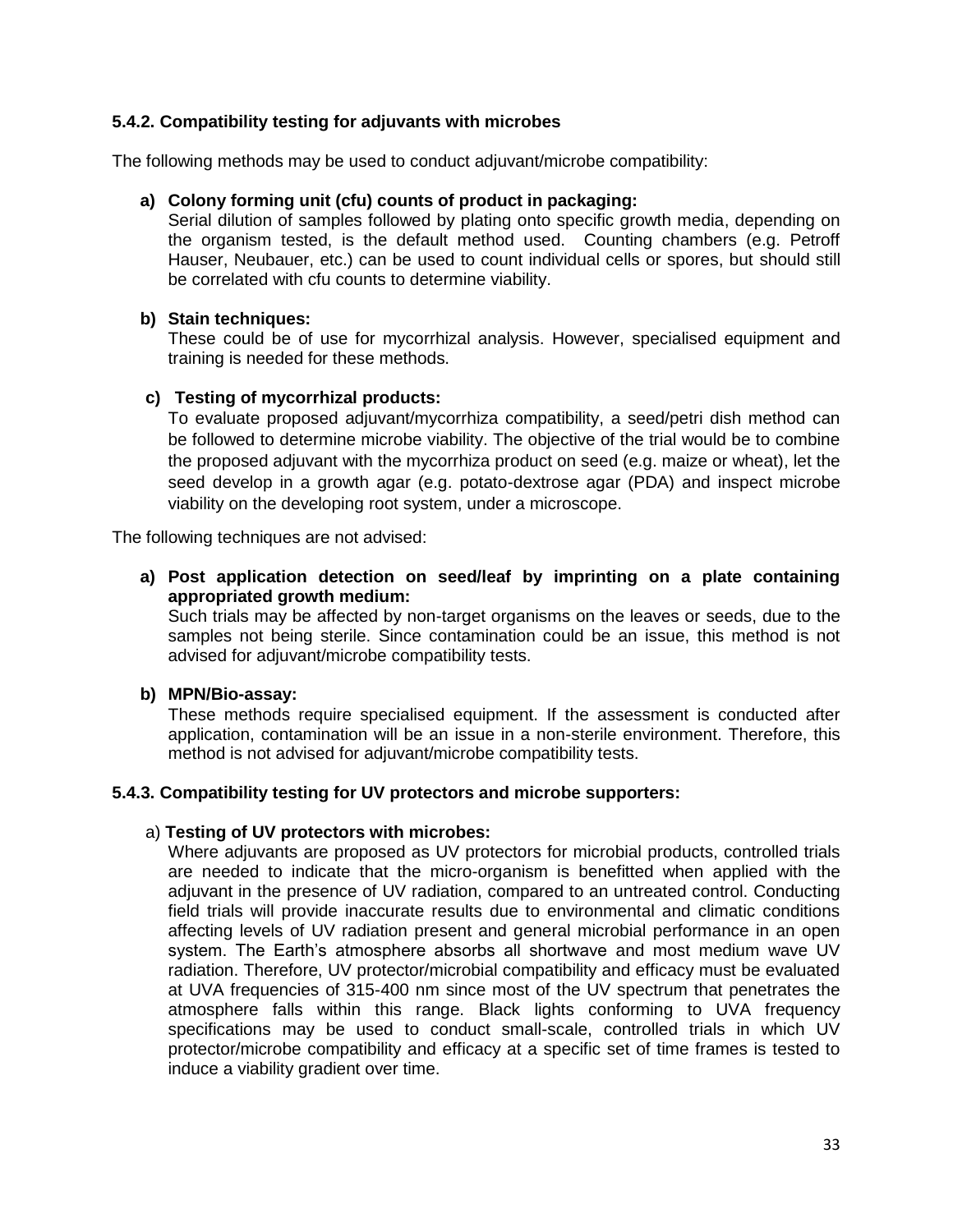#### **b) Products serving as promoters of microbial viability:**

Proposed adjuvants providing microbe active ingredients with added protection, nutrients and/or any other enhancement of microbe viability over and above the standard formulation, must indicate under controlled conditions that the micro-organism is benefitted when applied in combination with such an adjuvant compared to an untreated control.

#### **5.4.4. Further remarks on adjuvant/microbe compatibility testing:**

- In most cases laboratory trials confirming adjuvant/microbe compatibility will be acceptable. Contamination of samples must be avoided at all cost. This is the main reason why controlled laboratory trials are preferred. In all cases, micro-organisms must be tested in combination with the proposed adjuvant for a specific set of time frames to induce a viability gradient over time. Time frames to be selected will be determined by indications as specified by labels from both adjuvant and biological products.
- In the case of Class A adjuvants requiring residue trials, it is not required that the biological product be tested in combination with the proposed adjuvant in field. Microbial products in general should not add to residue levels of proposed adjuvants. Testing for residues of adjuvants in combination with biological products is mandatory if the biological product has known residue characteristics.
- Viability of the micro-organism serving as active ingredient in a biological product must be the main focus of adjuvant/microbe compatibility trials, not adjuvant efficacy.

#### **5.4.5. Considerations for compatibility of adjuvants with virus-containing products**

Viruses are classified as non-living organisms as these are dependent on resources from living cells in order to replicate. It is, however, important to test proposed adjuvants in combination with biological products containing viruses as active ingredients.

Adjuvant/virus compatibility must be confirmed in the sense that no adverse effects occurs when combined. Trials must include a specific set of time frames to induce a viability gradient over time. Time frames to be selected will be determined by indications as specified by labels from both adjuvant and biological products. Small scale and controlled efficacy trials (laboratory or greenhouse) should be conducted to determine that the virus is efficacious against its target organism when combined with the proposed adjuvant.

#### **6. Labelling requirements**

The label of an adjuvant has to conform to the "Regulations relating to Agricultural Remedies" (Gov. Gaz. No 29225, 2006) (7) and the requirements of the "Guidelines for the RSA Classification Code of Agricultural and Stock Remedies and Associated Labelling Practices" (8). Where the remedy will also be marketed in a small pack for the home-garden market the proposed home-garden label should also be submitted. Refer to SANS Code 1268: "Labelling Practices for Agricultural Remedies and Fertilizers registered for Home and Home Garden Sector" issued by SABS, 22 November, 2013 (9).

In addition to these requirements, adjuvant labels should also contain the following information: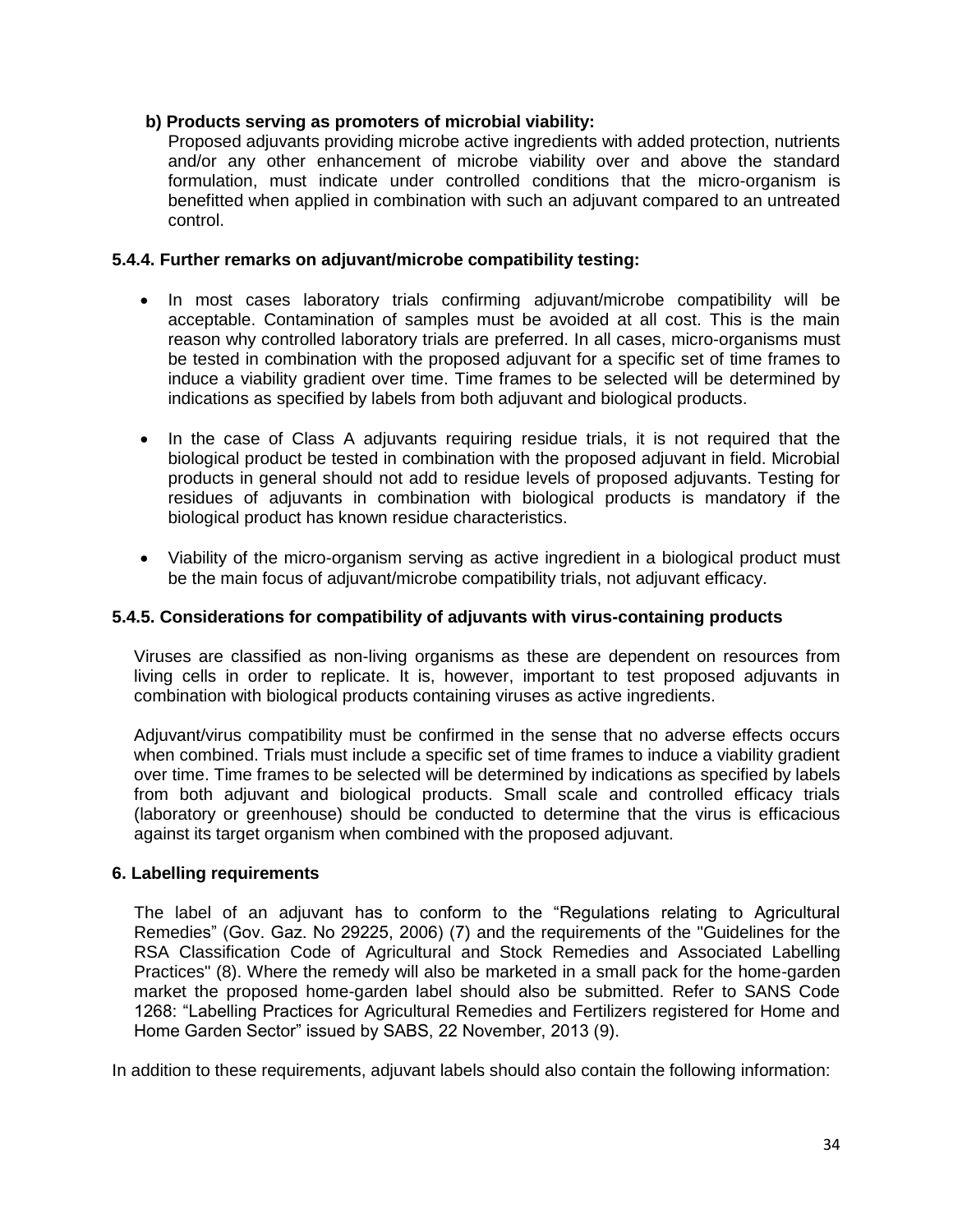Label claims for any adjuvant to be registered should be made in terms of the adjuvant functional properties e.g. wetters, stickers, buffer or spreader etc. as defined in section 5. If the adjuvant performs more than one function, then each category should be specified on the label.

General statements indicating that an adjuvant is compatible with agricultural remedies (i.e. Fungicides, insecticide, herbicides, swimming pool products, botanical extracts, biological/biopesticide products, legume inoculants, plant growth regulators and fertilizers) are not acceptable. Compatibility may only be claimed with groups of agricultural remedies for which data has been submitted in accordance with section 5 above or which are approved as two third claims based on data submitted.

Adjuvant product labels should contain the following information in addition to the general labelling requirements of agricultural remedies:

Front panel:

- List the common chemical name according to IUPAC, ELINCS/EINECS and/or CAS nomenclature for each active constituent in the formulation that contributes to the adjuvant properties of the product and, where possible, the chemical group to which the active belongs.
- Specify the range or maximum possible concentration of each of these active constituents in g/kg for solid formulations and g/L for liquid formulations.
- Provide a product use declaration in which the adjuvant category should be stated (i.e. surfactant, oil, buffers etc.), the area of use as well as the formulation type of the product.

Side panel:

 The following statement must be included under Warnings, Use Restrictions and/or above the Recommendations table:

#### **PRODUCT Z SHOULD ONLY BE APPLIED IN TANK MIX WITH PESTICIDE GROUPS MENTIONED ON THIS LABEL. CONSIDERATION MUST BE GIVEN TO THE MAXIMUM RESIDUE LEVELS AND RECOMMENDED WITHHOLDING PERIODS OF SELECTED, REGISTERED TANK MIX PARTNER PRODUCTS.**

• In the case that applications with the adjuvant will result in an extension of the approved withholding period of an agricultural remedy, the following statement must be included Warnings, Use Restrictions and/or above the Recommendations table:

#### **THE USE OF PRODUCT Z HAS BEEN SHOWN TO EXTEND THE BREAKDOWN OF ACTIVE INGREDIENTS IN TANK MIX PARTNER PRODUCTS. A MINIMUM OF \_\_ DAYS SHOULD BE ADDED TO THE REGISTERED WITHHOLDING PERIODS OF TANK MIX PARTNER PRODUCTS TO ENSURE THAT MAXIMUM RESIDUE LEVELS ARE NOT EXCEEDED AT HARVEST.**

- For adjuvants which are buffers or acidifiers (5.2.1) or salt adjuvants (5.2.1), the product label should include a warning to farmers to test their water quality regularly to ensure that the addition of such an adjuvant is definitely necessary.
- Just prior to "Directions for Use" heading, the heading "Adjuvant Classification" should be included. In this section, each active constituent with adjuvant properties should be classified as Class A and Class B (or both) and the claim of functionality should be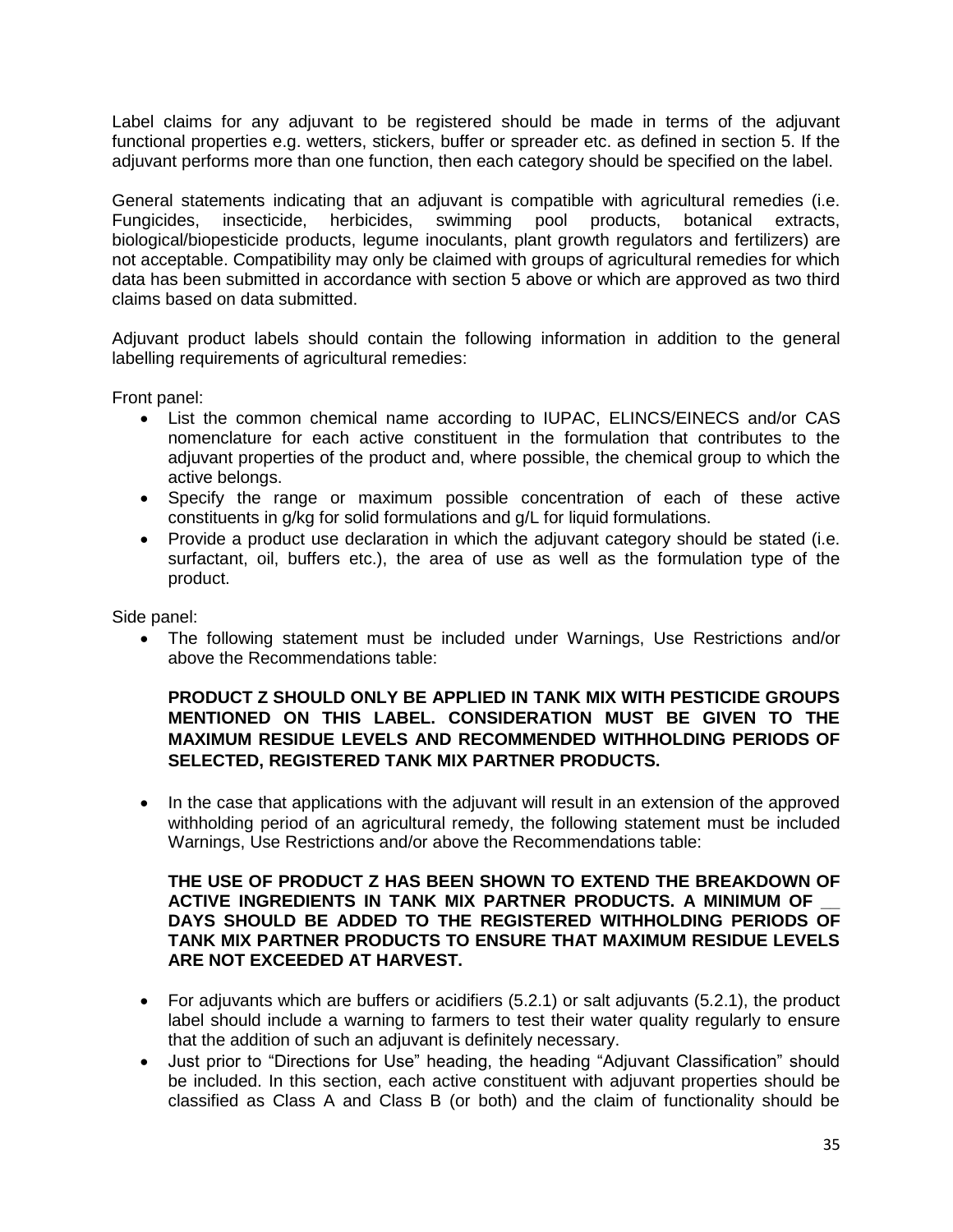described in accordance with the terminology included in this guideline under section 5. If an active has more than one functional category, all relevant functions should be itemised. e.g Active X is a Class A surfactant with spreading properties. Active Y is a Class A sticker and also has properties of Class B by resulting in a reduction in drift. Statements such as 'blend of non-ionic surfactants' are not suitable. Alternatively, active ingredients may be listed in a table format with class type and adjuvant category.

| <b>Active</b> | <b>Class</b> | Category        |
|---------------|--------------|-----------------|
|               |              | Surfactant      |
|               | Α            | <b>Sticker</b>  |
|               | R            | Drift retardant |

**Adjuvants registered prior to the implementation of these guidelines will be granted 5 years from the date of implementation of these guidelines to submit labels which are in line with these labelling requirements.**

# **7. REFERENCES AND LIST OF REGULATORY DOCUMENTS**

(1) Guidelines on the data and documents required for registration of agricultural remedies in South Africa, Registrar of Act 36 of 1947, 2015.

(2) Guidelines of the registration process for agricultural remedies, Registrar of Act 36 of 1947, 2015.

(3) Department of Health, South Africa, General requirements for toxicological assessments of agricultural and stock remedies.

(4) Guidelines for the registration of agricultural adjuvant products, Australian Pesticides and Veterinary Medicines Authority, 2009.

(5) Guidelines on equivalence of agricultural remedies, Registrar of Act 36 of 1947, 2000.

(6) Guidelines published by the Organization of Economic Co-operation and Development (OECD) http://www.oecd.org/chemicalsafety/testing/oecdguidelinesforthetestingofchemicals.htm.

(7) Regulations relating to Agricultural Remedies (Gov. Gaz. No. 29225, 22 Sept 2006).

(8) Guidelines for the RSA Classification Code of Agricultural and Stock Remedies and Associated Labelling Practices (Dept. of Agriculture & AVCASA, 1991).

(9) SANS Code 1268: Labelling Practices for Agricultural Remedies and Fertilizers registered for Home and Home Garden Sector Nov 2013 (SABS).

(10) Manual on Development and use of FAO and WHO Specifications for Pesticides, November 2010. [\(http://whqlibdoc.who.int/publications/2006/9251048576\\_eng\\_update3.pdf\)](http://whqlibdoc.who.int/publications/2006/9251048576_eng_update3.pdf)

(11) FAO Specifications for Agricultural Pesticides [\(http://www.fao.org/agriculture/crops/thematic-sitemap/theme/pests/lpe/lpe-b/en/\)](http://www.fao.org/agriculture/crops/thematic-sitemap/theme/pests/lpe/lpe-b/en/)

(12) Guidelines for specifying the Shelf Life of Plant Protection Products, CropLife International, 2009 Technical Monogragh No 17. [\(https://croplife.org/wp-content/uploads/pdf\\_files/Technical-](https://croplife.org/wp-content/uploads/pdf_files/Technical-Monograph-17-2nd-edition-June-2009.pdf)[Monograph-17-2nd-edition-June-2009.pdf\)](https://croplife.org/wp-content/uploads/pdf_files/Technical-Monograph-17-2nd-edition-June-2009.pdf)

(13) Guidelines on residue study requirements for registration of agricultural remedies and setting of maximum residue levels in South Africa, Registrar of Act 36 of 1947, 2016.

(14) The WHO recommended classification of pesticides by hazard and guidelines to classification: 2009 (World Health Organisation, 2010).